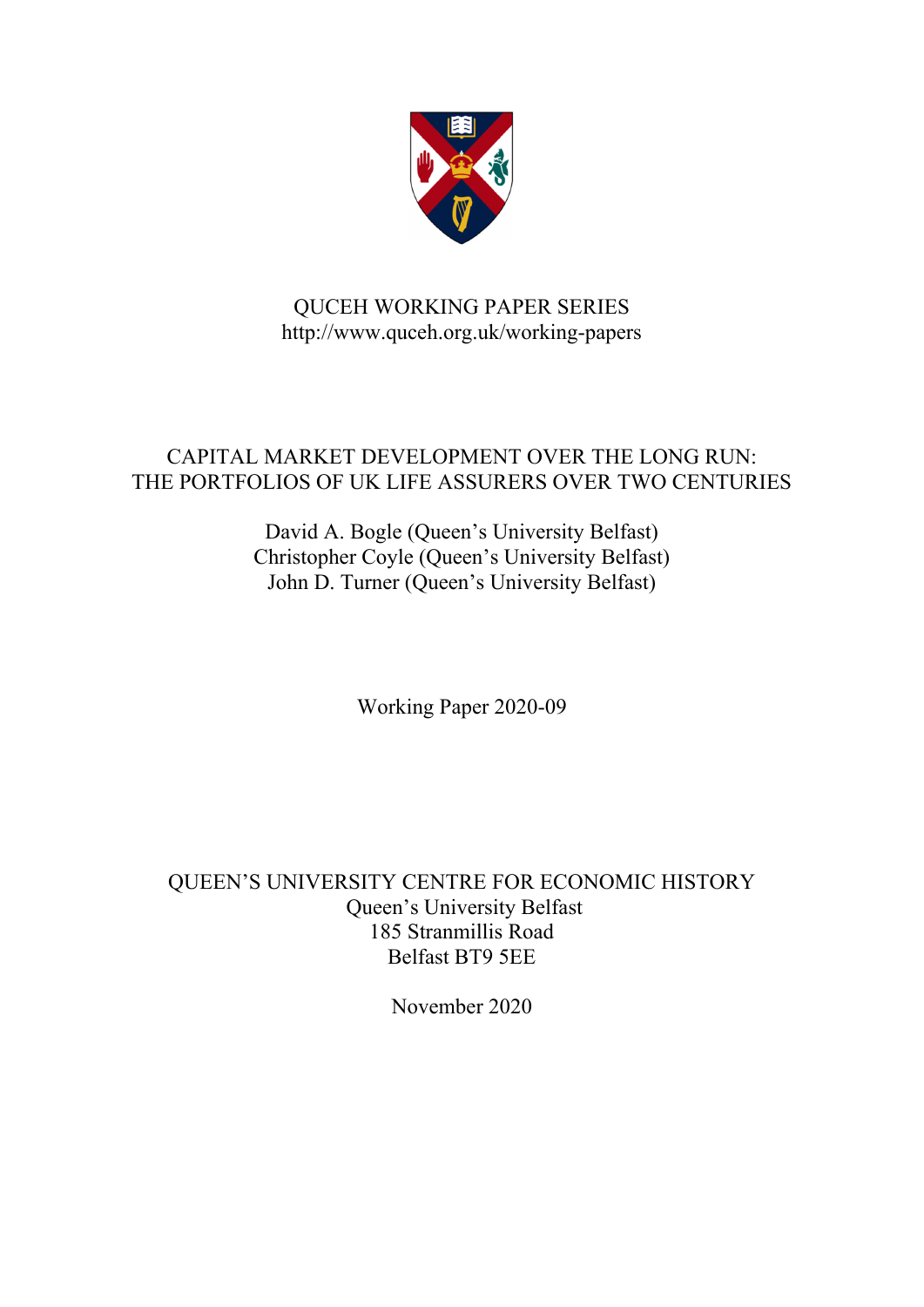# Capital Market Development over the Long Run: The Portfolios of UK Life Assurers over Two Centuries

David A. Bogle\* Christopher Coyle\* John D. Turner\*

## **Abstract**

What shapes and drives capital market development over the long run? In this paper, using the asset portfolios of UK life assurers, we examine the role of regulation, historical contingency and political reactions to events on the long-run development of the UK capital market. Government response to events such as war, hegemonysecured peace, and the wider macroeconomic environment was the ultimate determinant of major changes in asset allocation since 1800. Furthermore, when we compare the UK with the United States, we find that regulation played a limited role in shaping the asset portfolios of the UK life assurance industry.

**JEL Classification:** G11, G22, N20, N40

**Keywords:** Capital markets, asset management, life assurance, mutuals, mergers, regulation, United Kingdom, United States

<sup>\*</sup>Queen's Management School, Queen's University Belfast, Riddel Hall, 185 Stranmillis Road, Belfast, Northern Ireland, BT9 5EE. Emails: David Bogle: dbogle02@qub.ac.uk; Christopher Coyle: c.coyle@qub.ac.uk: John Turner: j.turner@qub.ac.uk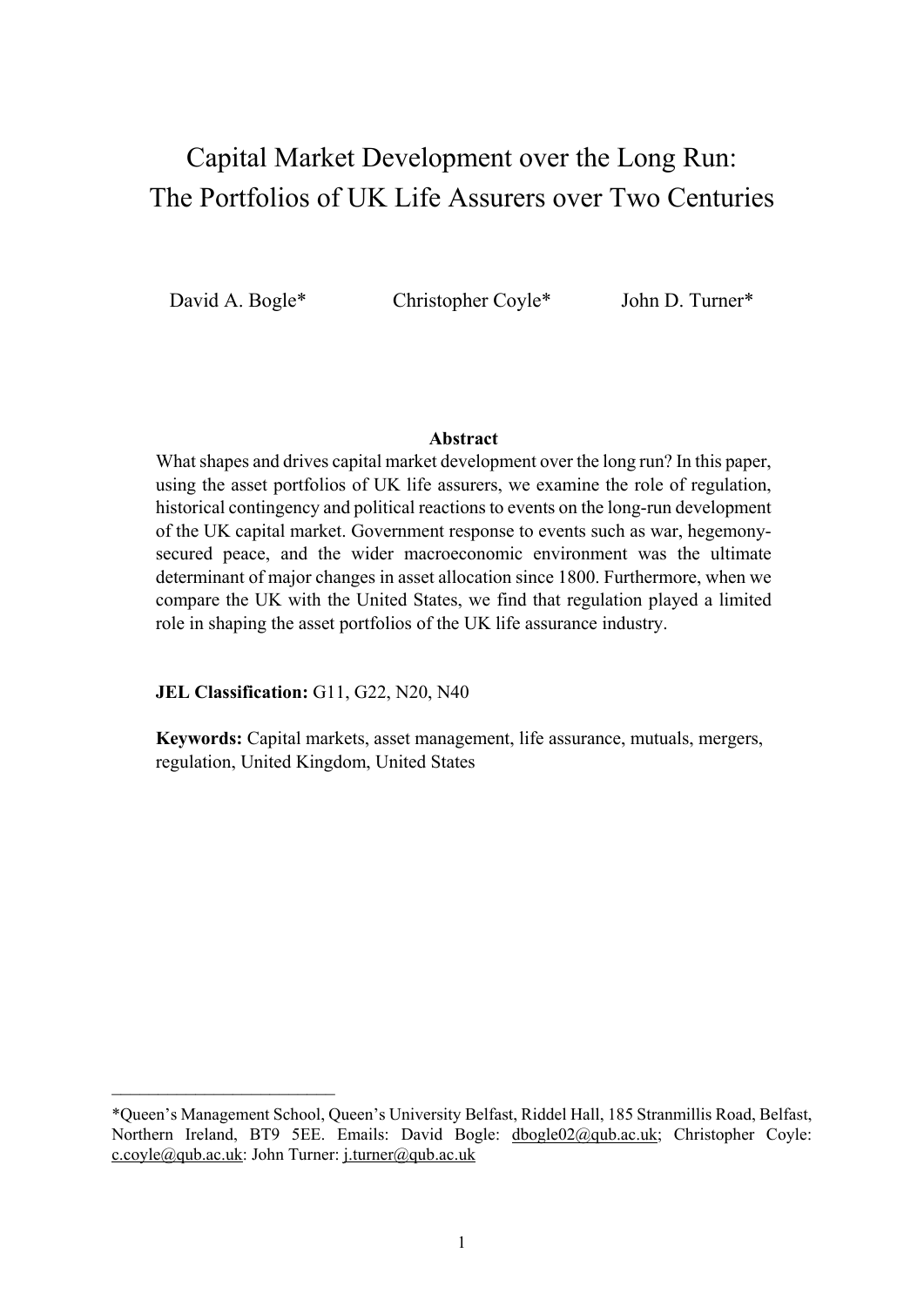#### **1. Introduction**

An important driver of economic growth is capital market development. Well-functioning capital markets direct funds from those who have them but have no productive opportunities to those who lack the funds to finance productive opportunities. They also help allocate risk across time and space. Therefore, a pertinent question for economists is: what affects and shapes the development of capital markets over the long run? For some scholars, the answer is to be seen in deep-seated historical factors which persist over time, e.g., legal origins (La Porta et al., 1998, 2008), a society's historical religion (Stulz and Williamson, 2003), or a society's prior decision about the role of the State and protection from expropriation (Mahoney, 2001). For others, political economy, and how political regimes respond to major events such as wars, plagues, and economic depressions, is the most important determinant of financial development over time (Roe, 2006; Musacchio, 2008; Coyle and Turner, 2013). To what extent have these two - deep-seated historical factors or political economy - played a role in the UK's capital market, which has arguably been the most important capital market in the world over the past two centuries?

 Investor demand and the supply of capital are critical factors in the success of capital markets (Albuquerque de Sousa et al., 2016). While previous studies have assessed long-run capital market development by examining changes in the overall size of markets, we examine one of the most important channels of supply of capital to markets over the long run – life assurance companies. Life assurance companies have a long history in the UK, stretching back more than 300 years. To perform their societally important function of pooling mortality risk, insurance companies have invested their premium income into capital markets. The sheer size of British insurance companies means that they have always played a very important role in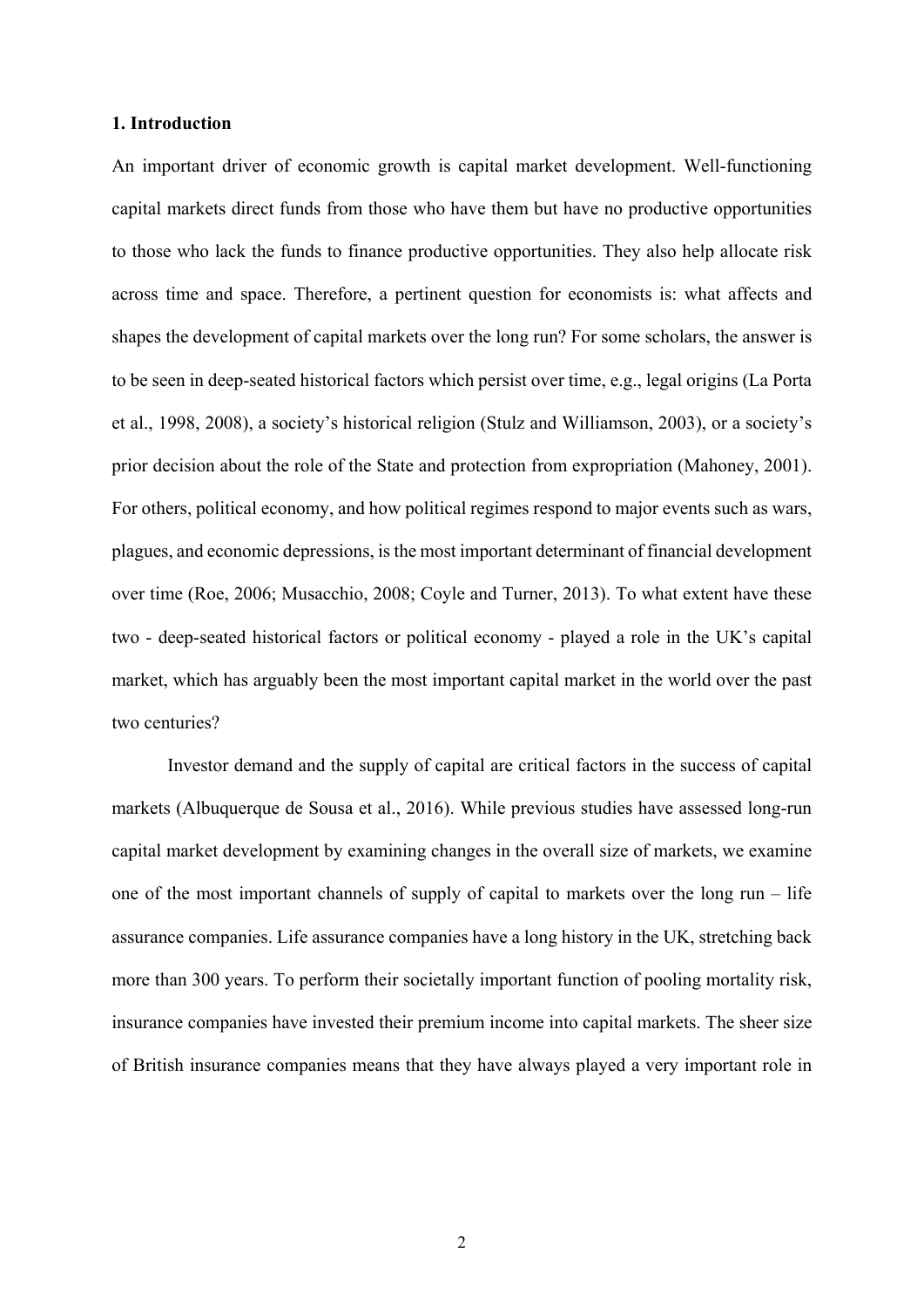capital markets. Indeed, until the late 1970s, they were the largest grouping of institutional investors in the UK (Alborn 2002, ONS 2020).<sup>1</sup>

In this paper, we analyse the asset portfolios of these important asset managers over the past two centuries. In particular, we explore the role of historical contingency and political reactions to events in shaping and driving changes in portfolio composition over time. To this end, we consider how the following affected portfolio composition: the supply of financial assets, regulation, the general economic environment, firm-specific characteristics, and a major structural change in the insurance industry in the form of the merger movement at the turn of the twentieth century. In order to conduct this analysis, we have compiled large amounts of asset composition data from insurance archives, government publications and industry reports.

Our results reveal that there have been major changes to the composition of life assurance company assets over the last 200 years. One major change has been the switch away from government debt and relatively unmarketable assets, such as mortgages, towards financial assets traded in nascent capital markets. This switch had been largely completed by the 1920s. Notably, British government debt has at times been the largest asset class, but these occasions have coincided with abundant supplies of government debt having been issued to fight wars. Another major change has been the switch away from fixed-income securities towards equity, which started as far back as the 1890s, but accelerated rapidly after the 1920s.

What were the main drivers of changes in the asset portfolios of life assurance companies? The supply of different types of financial assets certainly played a major role in the nineteenth century, with the development of the share, debenture, and foreign government debt markets. The availability of these new markets expanded the options for portfolio managers and a sharp switch away from government debt during the *Pax Britannica* period

**.** 

<sup>&</sup>lt;sup>1</sup> By 1970, the assets of the insurance sector even exceeded the total assets of the UK banking system (Sheppard, 1971, pp.116-7, 158-8; Ryan, 1973).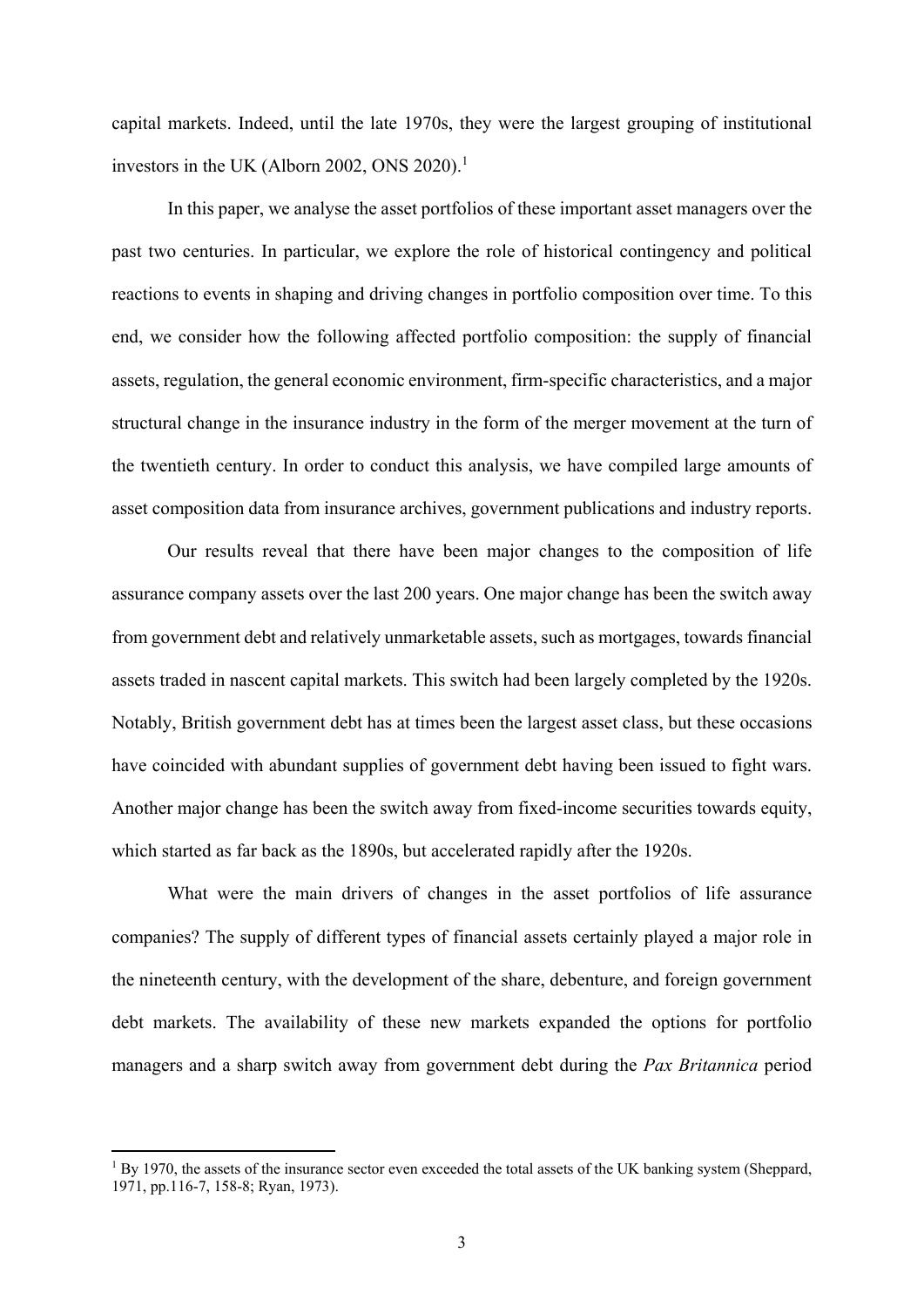facilitated investment in these assets by life assurance companies. In the twentieth century, changes in the wider economic environment appear to have been the main determinant of the changes in portfolios of life assurance companies. The wartime finance needs of governments and the resulting inflation, allied to a healthy equity risk premium, resulted in a move away from government bonds and towards equity. Overall, these findings suggest that historical contingency and political reactions to events played a very important role in the development of Britain's capital markets.

Human agency played a role in the evolution of asset portfolios as actuaries responded to political reaction to events. The seminal investment canons of the UK life assurance industry, which were articulated by Bailey (1862), favoured low-risk fixed interest assets such as mortgages and debentures in the nineteenth century. However, in the interwar period, the changing macroeconomic climate led to a re-evaluation of these actuarial canons by the likes of Smith (1924), Keynes (1927) and Raynes (1928). This re-evaluation was accompanied by an increased investment in equities.

To explore the role played by regulation in the evolution of asset portfolios, we compare the trends in the UK after 1870 to what was happening in the United States. This comparison is useful because although the general environment was somewhat similar in terms of wartime finance, inflation and the equity premium, the regulatory regime in the United States was much stricter in terms of restricting the types of assets that insurance companies could invest in. We suggest that the switch to equity occurred much later in the United States and U.S. life assurers tended to have less property in their portfolios than their UK counterparts because of this more stringent regulatory regime.

It is possible that changing firm characteristics and the pre-1920 merger movement were the main drivers of change in the asset management practices of UK life assurers. Using panel regression analysis, we explore the relationship between firm-specific characteristics of

4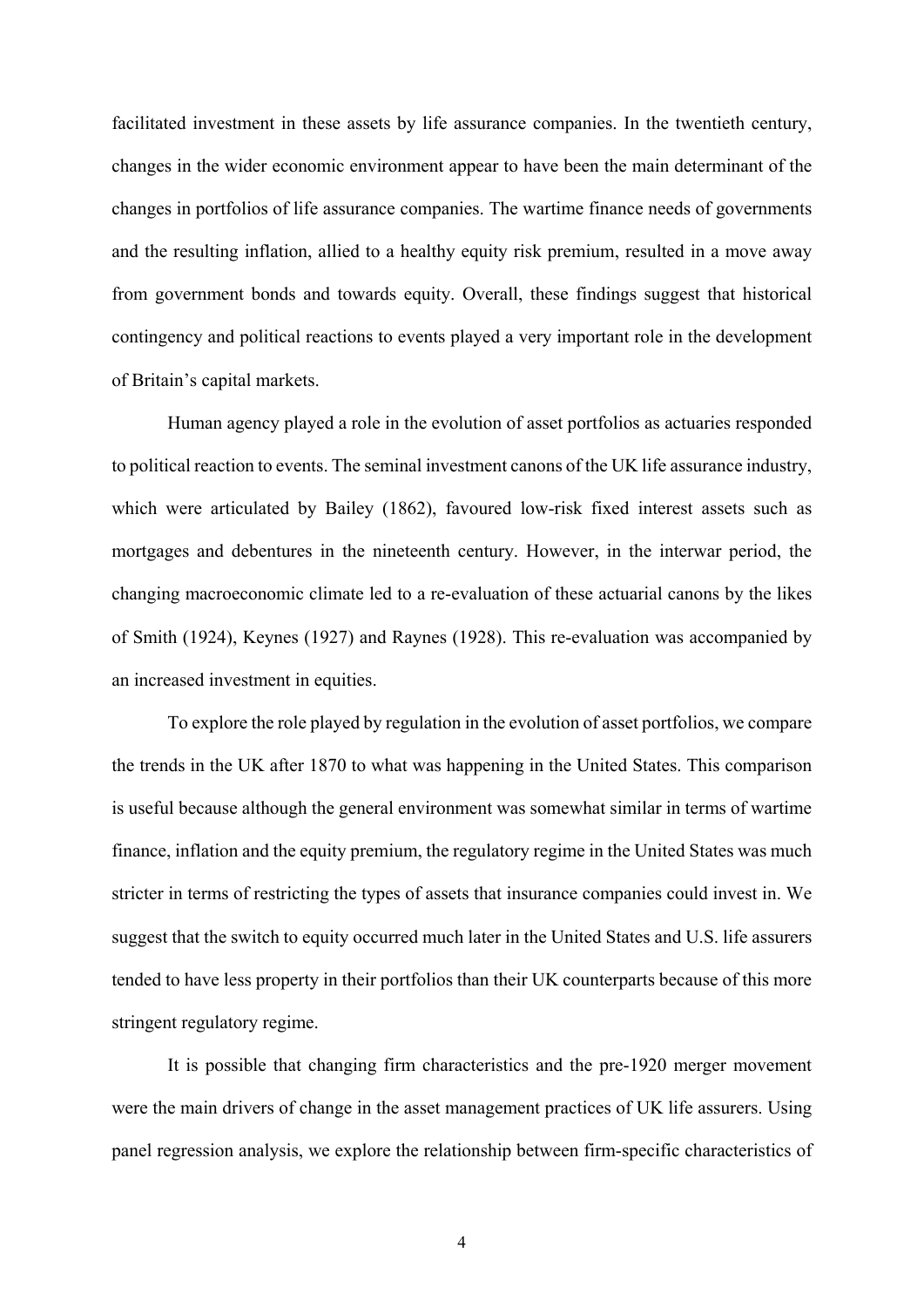life assurance companies and their asset portfolios. However, we find little evidence that change in firm characteristics over time was the main driver of changes in the composition of asset portfolios. Examining the portfolios of merged companies in the three years before and after their merger, we find that mergers had an imperceptible effect on the composition of asset portfolios. This suggests that the major change in industrial structure in the life assurance sector was not a major driver of changes in asset portfolios.

As well as contributing to our knowledge of what shaped British capital markets over the past 200 years, this paper contributes to the historiography of the asset management practices of UK life assurers. To date, this has consisted of studies of the practices of one company over short periods of time (Supple, 1970; Treble, 1980; Trebilcock, 1985, 1998), an analysis of the sector at one point in time (Johnston and Murphy, 1957), a study of the interwar period and the rise of the 'cult of equity' (Scott, 2002), and Baker and Collins (2003) decadal analysis of the portfolios of life assurance companies between 1900 and 1965. Our first contribution is to extend the period studied Baker and Collins (2003) by over 120 years. Our second contribution is to compare the long-term trends in the UK with those in the United States. Our third contribution is that we explore how firm-specific characteristics and the merger movement affected asset management practices of life assurers. Our final contribution to this literature is to note that the rise of the 'cult of equity' investment philosophy identified by Scott (2002) in the interwar period was preceded by an increasing propensity for assurance companies to invest in equity.

This paper also adds to the burgeoning literature on historical asset management practices (Rutterford and Hannah, 2016; Morecroft, 2017; Morecroft and Turnbull, 2019). This literature includes studies of the asset management practices of life assurance companies in other countries such as Australia (Keneley, 2006, 2012), Denmark, France, (West) Germany and the Netherlands (Bennet et al., 1984); research on the investment practices of banks (Baker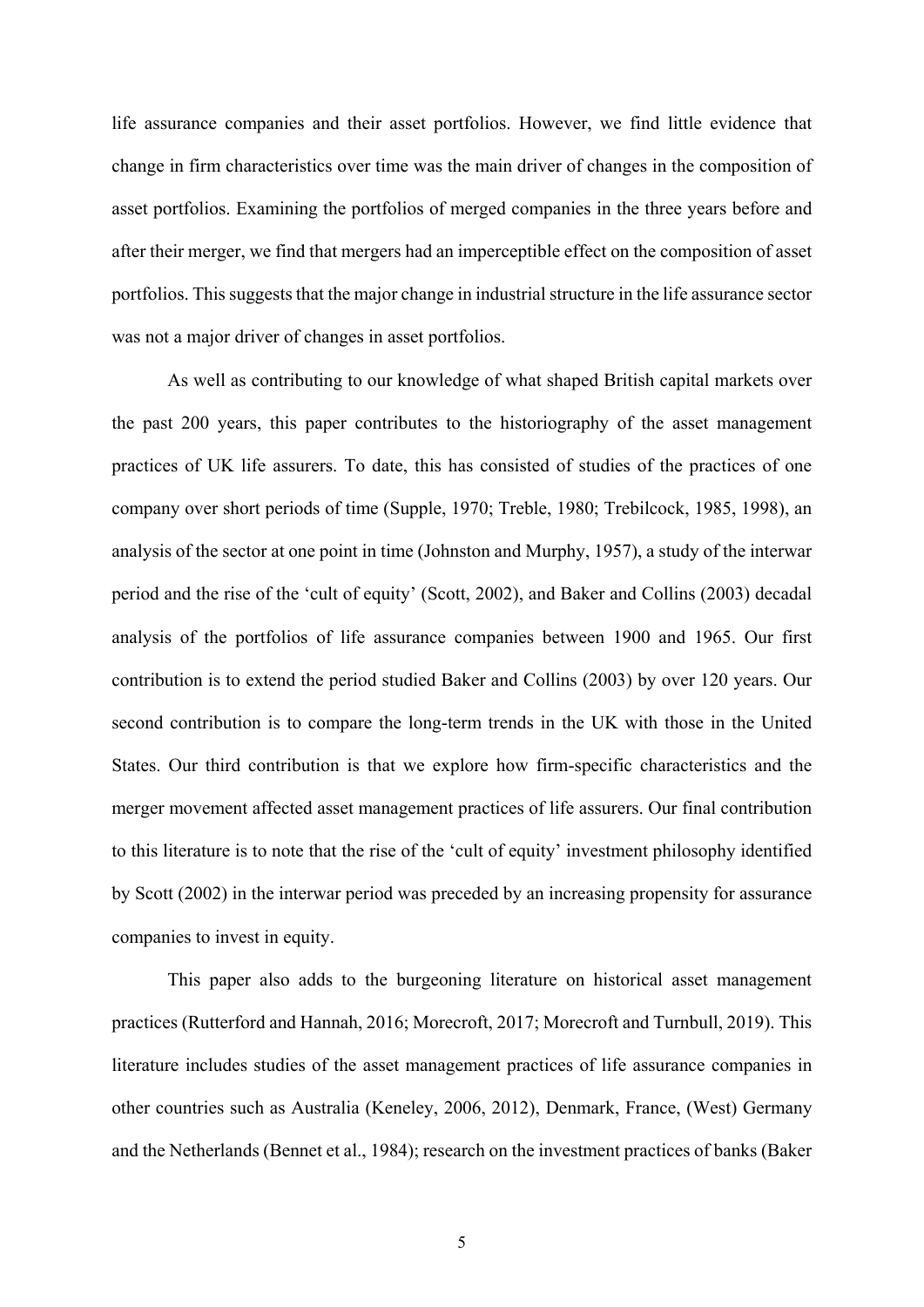et al., 2009); research on pension funds (Avrahampour, 2015); studies on the investment practices of investment trusts (Huston, 1985; Rutterford, 2009; Chambers and Esteves, 2014; Rutterford and Sotriopoulous, 2016, 2017; Sotiropoulous et al., 2019); and research on the asset management style developed by influential figures such as John Maynard Keynes (Chambers and Dimson, 2013; Chambers et al., 2015).

The rest of the paper will proceed as follows. Section 2 provides some background and outlines potential drivers of change in the asset management practices of life assurance companies. Section 3 describes our data sources. Section 4 examines the asset portfolios of UK life assurance companies from 1830 until 2016. Section 5 examines the role of regulation in shaping asset portfolios by comparing the UK life assurance industry to that of the United States. Section 6 analyses the relationship between firm-specific characteristics and asset portfolios. Section 7 investigates the effect of the pre-1920 merger wave on asset portfolios. Section 8 is a brief conclusion.

#### **2. Life assurance asset management**

In life assurance a policyholder pays a series of premiums, so that when the policyholder dies, a beneficiary, will receive a payment. The policy could last until the policyholder dies (a wholelife assurance), or the policy could be a more temporary arrangement. Life assurance companies are then responsible for managing the premiums paid, so that when it comes to the point at which a policy must be paid out, which may be a long time after the policy was initiated, the company will be able to meet its obligations to the policyholder. Therefore, the way in which life assurance companies invested their assets is critical.

The first thing that affects the portfolio decisions of assurance companies will be the supply of financial assets. At the beginning of the nineteenth century, there was little to choose from apart from British government bonds. However, with the coming of the railways and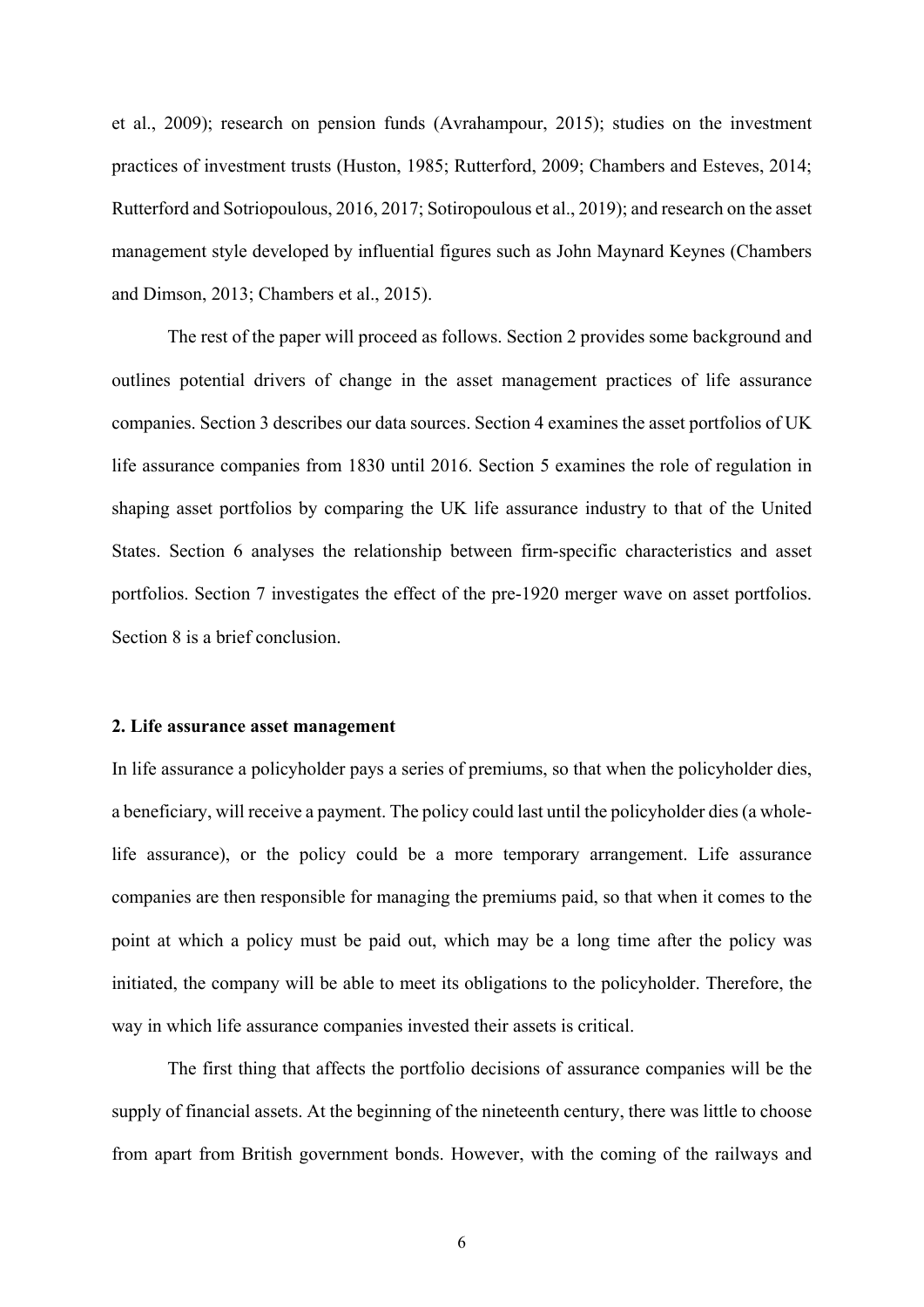liberalisation of incorporation law, there was an increase in the supply of company shares by the early 1860s, such that government debt securities only constituted circa 53 per cent of the nominal value securities on the *Stock Exchange Official List* (Michie, 1999, p.88). The continued growth in company shares, the creation of corporate debentures and increased number of foreign governments raising bond finance in London increased the supply as well as the variety of financial securities which assurance companies could invest in (Grossman, 2002; Coyle and Turner, 2013). By 1893, only 18 per cent of the nominal value of securities was UK government debt or public bodies, 21 per cent was the debt of foreign and colonial governments, and 61 per cent was made up of the shares and bonds of companies (Michie, 1999, p.88). In other words, by the end of the nineteenth century, there was a wide choice of securities for assurance companies to invest in.

What assurance companies have invested in over time will ultimately have been determined by their actuaries and the investment canons of the actuarial profession. The articulation of such canons by early actuaries such as Bailey (1862), a president of the Institute of Actuaries, had a long-lasting influence on the profession. Undoubtedly, the most important of the investment canons articulated by the likes of Bailey (1862) was the security of capital. Given this focus of actuaries on the security of capital, one would expect that the nature of securities and the general economic environment would affect what life assurance companies invested in. For example, the risk associated with company shares may mean that investment in them is eschewed because of their lack of security of capital. As a result, insurance companies may invest in fixed-income instruments. However, once inflation rears its head, may prefer company shares because they act as a hedge against inflation.

Theoretically speaking, regulation can have a major effect on the asset management practices of life assurance companies. Up until 1870, the UK life assurance industry was largely unregulated. However, the Life Assurance Companies Act of 1870, introduced after the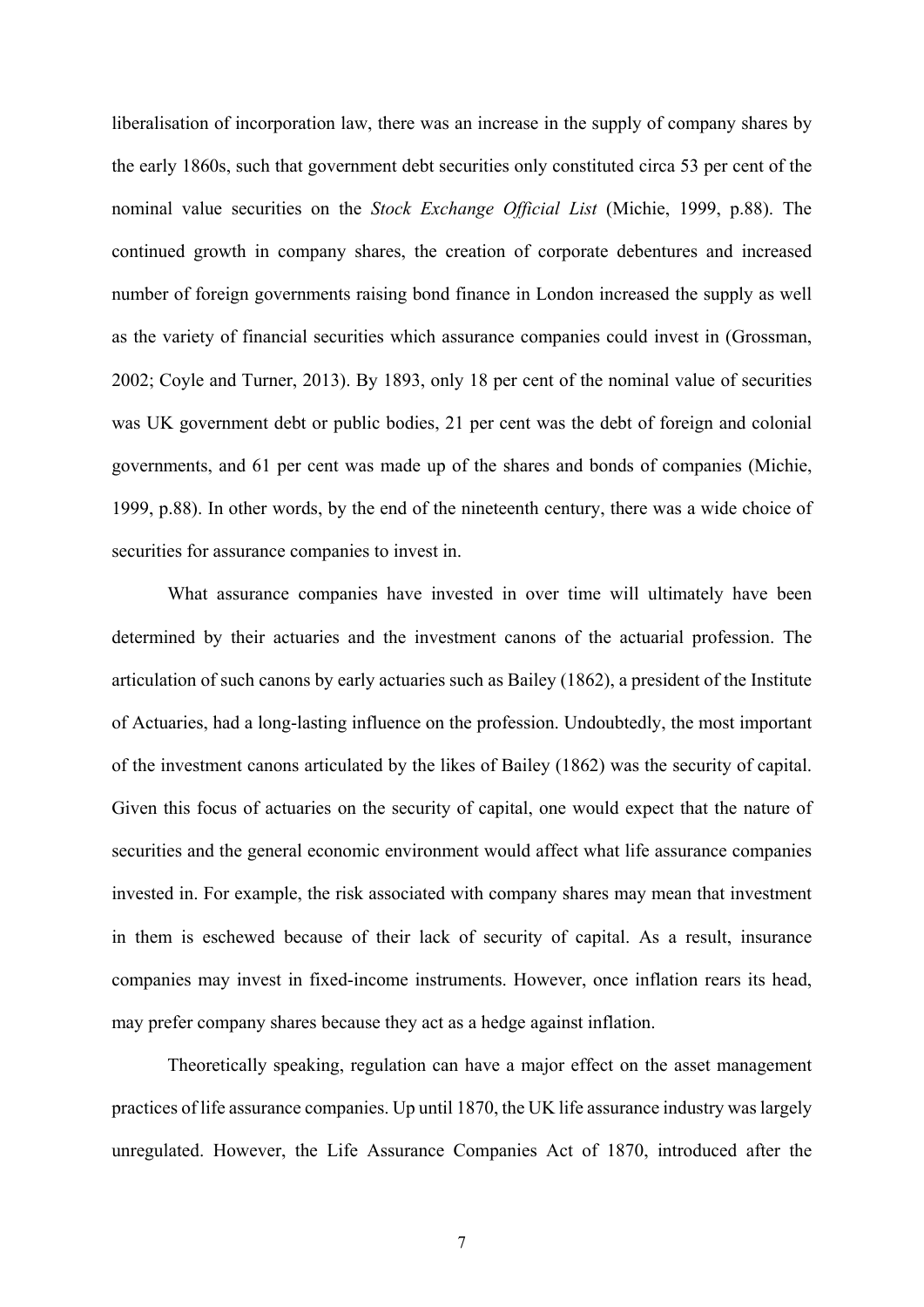collapse of the Albert Life in 1869, mandated annual revenue accounts and balance sheets to be provided to the *Board of Trade*. As a result of this new legislation, it became more difficult for such companies to give a false impression of the security of their business to the public. In addition, such disclosure meant that life assurers had to be seen to be investing policyholders' funds properly. This 1870 Act enshrined 'freedom with publicity' as the cornerstone of future regulation of the UK's life assurance industry. In other words, there was no regulation restricting what life assurance companies could invest in, which was in contrast with the approach taken in the United States.

Asset management practices may have differed across insurers because of different characteristics and these characteristics may have differed across time. Perhaps the most obvious difference was size – some companies were large conglomerates who could take advantage of economies of scale, whereas other companies were small provincial offices who were more limited in their choice of assets. Another important difference between firms and over time was that some life assurers were owned by the policyholders, e.g., mutuals, whilst others were owned by shareholders. Another characteristic that differed across time and space was that some companies only offered life assurance, while others offered other insurance products and were known as composite insurance companies. There was also a difference in the nature of the liability faced by owners in the event of failure. One would expect that the greater was this liability, the more conservative would have been the asset management practices.

One of the largest structural changes in the past two centuries of the UK insurance industry was the early twentieth century merger wave. Over 200 UK insurance companies disappeared either by absorption or merger between 1900 and 1920, leading to an increase in size of the average life assurance company, and the industry becoming more concentrated and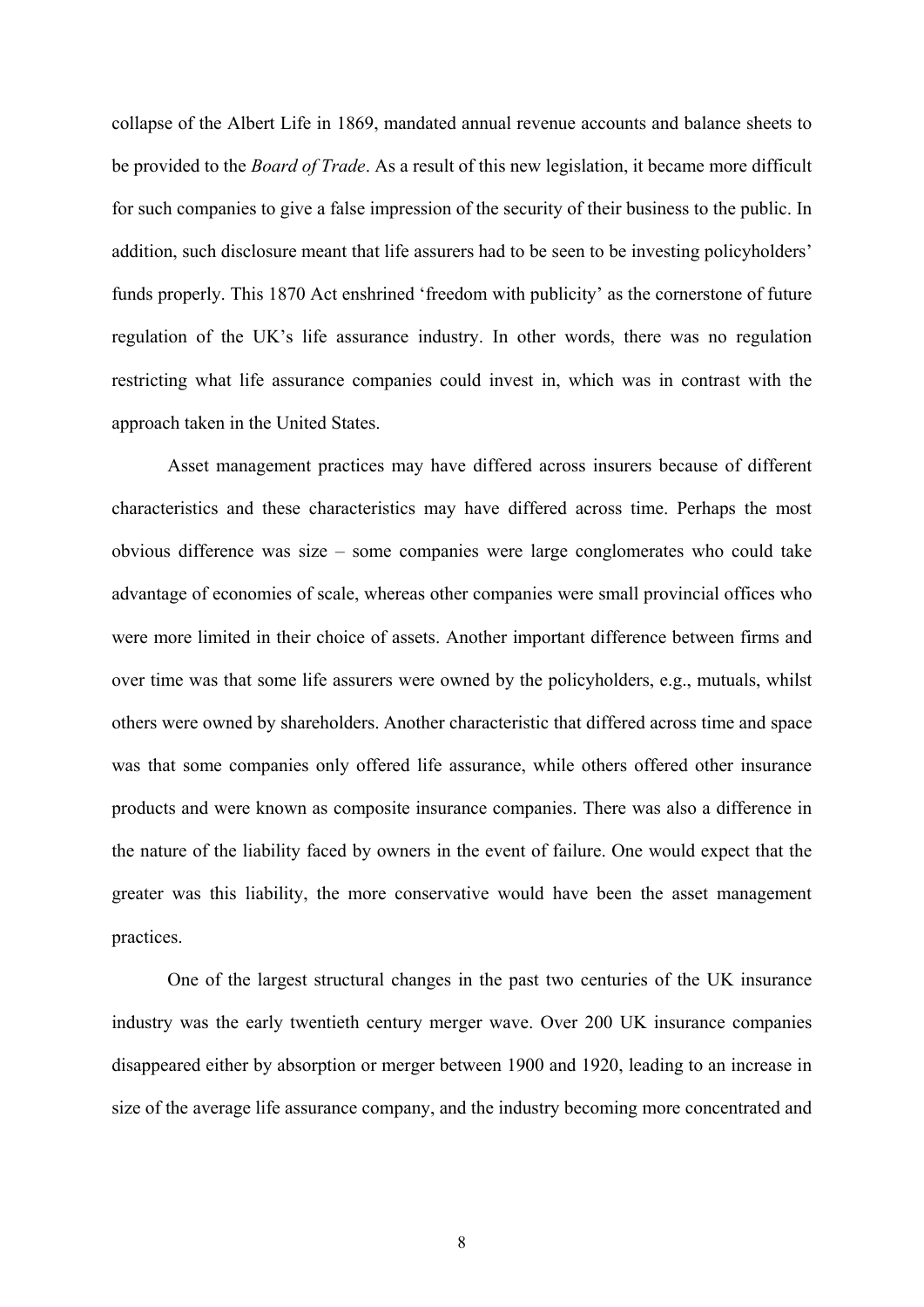diversified across product lines (Pearson, 2013). As a result, these merged companies may have had to invest differently overall to allow for their new liability profile (Redington, 1952).

#### **3. Data**

In order to analyse the asset management practices of life assurance companies from 1830 to 2016, we construct a decadal time series of the share of broad asset classes in the portfolios of life insurers. Table 1 shows the years included in our decadal analysis and the data sources for each year.

## <<INSERT TABLE 1 HERE>>

Until the Companies Act 1844, there was no centrally held summary of life assurance company accounts. Therefore, for 1830 and 1840, we used individual company accounts held by the *London Metropolitan Archives*. 2 From 1851 to 1960, data was collected from reports produced by the *Board of Trade* and other government bodies. However, it was not until the Life Assurance Companies Act 1870 that such information was available across the entire life assurance sector. Consequently, *Board of Trade* data from before 1871 does not capture the assets held in the entire life assurance sector, therefore for 1851 and 1861 we augment this data with individual company accounts held in the *London Metropolitan Archives.*<sup>3</sup>

After 1960, the *Board of Trade* stopped publication of its reports on life assurance companies. As a result, the *Life Offices Association*, the industry's own trade body, decided to collate and publish such data that had been previously been collated by the *Board of Trade*. 4 Consequently, it is from the *Life Offices Association* and its successor body, the *Association of British Insurers* (ABI), that post-1960 data has been obtained.

Whilst a decadal analysis enables us to identify long-run trends, one drawback of such an approach is that it does not capture year-on-year changes. However, we are constrained by

**.** 

<sup>&</sup>lt;sup>2</sup> Thanks to Ian Webster for sharing these accounts with us.

<sup>&</sup>lt;sup>3</sup> Board of Trade reports containing 1851 and 1861 data only refer to companies registered under the 1844 Companies Act and not to those founded before 1844 unless they had registered under the Act.

<sup>4</sup> London Metropolitan Archives, Life Offices Association, L. O. A. Circular 15/1970.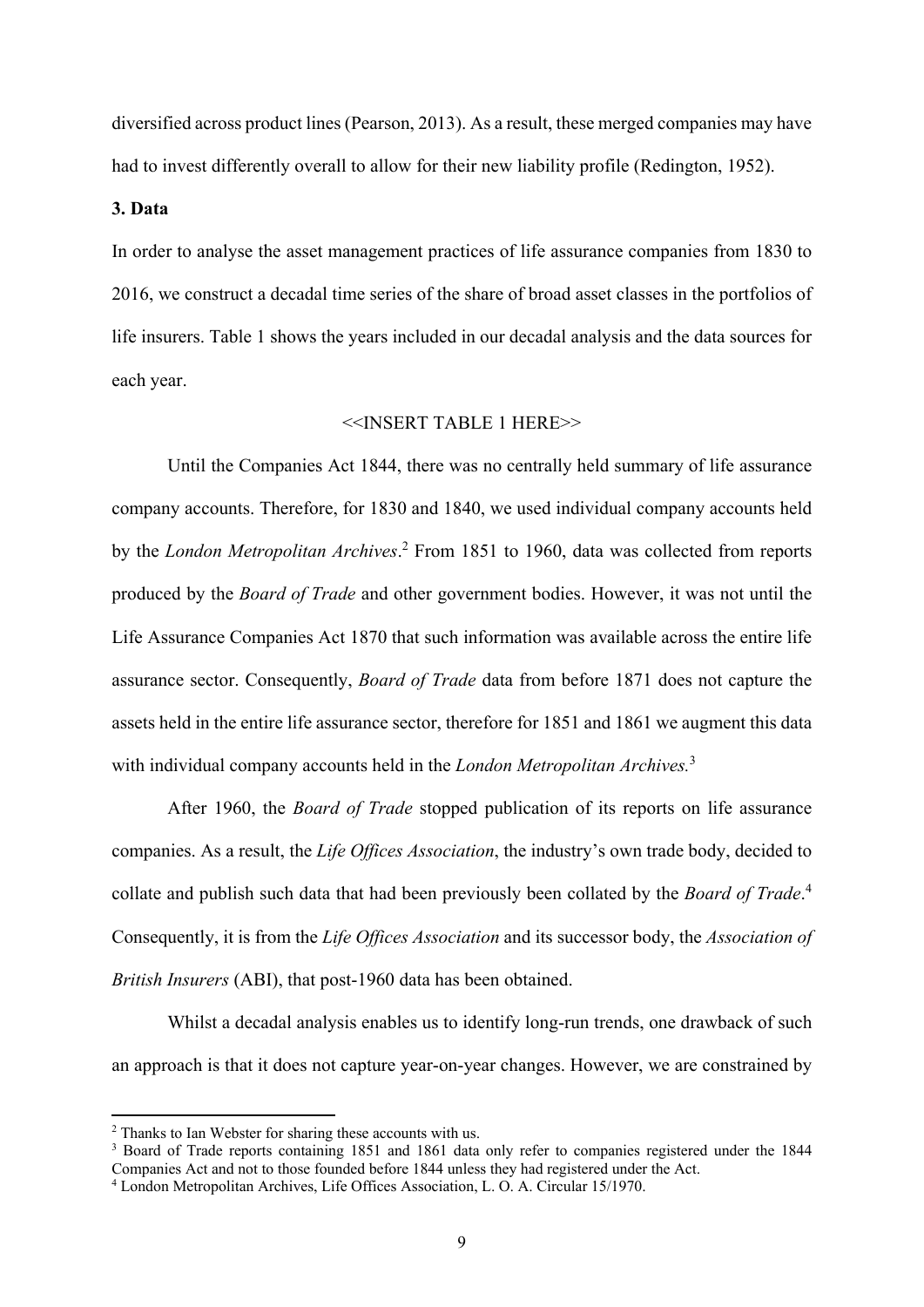our data sources in this regard because industry-level reports were not produced on an annual basis for most of our period, with annual reports only being produced from 1881 to 1915. To partially address this, we collected the annual *Board of Trade* reports from 1881 to 1915.

Our sources report the book value of assets. In terms of the categorization of asset classes, we ultimately rely upon that used in our data sources. There are eight asset classes reported in our data sources, and their definitions are reported in Table 2. Unfortunately, the asset classification used after 1960 does not map exactly to that used by the *Board of Trade*. The chief difference is that preference shares are included with debentures by the ABI and predecessor bodies, but were classified as stocks and shares by the *Board of Trade*. As we will see below, this definitional change had little effect on portfolio composition.

# <<INSERT TABLE 2 HERE>>

In order to compare the asset portfolios of American and British life assurance companies over the long run, we obtained data on U.S. insurance companies from *The Historical Statistics of Life Insurance in the United States, 1759 to 1958*, and the American Council of Life Insurers (ACLI) *Life Insurers Fact Book.* Because these sources use a slightly different asset classification than in the UK sources, we had to map the UK asset classes onto those used in the United States – see Table 2.

#### **4. Asset Portfolios, 1830-2016**

Figure 1 shows the average composition of the asset portfolios of UK life assurance companies from 1830 to 2016 and Figure 2 shows annual data from 1881 to 1915. Figures 1 and 2 show that there have been marked changes in composition over the past 200 years. In order to understand the reasons for these changes, we will look at each asset class in turn.

<<INSERT FIGURES 1 & 2 HERE>>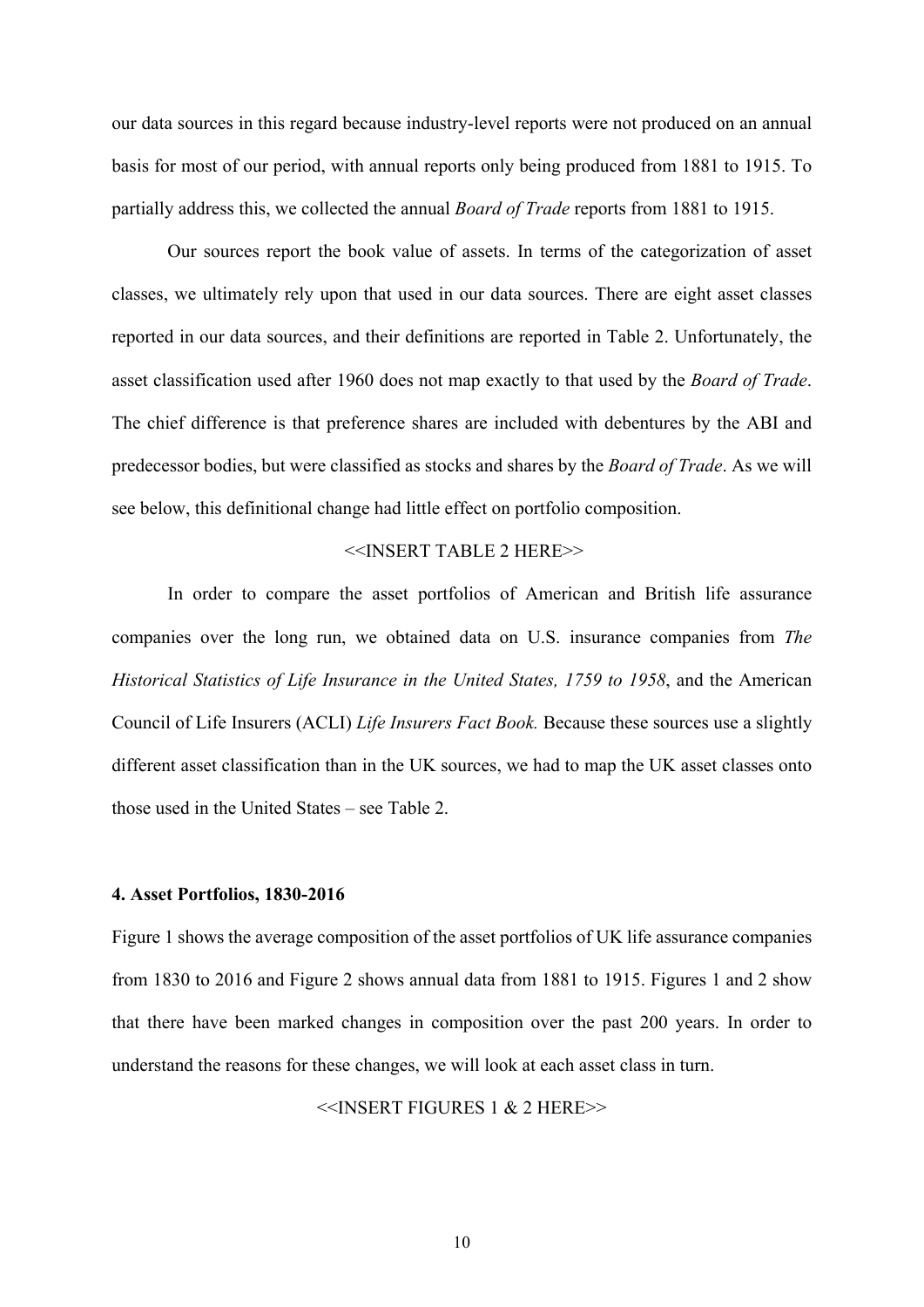Trebilcock (1985, p. 620) finds that nine major insurance companies in 1800 invested over 80 per cent in government bonds. Figure 1 shows that government securities still constituted nearly 80 per cent of the average portfolio in 1830. Notably, government debt issuance peaked following the Napoleonic Wars. Investment in government debt by life assurers fell sharply after 1830; by 1870, less than 10 per cent of the average portfolio was in government bonds. This figure remained low throughout the remainder of the century as the government focused on paying down the national debt during the *Pax Britannica* period and life assurers rebalanced their portfolios, channelling capital into mortgages and nascent asset markets. Bailey (1862) did not think that the undated nature and fluctuation in value of consols was consistent with his principle of security of capital. He instead favoured mortgages and other secured loans as their capital value did not fluctuate (Keneley 2006). The availability of new corporate security markets also expanded the investment options for life assurers. Low and falling yields around 1900 meant that British government debt remained a relatively unattractive investment (Morgan and Thomas, 1969, pp.278-9).

After 1911, we can see from Figure 1 that British government securities once again became the dominant asset class, only being surpassed by stocks and shares in 1960. This rise in the importance of government debt is largely explained by the outbreak of the two world wars. As with other financial institutions, during World War I, life assurance firms were persuaded to take on large amounts of British Government debt to help fund the war effort (Scott 2002). In doing so, they also had to sell off their other investments, particularly those based overseas (Morecroft, 2017). The yield on government bonds remained high into the 1920s, but when yields declined below 3 per cent in 1932, life assurance companies began to shift away from government bonds. However, during World War II, life assurance companies were once again required to do their bit to help the government finance the war effort. In addition, the nationalisation of certain British industries by the Attlee government from 1945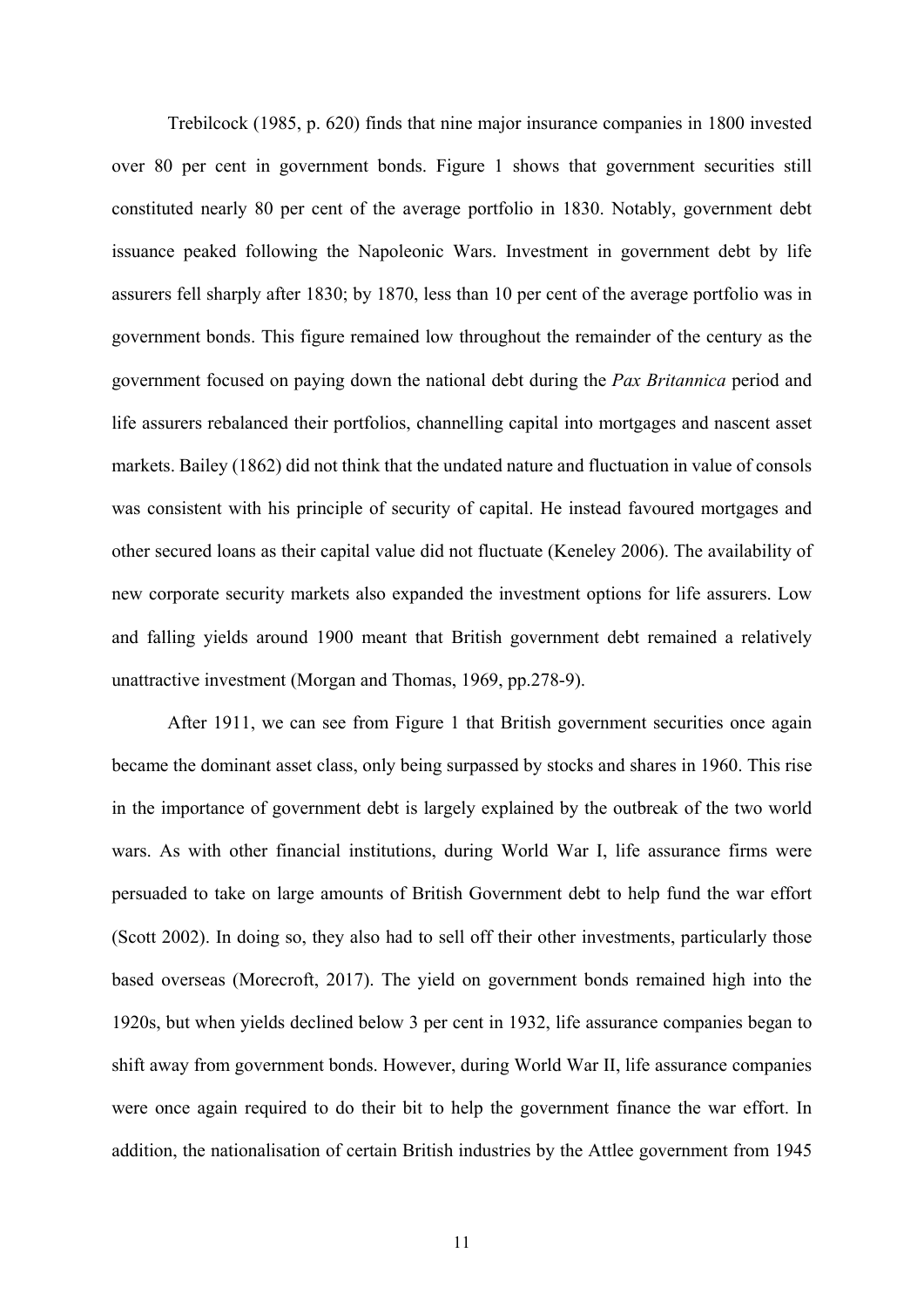to 1951 led assurance companies, in some cases, to exchange private industry shares for government bonds (Chester 1975, pp.240-312).

As can be seen from Figure 1, mortgages on land and property were a popular asset choice in the nineteenth century, overtaking British government securities as the most popular asset between 1851 and 1861. Although they remained the most popular asset until 1911 the share of mortgages declined steadily and substantially from their high in 1861 and never again regained their importance (Figures 1 and 2). Supple (1970, p.337) suggests that this fall was largely down to a decrease in the interest rates available from these mortgages, associated with the declining value of land and the agricultural depression of the late nineteenth century. Notably, when life assurance companies moved away from mortgages in the twentieth century, building societies stepped in to fill the void (Casu and Gall 2016).

Figures 1 and 2 show that investment by life assurers in debentures grew rapidly in the decades prior to 1911, coinciding with the initial growth phase of this new market. There were three reasons for this shift into debentures. First, the supply of debentures expanded rapidly from an almost non-existent base in the four decades after 1860 (Jefferys, 1977, pp. 241-251; Coyle and Turner, 2013). Second, debentures provided a higher rate of return than other fixed income assets (Supple, 1970, p.337; Coyle and Turner, 2013). Third, the mild deflation of the era meant that the capital invested in debentures was secure. An inspection of individual company data contained within the *Board of Trade* reports attests to the popularity of investing in railway debentures rather than the debentures of other industries. Railway debentures paid handsome returns and were very safe. However, the popularity of debentures did not last. As can be seen from Figure 1, between 1911 and 1923, the proportion of debentures in portfolios fell substantially. The Railway Act of 1921 reduced the volume of railway debentures available and high wartime inflation made debentures unattractive as an investment (Coyle and Turner, 2013). Additionally, the obligation to hold more government bonds during the war may have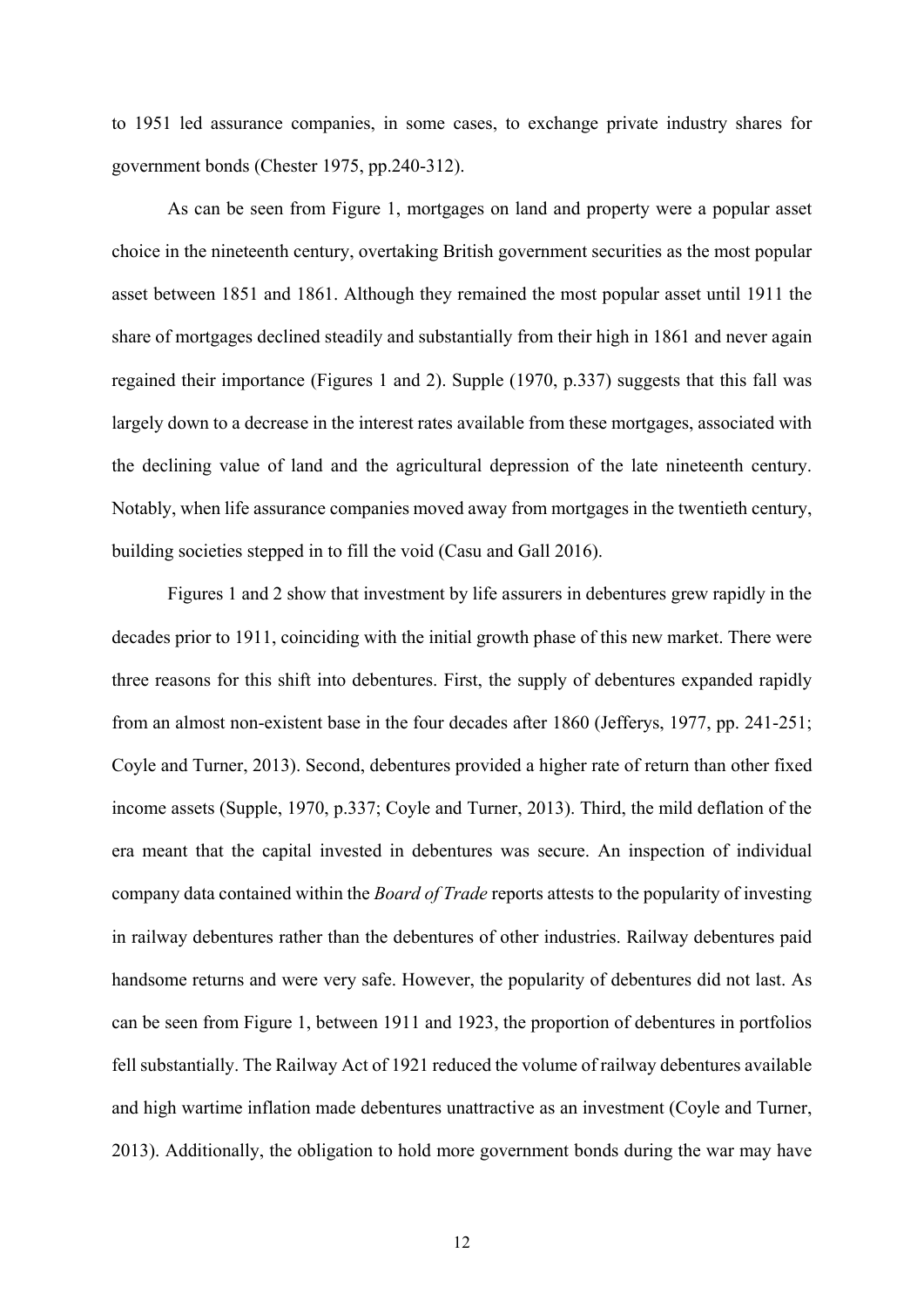facilitated the shift away from other fixed income assets, such as debentures. Notably, the 1915 *Financial Times Insurance Supplement* forewarned that life assurers would face serious depreciation in their assets because of the war and its associated inflation.

Figure 1 also shows that the proportion of portfolio investment in foreign government securities rose steadily after the 1860s, peaked at 15 per cent in 1911 and then declined after 1931.<sup>5</sup> Harding (1894) points out that colonial mortgages and government securities earned a higher return than their UK equivalents and so recommended such investments as an antidote to the falling interest rates in the UK. Given that these were British colonies, it could be argued that these were stable polities, and so Bailey's main investment canons was kept intact by investing in these securities.

Figure 1 also shows that in the 50 years prior to 1911, the percentage of the average portfolio invested in company shares increased rather slowly from a very low base. Baker and Collins (2003) suggest that this reluctance to invest in equity was mostly attributable to the prevalence of family ownership. However, recent scholarship has revealed that far from being concentrated in family hands, company ownership was very diffuse even outside the largest public firms (Acheson et al., 2015; Foreman-Peck and Hannah, 2012).

The reluctance at this stage to invest large proportions in equities could be explained by the adherence to Bailey's investment principles. As well as the security of the capital being paramount, his second principle was that whilst "the highest practicable rate of interest be obtained", this was subordinate to the first canon (Bailey, 1862, p.144). Nevertheless, investment in equities increased rapidly between 1891 and 1901. As can be seen in Figure 2, there was a sharp increase in holdings of stocks and shares during the mid-1890s, increasing

**.** 

<sup>&</sup>lt;sup>5</sup> There was a steep increase in foreign government securities and loans on rates between 1910 and 1911 - see Figure 2. This was due to a reclassification of assets by the *Board of Trade*, which expanded the foreign government securities to include municipal and provincial securities for the first time. They had previously been recorded as loans on rates.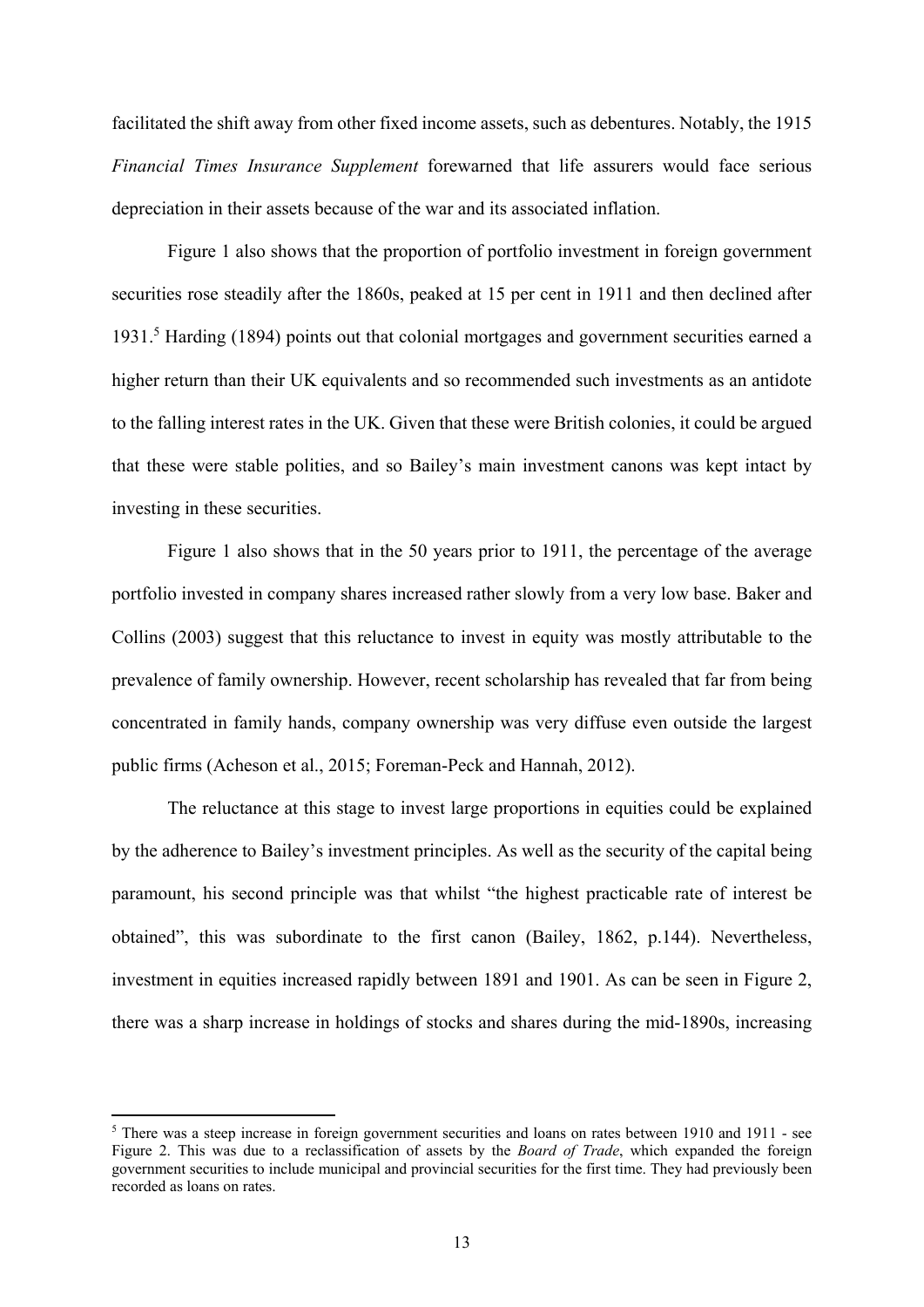from  $6.10$  per cent of total assets in 1893 to 11.51 per cent of total assets in 1901.<sup>6</sup> This coincided with a collapse in yields on mortgages and bonds (Treble, 1980), but also a substantial stock-market promotion boom (Acheson, Coyle and Turner, 2016, Cheffins, 2008, p. 176; Cottrell, 1980, pp. 168-176, Quinn, 2019). However, life assurers did not invest in these types of shares. Looking at individual assurance company data from 1901, it appears that most shares in portfolios were railway stocks, which were stable blue-chip companies. Their popularity with life assurance companies also stemmed from their three per cent and above dividends (Alborn, 1998, p. 239), while railway debentures yielded less than 3 per cent in the 1890s (Klovland, 1994).

As can be seen from Figure 1, starting in the 1890s, stocks and shares had an inexorable rise in the portfolios of assurance companies, with a slight fall between 1911 and 1923.<sup>7</sup> By 1960 it was the largest asset class and the exposure to equity was no longer in railway securities because the railways had been nationalised. By 1991 stocks and shares were by some distance the dominant asset class in the portfolios of assurance companies – the cult of equity had triumphed.

To understand the rise of the cult of equity after the 1920s, one must first consider the economic conditions of the interwar period. After the Great Depression, the government's cheap money strategy led to falling bond yields. As such, assurance companies needed to move to an asset class that would provide a return in the presence of potentially high inflation rates. The American economist Edgar Lawrence Smith found that equities outperformed bonds in the period from 1866 to 1922 (Smith, 1924). He suggested that rather than viewing investment in equities as a form of speculation, it should be viewed as a credible long-term investment as part of a diversified asset portfolio. Similarly, J. M. Keynes, in a 1927 *Economist* article,

1

<sup>&</sup>lt;sup>6</sup> In monetary terms, investment in stocks and shares increased from £13.6m to £34.6m in this period.

 $7$  This may be driven by the amalgamation of railways following the Railway Act of 1921. However, the individual investment level data for this period does not exist.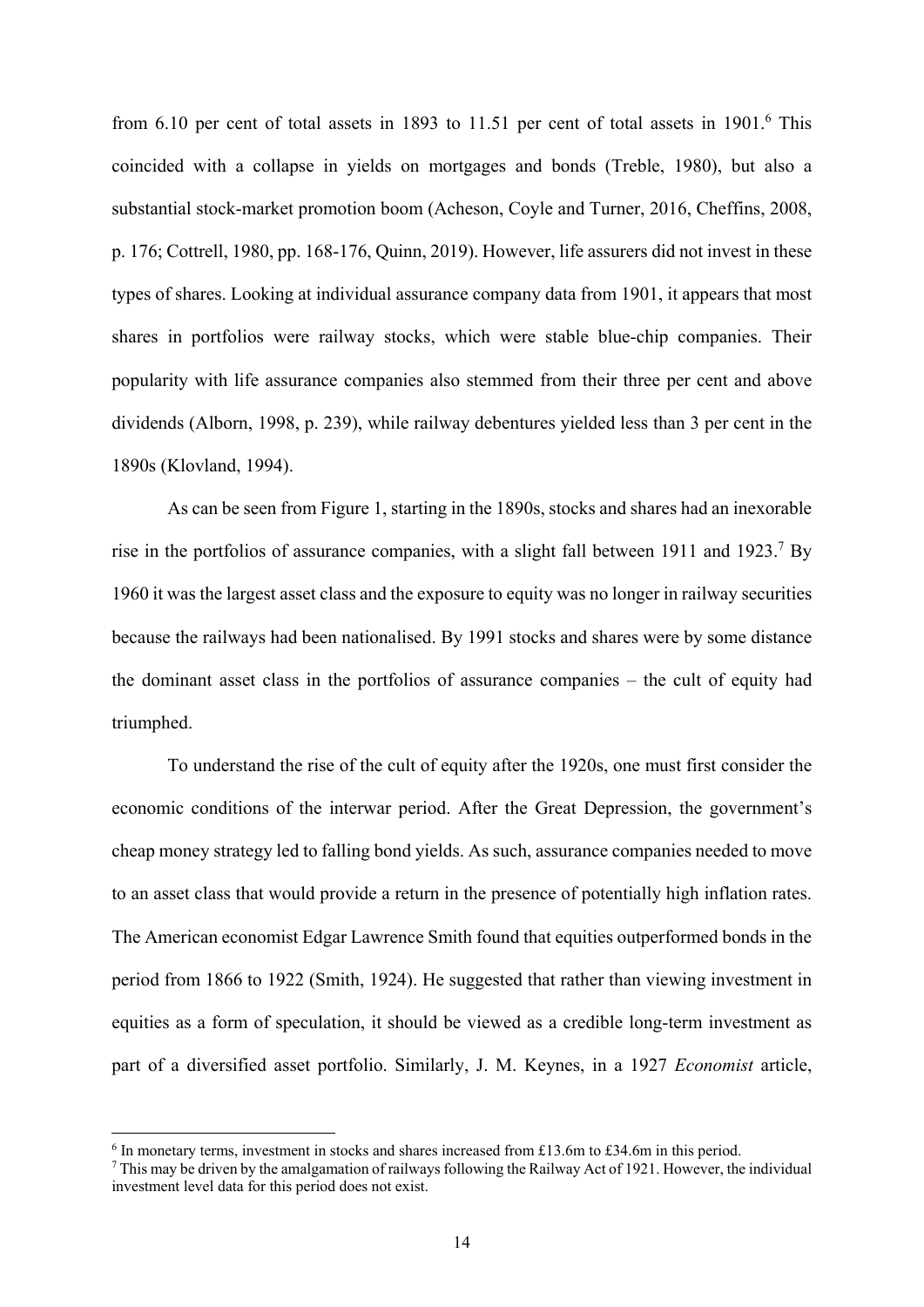viewed investment in equities as a safeguard against inflation.<sup>8</sup> Then, in 1928, in a re-evaluation of Bailey's investment principles, the chief actuary of the Legal and General, H. E. Raynes, put forward the idea that investing in equities as part of the diversification of asset portfolios of life assurance companies would improve investment security (Raynes, 1928).

After 1960, stocks and shares continued to dominate, representing over half of the asset portfolio by the early 1990s and 2000s. Moody (1964) provides some insights into this phenomenon, noting that the inflation in the preceding 20 years had pushed up share prices and dividends. Indeed, in the view of Baker and Collins (2003), the fear of inflation was the decisive long-term factor driving the shift to equities in the post war period.

Were life assurance companies simply moving into equities because they were providing a more substantial return?<sup>9</sup> From Figure 3, we can see a positive but weak correlation between the previous decade's return on shares and their subsequent asset allocation, which suggests that changes in asset allocation were not just driven by previous returns. For example, the increased investment in equities that occurred in the 1960s and 1970s was despite relatively poor returns compared to previous decades, with some having little confidence in them and even viewing the cult of equity as being dead (Plender, 1982, p.38). Other factors beyond returns also help explain the sharp increase in equity investment from 1981 to 1991 (see Figure 1). This sharp increase coincided with the privatization of various state-owned industries, which increased the supply of high-quality equities available to invest in. In addition, there was an increase in investment in equities by institutional investors after the lifting of exchange controls in 1979 and deregulation of London security markets in the early 1980s (Cheffins, 2008, pp. 352-3).

## <<INSERT FIGURE 3 HERE>>

**.** 

<sup>8</sup> *The Economist,* 'Life Office Investments'*,* 28 October 1927. 9

Avrahampour (2015) notes that after the Second World War, Ross Goobey, the chief actuary of Imperial Tobacco pension fund, changed the fund's investments depending on what type of asset gave the highest return, and shifted into equities as a result.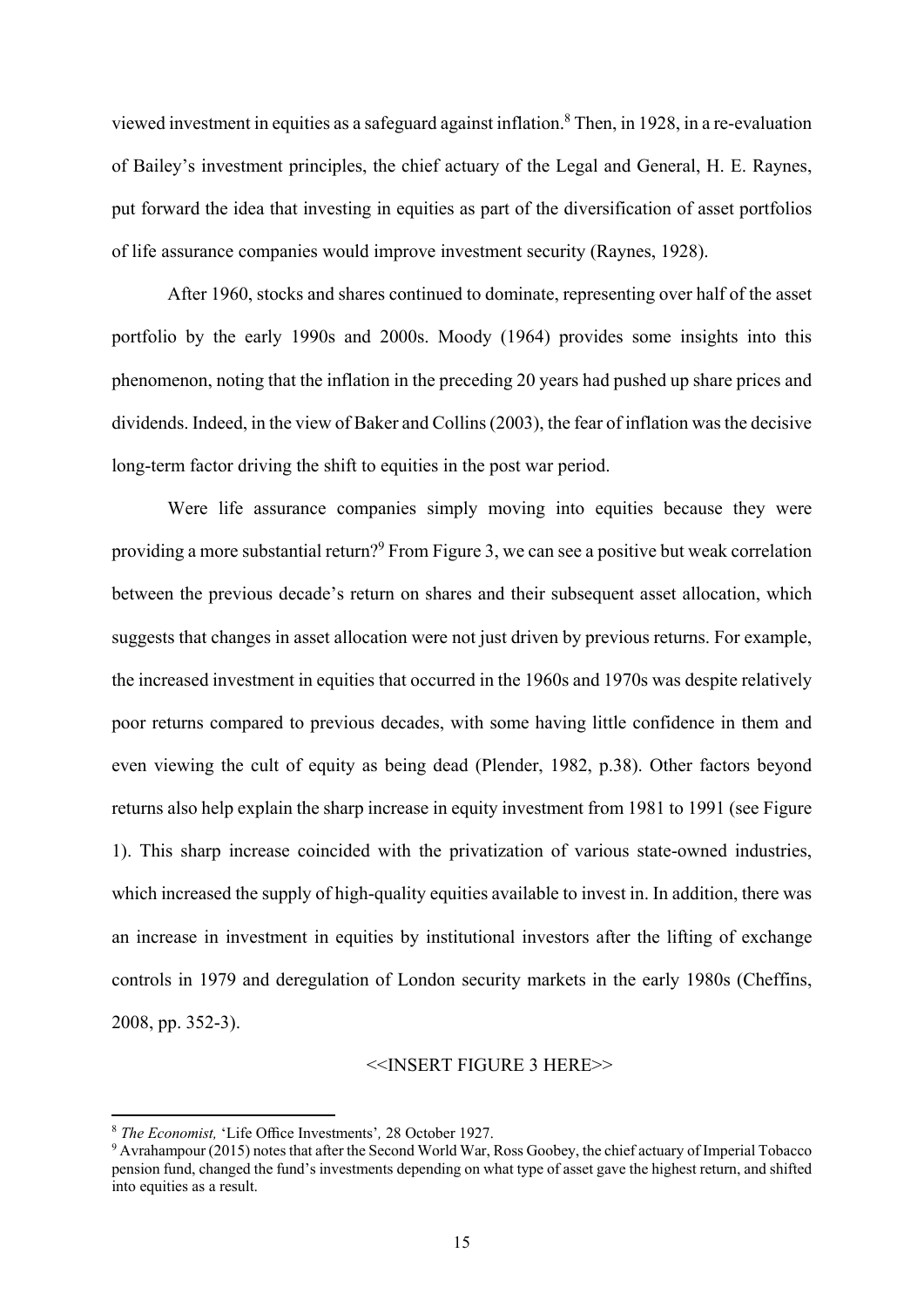As can be seen from Figure 1, the 1960s and 1970s also saw the emergence of property as an important asset class for insurance companies. McIntosh and Sykes (1985, p. xv) note that institutional investors, such as life assurance companies, increased their investment in properties tenfold in the 25 years after 1960, and in their view, this was unique to the UK. Barras (1994) finds that whilst property outperformed equities in the 1970s, by the 1980s, the reverse was the case, which resulted in life assurance companies moving away from property, as seen in Figure 1.

Figures 1 and 2 reveal that loans on rates, which were loans to local authorities to finance infrastructure investment and secured on their rates, were a popular asset class from the 1870s until circa 1900. This period corresponds to a rapid expansion of public infrastructure investment by local authorities. It also corresponds to the period when larger local authorities began to issue their own debt securities on financial markets, which undoubtedly reduced their need to borrow from assurance companies. The disappearance of loans on rates after the 1950s is principally due to the centralisation of government in the UK and the removal of borrowing powers from local government.

The final category of assets in Figures 1 and 2 is loans on policies. These loans were made to policyholders on the security of their life assurance policy. These rarely constituted more than five per cent of the average portfolio and they had effectively disappeared as an asset class by the 1950s. Notably, there was competition for insurance companies in this sphere as banks also lent against the security of life assurance policies (Collins and Baker, 2003, pp.184- 6).

The asset portfolios of UK life assurers have changed substantially over the past 200 years. The evidence thus far suggests that historical contingency and political reaction to events shaped this change in portfolios. However, it is possible that changes in portfolios were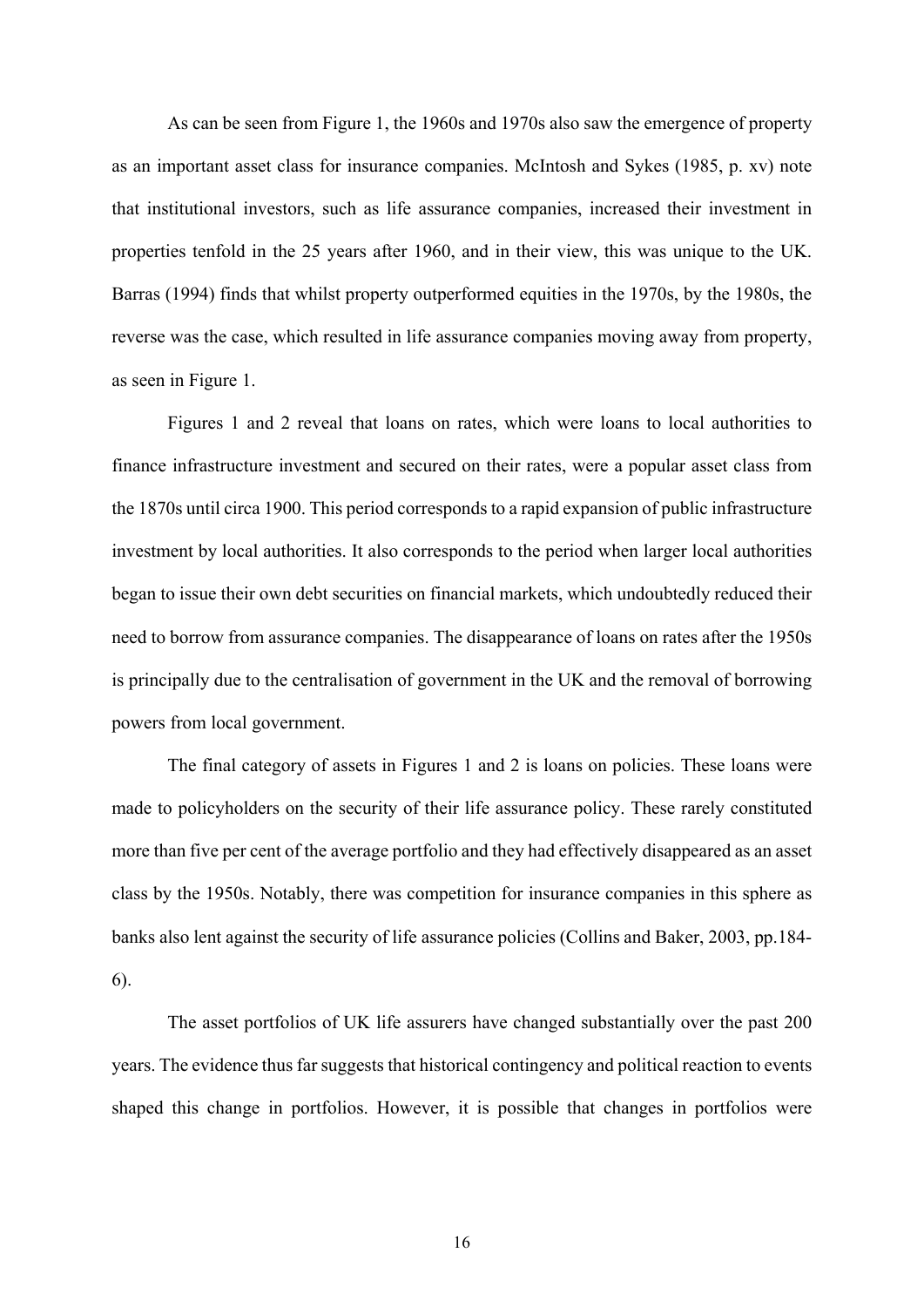principally driven by regulation of the life assurance industry or by changing firm or industry characteristics. We explore these alternative drivers of change in the next three sections.

#### **5. Regulation and Asset Portfolios**

As mentioned above, the UK life assurance industry was largely unregulated until the passage of the Life Assurance Companies Act of 1870. This Act shaped the philosophy of all future regulation of the UK life assurance sector, which was that assurers had to disclose on an annual basis the status and security of their business, but they were not subject to any regulation with respect to the assets that they could invest in. This would suggest that regulation was not a key driver of the change in asset portfolios over the long run. An interesting contrast can be made with another common law country - the United States - to show that regulation potentially can have a major effect on asset portfolios. Unlike the UK, the United States have had much more stringent regulations on what insurance companies could invest in. This contrast between the UK and United States is all the more helpful because the life assurance sectors in the two jurisdictions have had broadly similar environments over the past 150 years or so in terms of the supply of financial assets, the performance of financial assets and the wider macroeconomy.

#### <<INSERT FIGURE 4 HERE>>

Figure 4 compares the asset allocation of the U.S. life insurance sector from 1871 to 2016 with that of the UK life assurance sector. Perhaps the most striking difference in Figure 4 is that whilst the UK life assurance sector saw the emergence of equity as the dominant asset class after World War II, this did not happen in the United States until much later. This difference is largely because the investments of life assurance companies in the United States were regulated more stringently than their UK counterparts. Regulation of insurance companies in the United States depends on the state an insurance company is licensed in. New York State is the largest state with regard to life insurance, having the majority of US life assurance assets.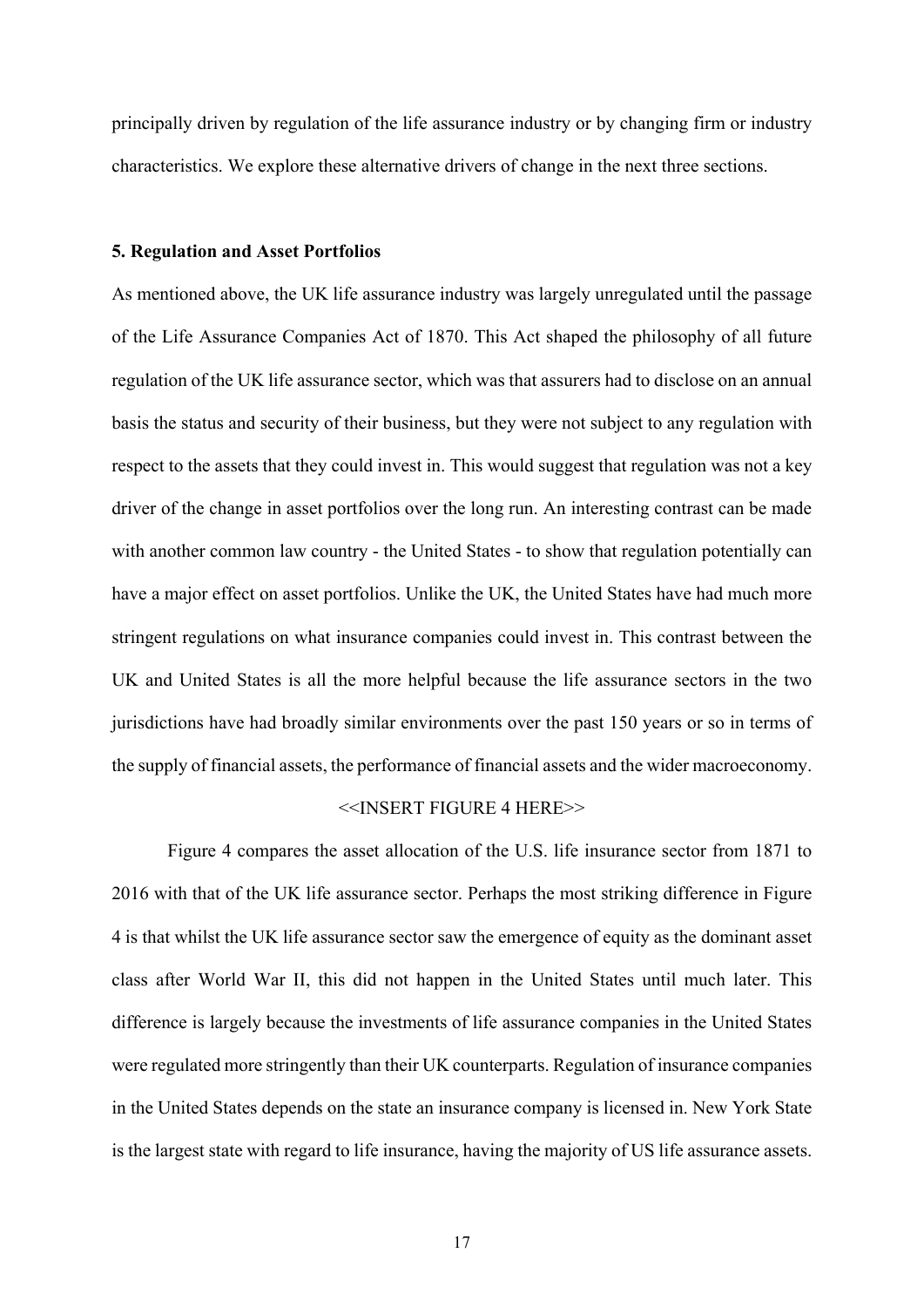In addition, the Appleton rule meant that firms licensed in New York had to adhere to the regulations of New York, not just in New York, but for business carried out everywhere else (Pottier and Sommer, 1998). Historically, New York State has had some of the most stringent regulation of any state (Cummins and Sommer 1996). For example, New York State restricted the proportions of assets that could be held in equities, property and bonds not of investment grade quality (Kamen and Toppetta, 1989). Rutterford and Hannah (2016, p. 250) note that in New York, insurance companies were banned from holding equities in their general accounts until 1951, and the then 20 per cent restriction was only lifted in 1990. Only after the deregulation of the insurance market, and the removal of such restrictions, did the percentage holdings in equities substantially rise. The restriction on investment in property by U.S. life insurance companies also meant that they, unlike their UK equivalents, were unable to take advantage of buoyant property markets in the 1970s and 80s.

The fact that U.S. insurance companies were constrained in their ability to invest in equity, meant that by default they had to invest a greater proportion in mortgages and bonds. Indeed, Snowden (1995, p. 210) notes that insurance companies came to dominate the U.S. mortgage market by developing monitoring structures to assess such mortgages. He also noted that their dominance of the U.S. mortgage market after 1940 was maintained by being involved in mortgage programs provided by the federal government. However, there was a decline in investments in mortgages for US life assurance companies after 1970. Wright (1992) suggests that, due to higher returns available on shares in the 1960s and 1970s, the life insurance sector moved away from offering mortgage loans to individual homeowners.

This comparison with the United States reveals that the US regulatory environment shaped the investment portfolios of its insurance companies by delaying the shift into equity. Ultimately, the comparison reveals that regulation can shape capital market development and the supply of funds to different sectors in the economy.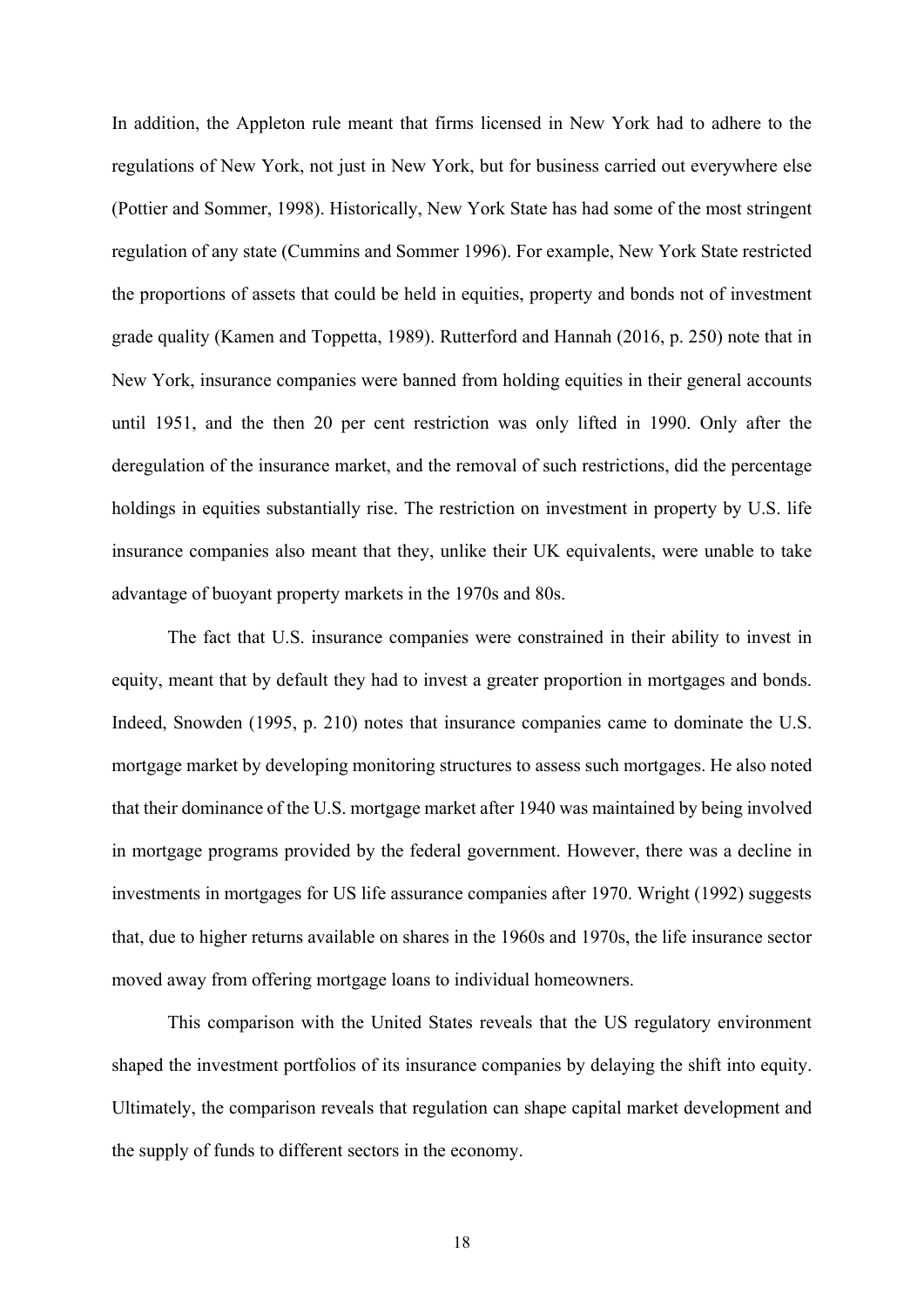#### **6. Firm characteristics and asset portfolios**

In this section we explore the potential differences between life assurance companies in terms of their asset management practices to see if changes in the average characteristics of life assurance companies were a major driver of the changes in their average portfolios over the long run. To do so, we analyse 10 important company-specific variables that might have had a bearing on an assurance company's asset portfolio.

First, firm size (*FirmSize*) may have affected portfolios. For example, larger firms may have invested differently from their smaller peers, or may have been able to take more risk or invest more in illiquid assets. Second, we create a binary variable (*LifeFire*) which distinguishes between companies offering life assurance and those offering fire insurance in addition to life assurance. The latter may have had to invest differently because of the different risk profile of fire insurance as opposed to life assurance. Our third explanatory variable is *London*, which is a binary variable which takes the value one if a firm's headquarters were in London, and zero otherwise. Firms based in London may have had more information on equities and bonds because they were closer to the London Stock Exchange.

The fourth explanatory variable we include is a binary variable (*Mutual*) which indicates whether an assurance company is mutually owned versus shareholder owned. Mutual companies, owned as they were by policyholders, may have taken less risk with their asset portfolios than a shareholder owned company. Our fifth explanatory variable is *Unlimited*, which is a binary variable which equals one if an assurance company had unlimited liability, and zero otherwise. A company with unlimited liability may have had a more cautious investment strategy because its shareholders were fully liable for losses. The sixth explanatory variable is *CalledCapitalRatio*, which is a variable which reflects the proportion of the company's subscribed capital that has been called up. The rationale of this variable is similar to the *Unlimited* one in that a company with a greater degree of uncalled capital may have had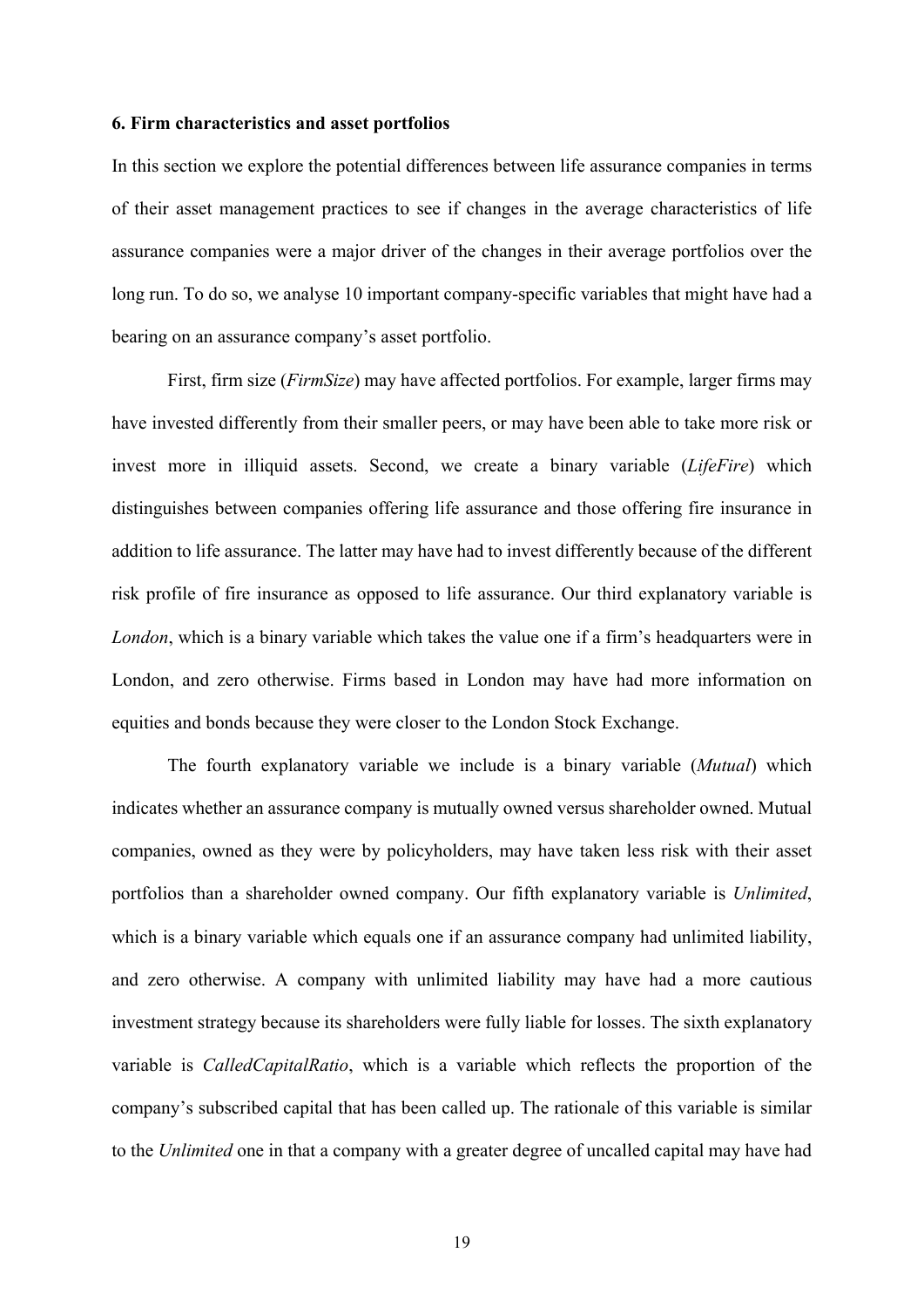a more cautious strategy due to having more capital to be called up in the event of a company failure.

The seventh explanatory variable is *Politicians*, which is a binary variable which equals one if the board of directors contains one or more Members of Parliament and zero otherwise. The rationale for including this variable is that studies have shown that British companies in this era which had politicians on their boards behaved differently than their peers (Braggion and Moore, 2013; Campbell and Turner, 2011). In the case of life assurance companies, having a politician on the board may mean, for example, that the company invests more in government bonds.

Our final set of explanatory variables are *PremiumsRatio*, *ClaimsRatio* and *FundsRatio*. These three variables reflect the nature of the business contracted by individual companies in terms of premiums raised, claims on the company and the proportion of the company's potential liabilities that were linked to life assurance and annuity products (FundsRatio). These factors may have influenced the composition of the asset portfolios in terms of the risk and liquidity of assets.

We have constructed cross-sectional data for UK life assurance companies for 1881, 1891, 1901, 1911, 1923, 1931, 1938, 1951 and 1960 to enable a panel regression analysis. We are constrained by data availability because several key explanatory variables are not available before 1881 and company-level asset portfolio data is not available after 1960. However, 1881 to 1960 is the period when most changes occurred to insurance company asset portfolios. The asset classes analysed are as in Table 2 with the exception of property, but we also examine two combined asset classes - corporate securities (debentures plus stocks and shares) and government securities (British government securities plus foreign government securities).

The definitions of and data sources for our explanatory variables are in Table 3 and Table 4 shows the summary statistics for our dependent and explanatory variables. Not every

20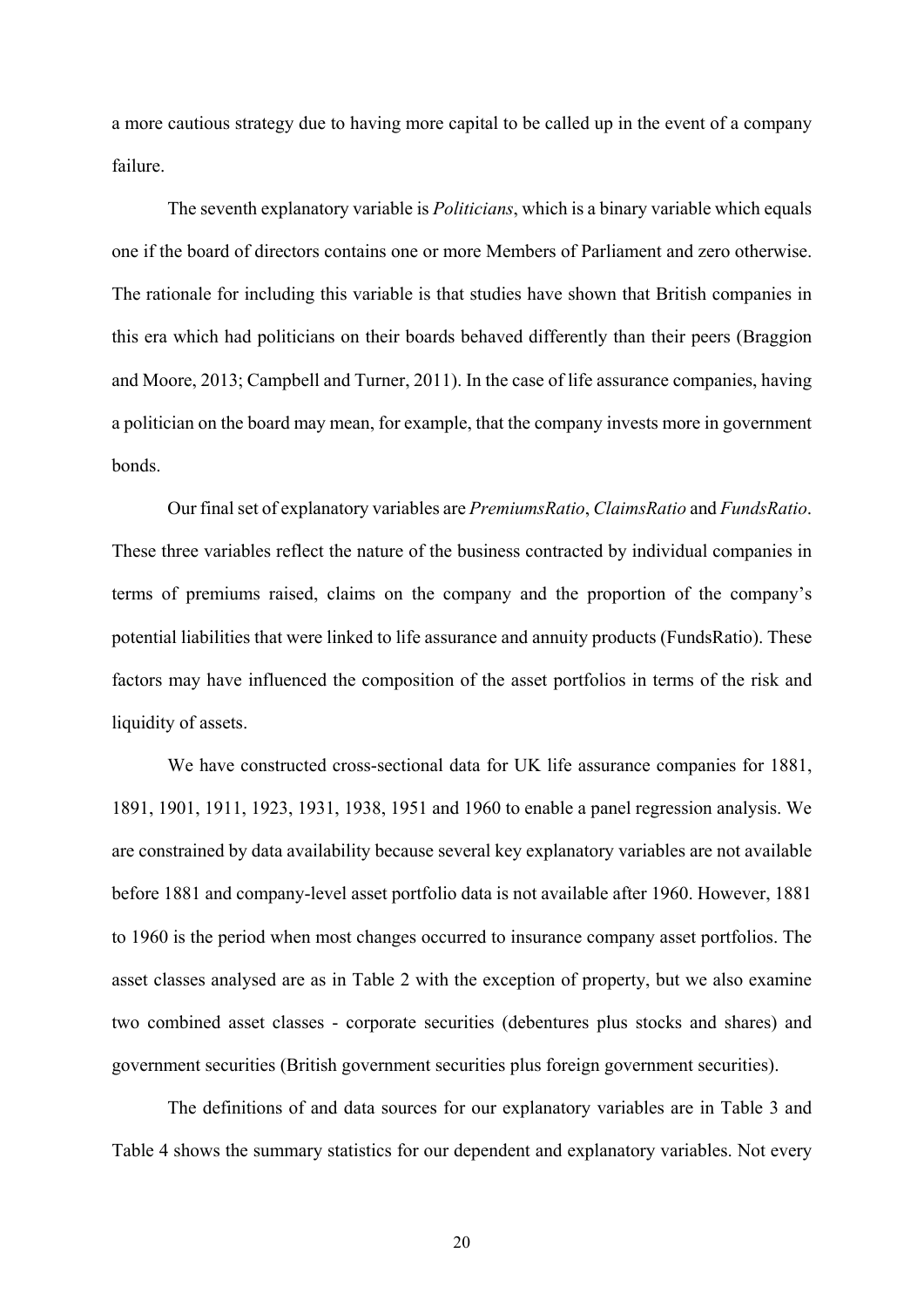life assurance company in our sample had information on all of the explanatory variables at each observation point.<sup>10</sup> We have 153 unique companies and 691 firm-years in our sample.

# <<INSERT TABLES 3 AND 4 HERE>>

Table 4 shows wide variation in both the *PremiumsRatio* and *ClaimsRatio* variables, having high maximum values. This also occurs, to a much lesser extent, within the categories of assets that we are investigating. Whilst this shows that the investments of life assurance companies were highly varied, this also raises the question of outliers, and the potential for such outliers to affect the results. To address this issue, all variables that are not of a binary or logarithmic nature have been winsorised, at a tolerance of 1 per cent in each direction.<sup>11</sup>

With the caveat that this is a dataset across time, it is worth noting from Table 4 that the majority of companies in our sample were based in London and had MPs on their board. The majority of companies did not offer fire insurance in addition to life assurance, and the proportion of companies with unlimited liability was less than 10 per cent.

# <<INSERT TABLES 5 AND 6 HERE>>

Tables 5 and 6 show regression results of percentage holdings in each asset against firm characteristics. At least three things are worthy of comment from these regression results. First, larger assurance firms invested marginally more in mortgages and loans on policies, but *FirmSize* overall is not significant for most asset classes.

Second, mutual companies invested in a different way to their non-mutual peers. Table 5 shows that mutual companies invested significantly more in debentures and stocks and shares than non-mutual companies, investing 13.5 per cent and 12.4 per cent more than non-mutual companies respectively. However, they invested substantially less in mortgages and loans on policies than non-mutual companies. At first glance, it seems surprising that it was mutual

1

 $10$  Where a life assurance company did not have all the information required for a given year, it has been dropped as a data entry for that year.

<sup>&</sup>lt;sup>11</sup> This made little difference to our results.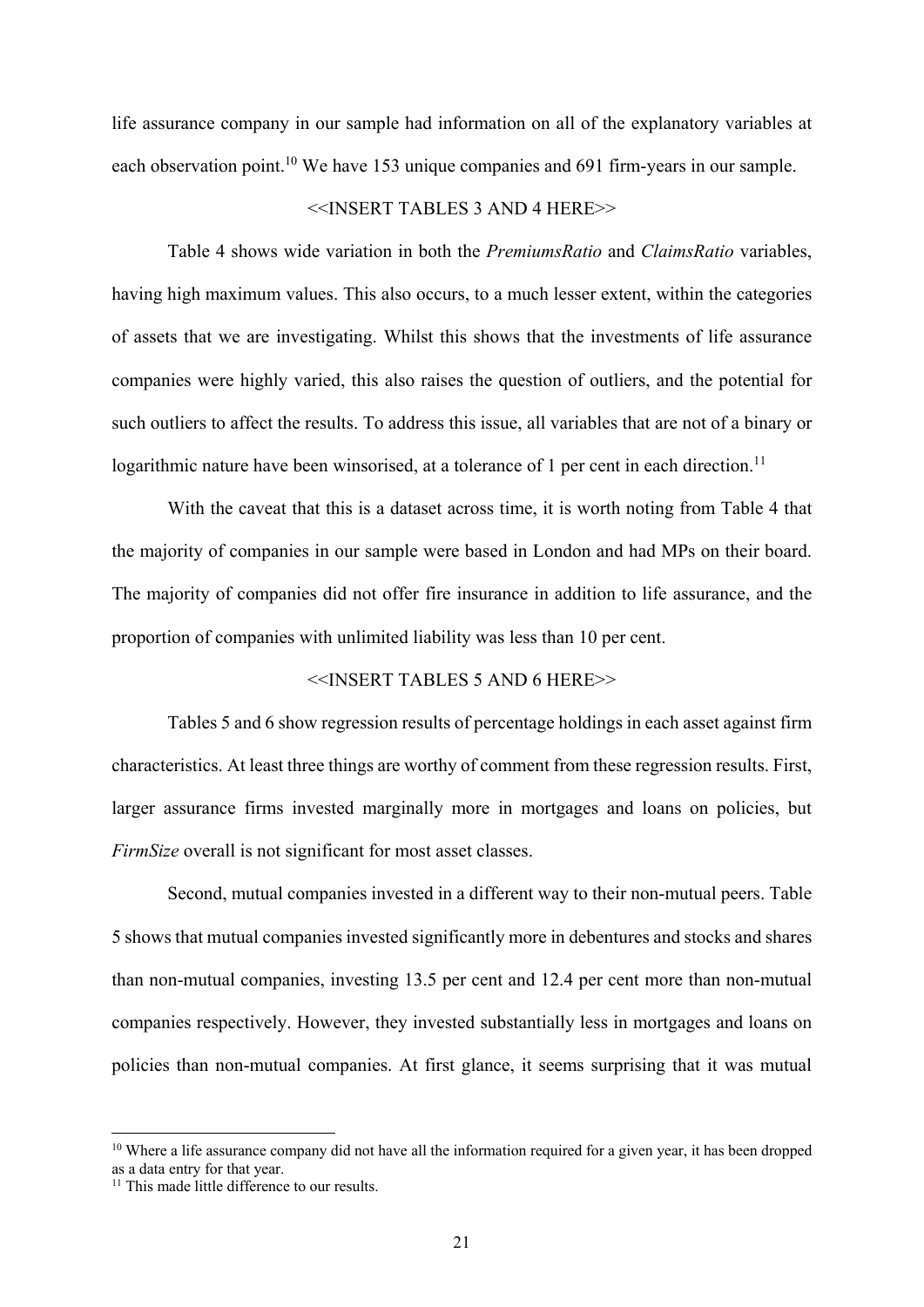companies that invested more in stocks and shares. However, Morecroft and Turnbull (2019) point out that a more sophisticated investment strategy originated in the mutual companies in the 1920s. Notably, in a 1922 speech, J. M. Keynes wanted the mutual life assurance company to lead the way in improving investment principles.<sup>12</sup> The nature of the with-profits life assurance policy that was associated with the mutual life assurance company may explain why they invested more in shares. Because profits were distributed to the policyholders rather than going to shareholders, there was a greater benefit to members from investing in higher yielding assets such as equities. The proportion of life assurance companies that were mutual did not change much over time, ranging from 25% in 1881 to 33% in 1960. Therefore, changes in the proportion of mutual companies over time cannot explain the changes in overall asset allocation in the life assurance industry.

Third, the results in Tables 5 and 6 indicate that unlimited liability and the amount of uncalled capital had little bearing on the asset portfolios of insurance companies. In other words, the downside risk faced by shareholders did not affect how companies invested their funds. This, however, is not to say that these features did not affect the riskiness of a life assurance company's business model.

 Lastly, the ratio variables provide some interesting results. Table 6 shows that firms with a higher proportion of its liabilities in life and annuity products relative to its assets (*FundsRatio)*, invested significantly more in debentures. Tables 5 and 6 also show that companies with a higher proportion of premiums relative to assets (*PremiumsRatio*) invested more in equities and corporate securities. These tables also reveal that companies that had a higher (lower) proportion of claims relative to assets (*ClaimsRatio*) invested in relatively fewer (more) equities and debentures. However, the changes in these three ratios over time were either in the wrong direction in the case of the first two or, in the case of the third ratio,

**.** 

<sup>&</sup>lt;sup>12</sup> Report to the Annual Meeting of the National Mutual, 18 January 1922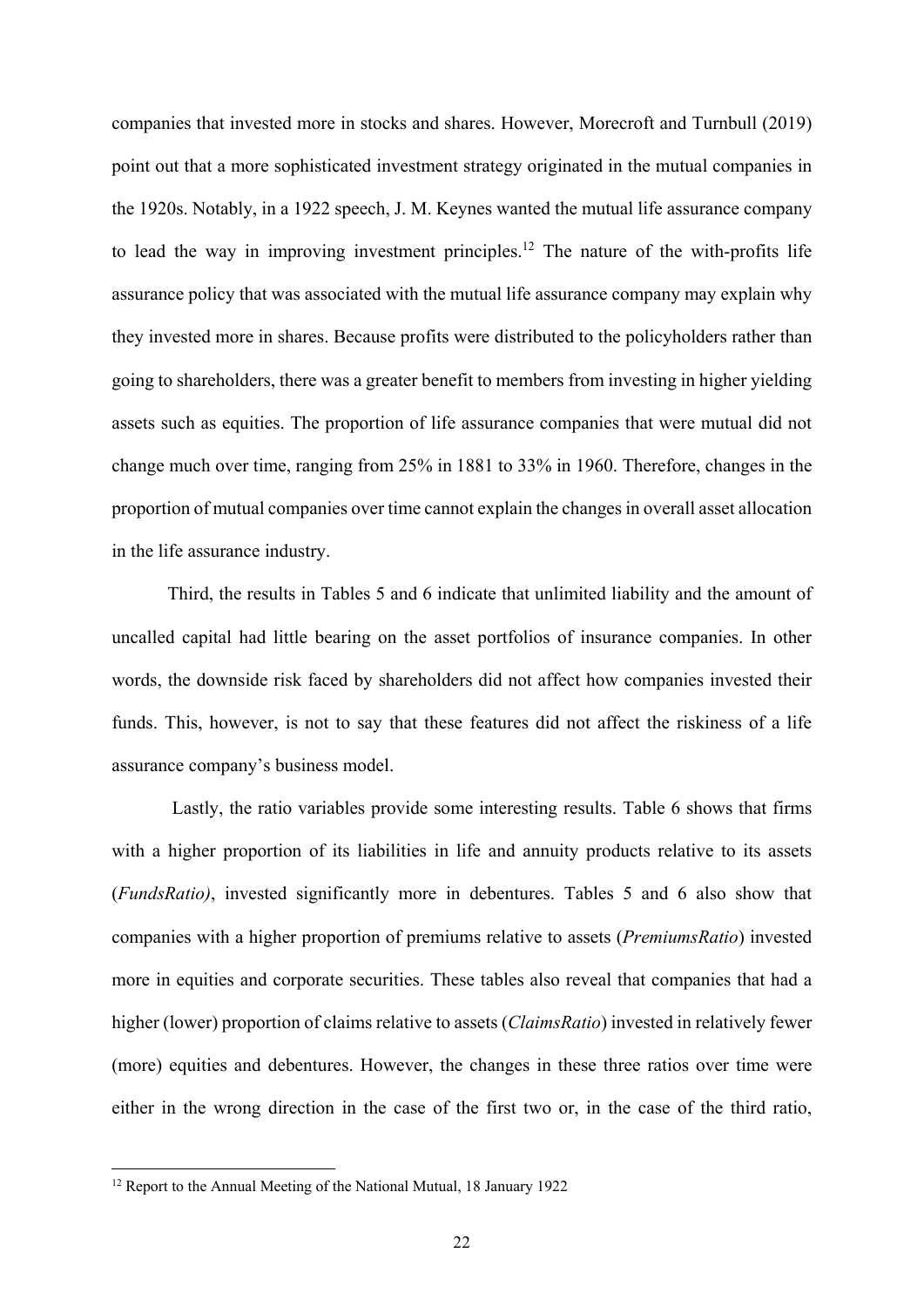inconsistent with timings in the changes of asset holdings to explain changes in asset portfolios over time.

Overall, these results suggest that while firm specific characteristics can explain some of the variation in asset allocation within life assurance firms, they cannot explain the observed shifts in the industry's asset allocation over time.

#### **7. Mergers and Asset Portfolios**

Figure 1 reveals that major changes took place in the composition of asset portfolios between 1880 and 1923. This period corresponds to a major consolidation of the life insurance industry. Therefore, we have to answer the question: did mergers affect asset portfolios? Indeed, given the different liability profiles of other types of insurance compared to life assurance, asset management may have had to be different for the new composite company. For example, the new composite company may have had to hold more liquid and less risky assets to cover sudden payouts in the event of a fire. Furthermore, larger companies with more economies of scale may have been able to diversify more than smaller companies.

To investigate this issue, we compiled a list of life assurance company mergers between 1881 and 1920 using *Board of Trade* reports, the *Register of Defunct Companies*, Raynes (1964) and Carson (2009). For each merger, the two or more companies involved in the merger are then found in the *Board of Trade* reports to identify the last occurrence of the companies having separate balance sheets and portfolio information. This is defined as  $t = 0$  (pre-merger) and combined asset information for companies involved in the merger is collated. Then, asset information is collated for the merged company, three years after the merger  $(t = 3)$ . The change in percentage invested in each asset class for each company between  $t = 0$  (pre-merger) and t  $= 3$  (post-merger) is then calculated. In total, 36 such life assurance mergers were analysed. Table 7 shows the average holdings in each asset class pre- and post-merger.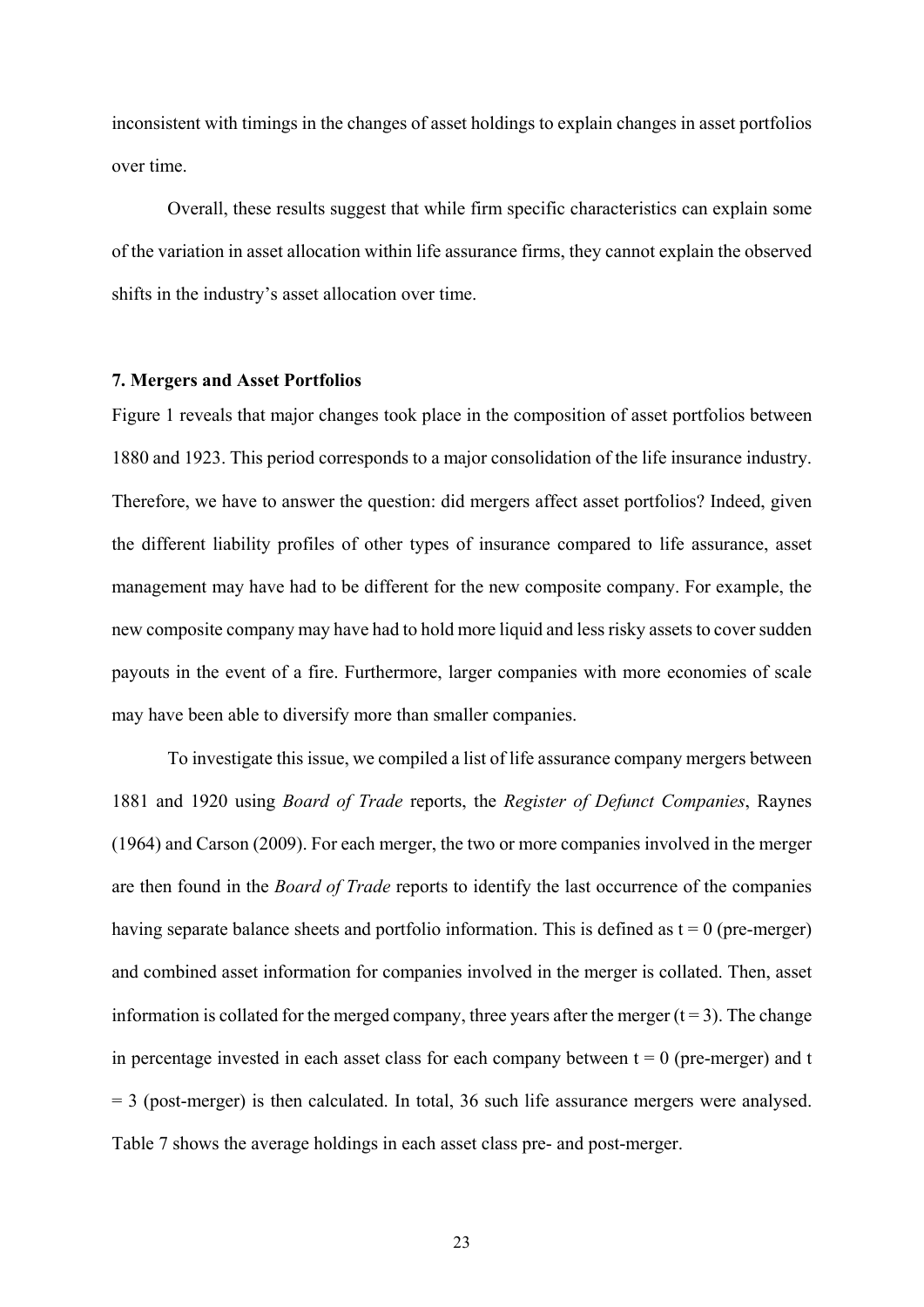#### <<INSERT TABLE 7 HERE>>

As can be seen from Table 7, none of the differences in means are significantly different from zero. Therefore, we find no statistically significant evidence that pre-1920 mergers had an effect on the asset management practices of life assurance companies. One possible explanation is that three years is not long enough. Therefore, we repeated the above exercise and looked at asset portfolios five years after mergers, but it made no difference to our findings. Another explanation for our findings may be that if life assurance companies were just swallowing up similar life assurance companies, then there is no reason for investment practices to change. The nature of the customers and the product base may have been relatively unchanged, and therefore no change in asset allocation would have been needed.<sup>13</sup> This also supports our regression findings that size is not a main driver of asset allocation.

## **8. Conclusion**

**.** 

In this paper we explored the role played by historical contingencies and political economy in the evolution of the UK's capital market over the past two centuries through the lens of the most important institutional investor and asset manager – the life assurance industry. Our findings suggest that there have been four epochs in the development of the asset portfolios of UK life assurance companies and therefore in the development of capital markets. The first epoch from c.1800 to c.1850 was where government securities dominated portfolios. This was an era where government debt was in plentiful supply thanks to the Napoleonic Wars. The second epoch from c.1850 to c.1913 was one where mortgages were, by some distance, the principal asset in the portfolios of life assurance companies and where corporate securities, particularly debentures, were becoming increasingly important. Increased availability, as well

<sup>&</sup>lt;sup>13</sup> Half of the mergers in our sample were of this nature. However, the difference in means test was repeated for life firms taking over other life firms, and for composite firms taking over other life assurance companies, whether they be life or composite and this made no difference to our findings either.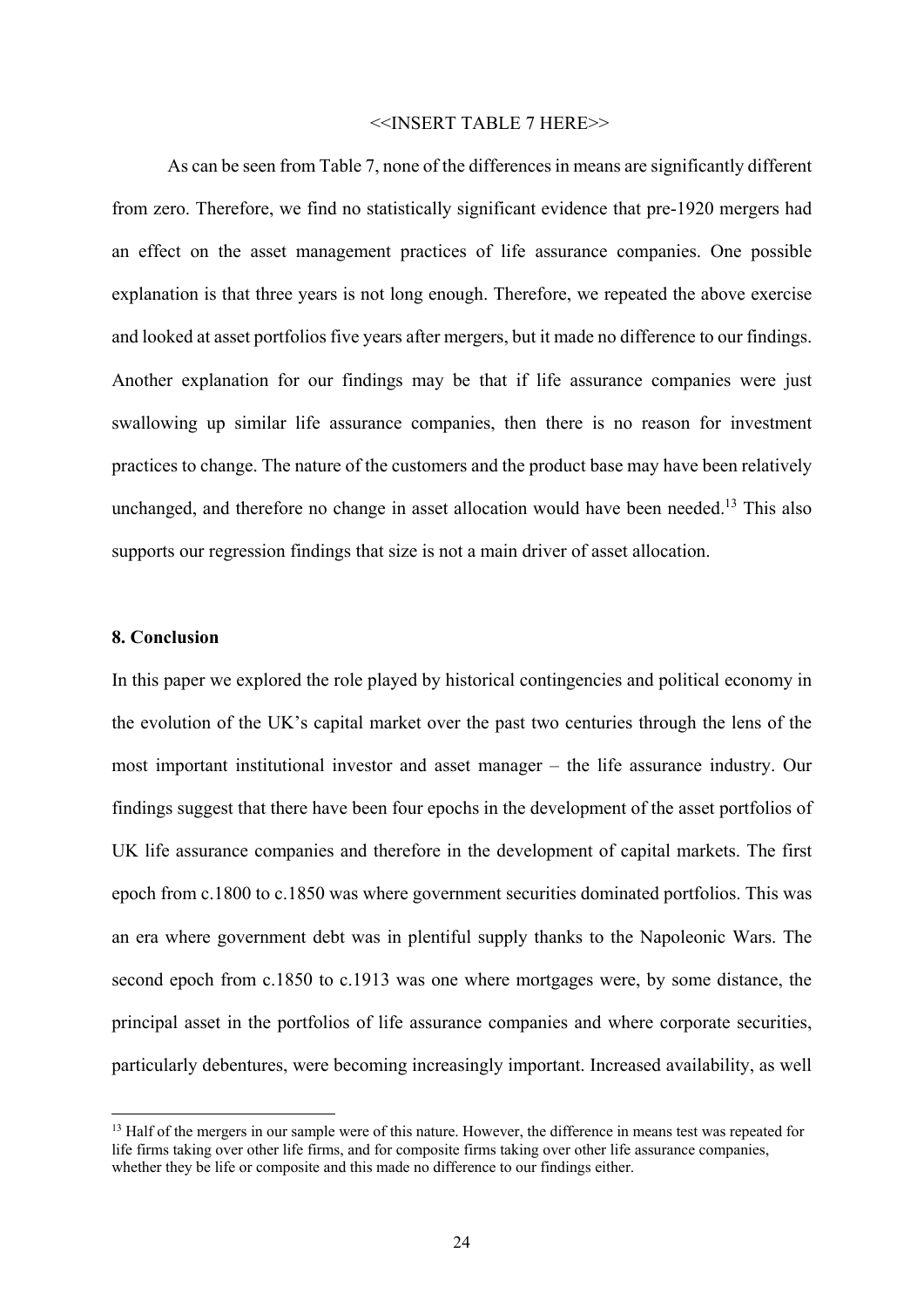as the sharp switch of capital away from government debt, enabled investment in these burgeoning asset markets. The third epoch from c.1913 to c.1950 was marked by the reemergence of government debt, the fall in other fixed-income assets such as mortgages and debentures and the rise of the cult of equity. Government debt was issued in abundance to fund the effort of two world wars and moral suasion was used by the Treasury to encourage insurance companies to do their bit to support the war efforts. Inflation during World War I contributed to the diminution of investment in other fixed-income assets and made investment in equities much more attractive because they acted as a hedge against inflation. The fourth and final epoch from c.1950 to the present day was marked by the ascent of equity as the dominant asset class. High inflation in the 1970s contributed to this ascent, as did lifting of exchange controls, privatization and deregulation of security markets in the 1980s. Fixedincome assets such as company debentures only returned to favour once inflation had been tamed.

Our findings do not imply that deep-seated historical factors which persist over time played no role in the evolution of UK capital markets. Indeed, legal origin, historical religion or historical decisions about the nature of government may not only have had persistent effects on UK capital markets in and of themselves, but they may also have shaped how political systems responded to historical contingency.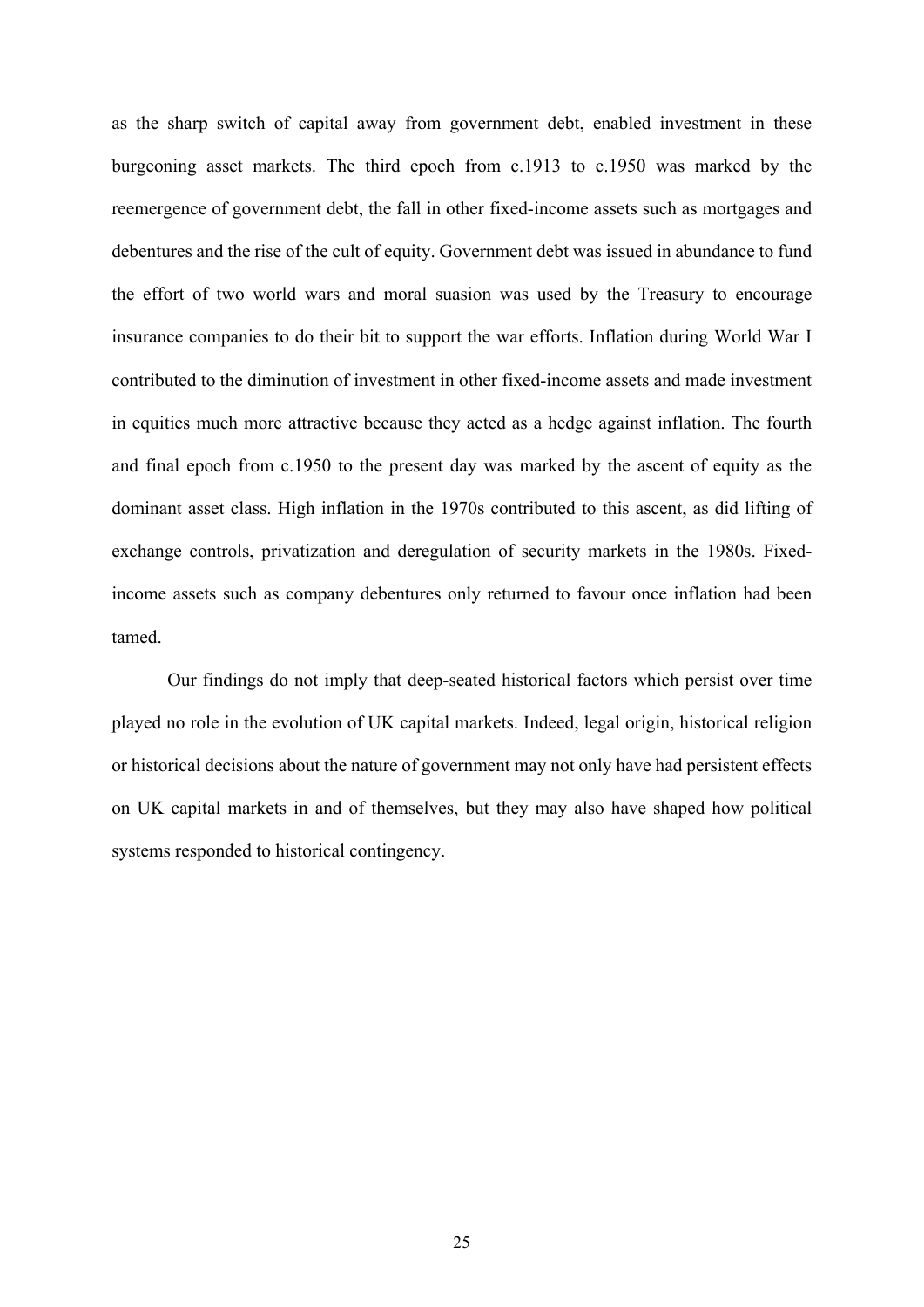

# Figure 1*: Asset portfolios of UK life assurance sector, 1830-2016*

*Sources*: See Table 1.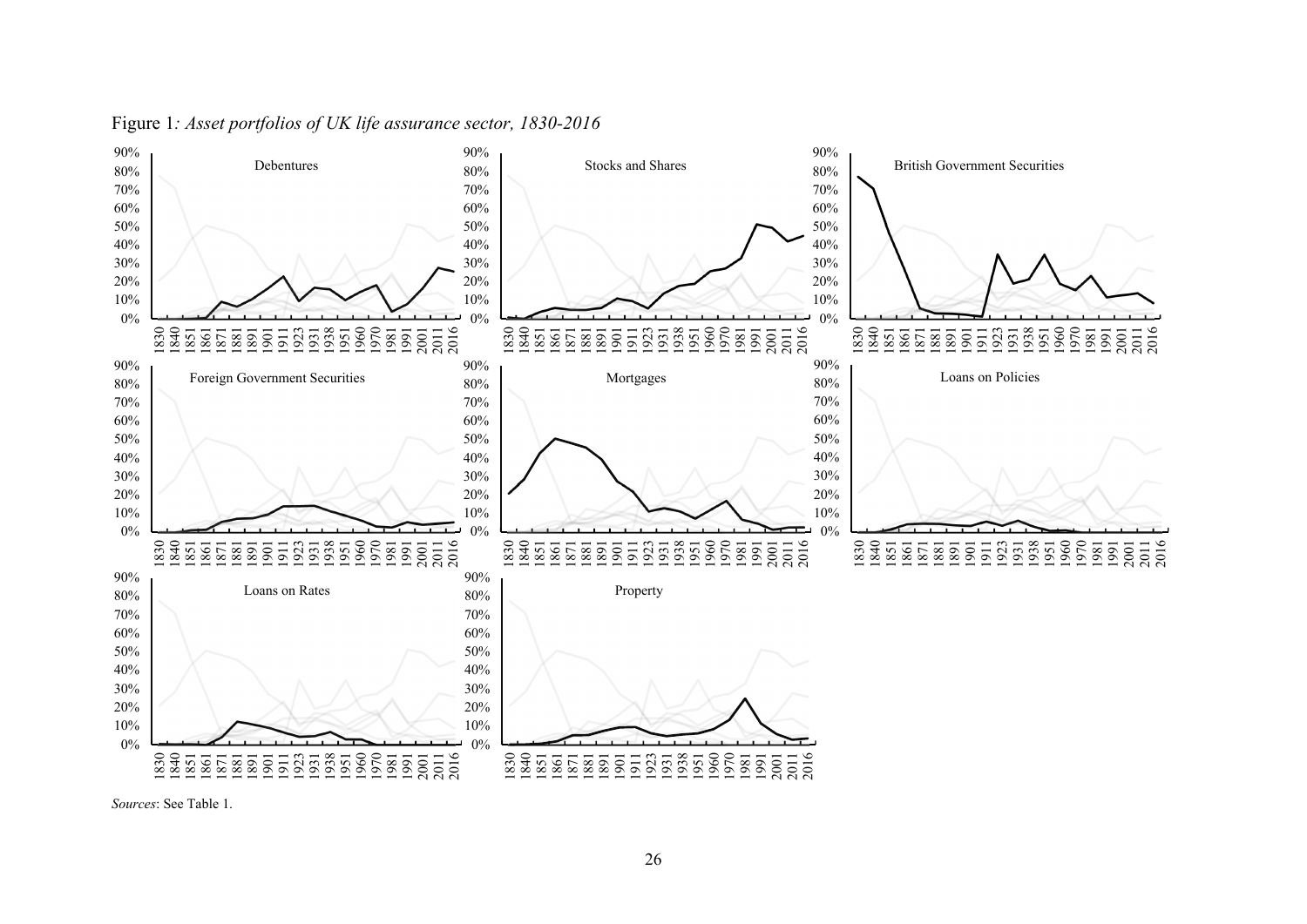

# Figure 2: *Asset portfolios of UK life assurance sector, 1881-1915*

*Sources*: See Table 1*.*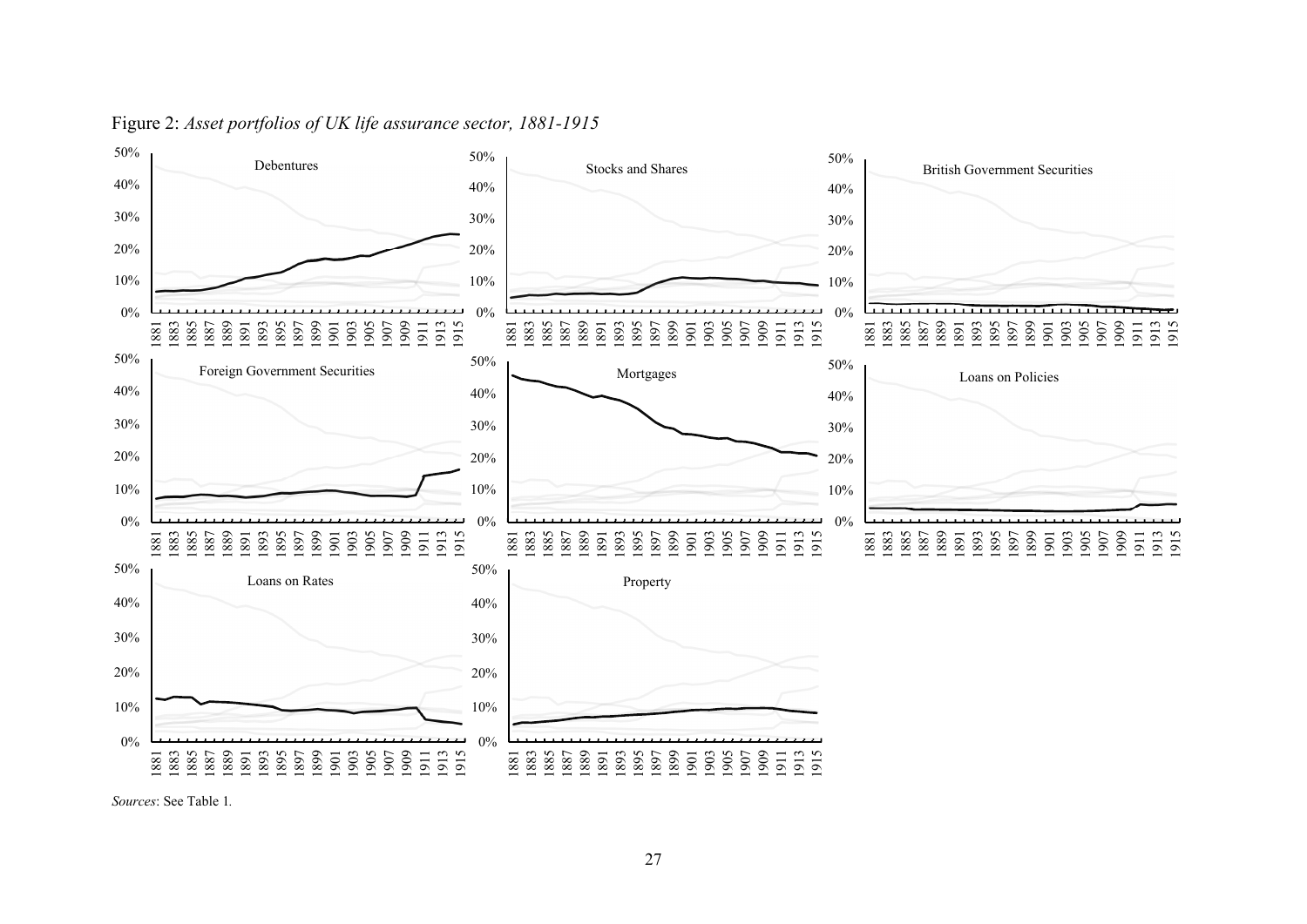Figure 3*: Ten-year average annual returns on debentures and equities compared to their percentage holdings by life assurance companies, 1871 to 2011* 



Stocks and Shares Debentures

*Sources*: Stocks and Shares: 1871 – 1899: Grossman (2002), 1900-2009: Dimson et al (2011) 2010: Barclays Equity Gilt Study. Corporate Bonds: Coyle and Turner (2013).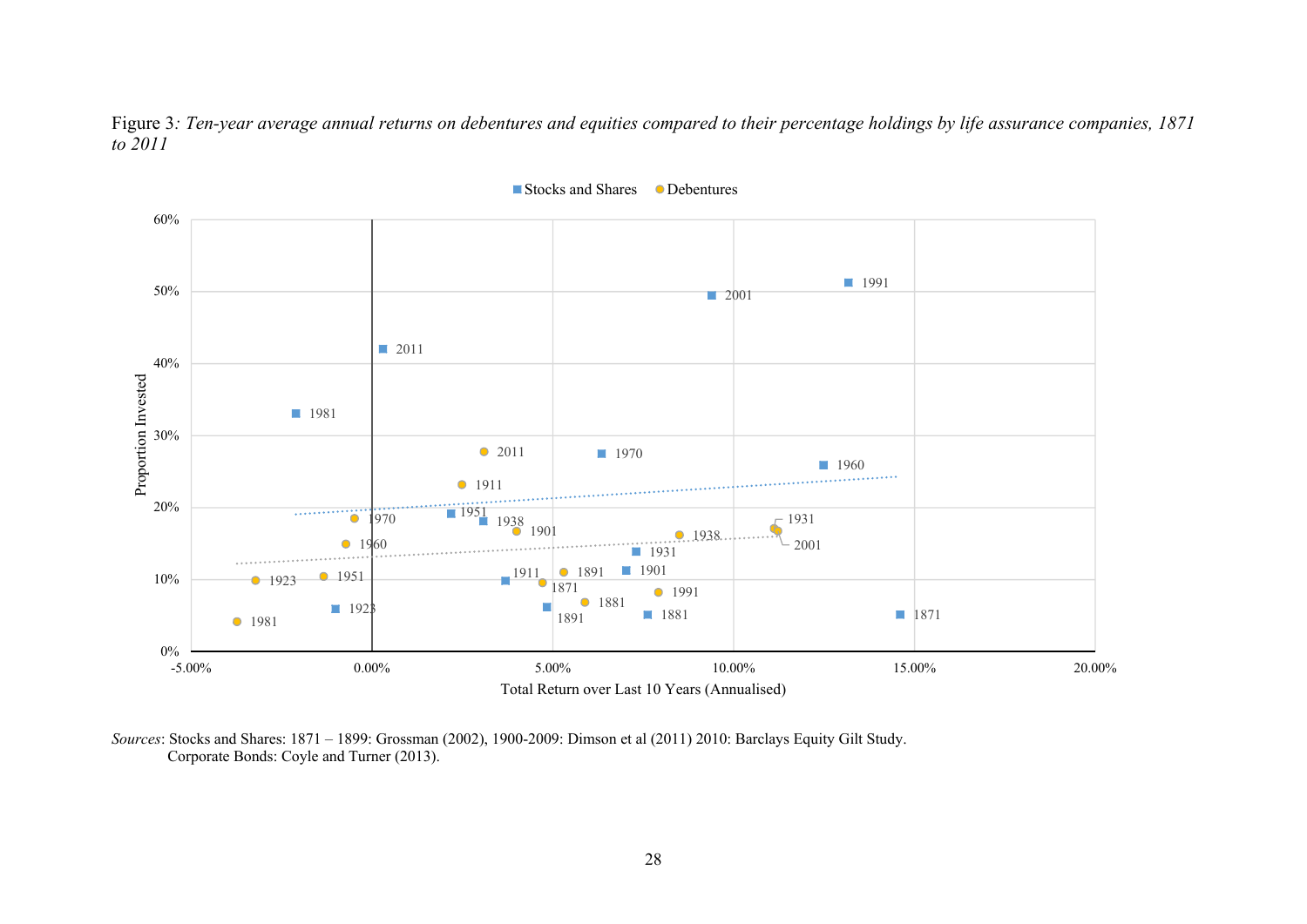

Figure 4*: Asset portfolios of UK and US life assurance sectors, 1871-2016.*

*Note:* Solid line refers to UK and dashed line to US.

*Sources*: UK data: see Table 1.US data: 1871 to 1958: *The Historical Statistics of Life Insurance in the United States, 1759 to 1958*, 1960 to 2016: *American Council of Life Insurers (ACLI) Life Insurers Fact Book*.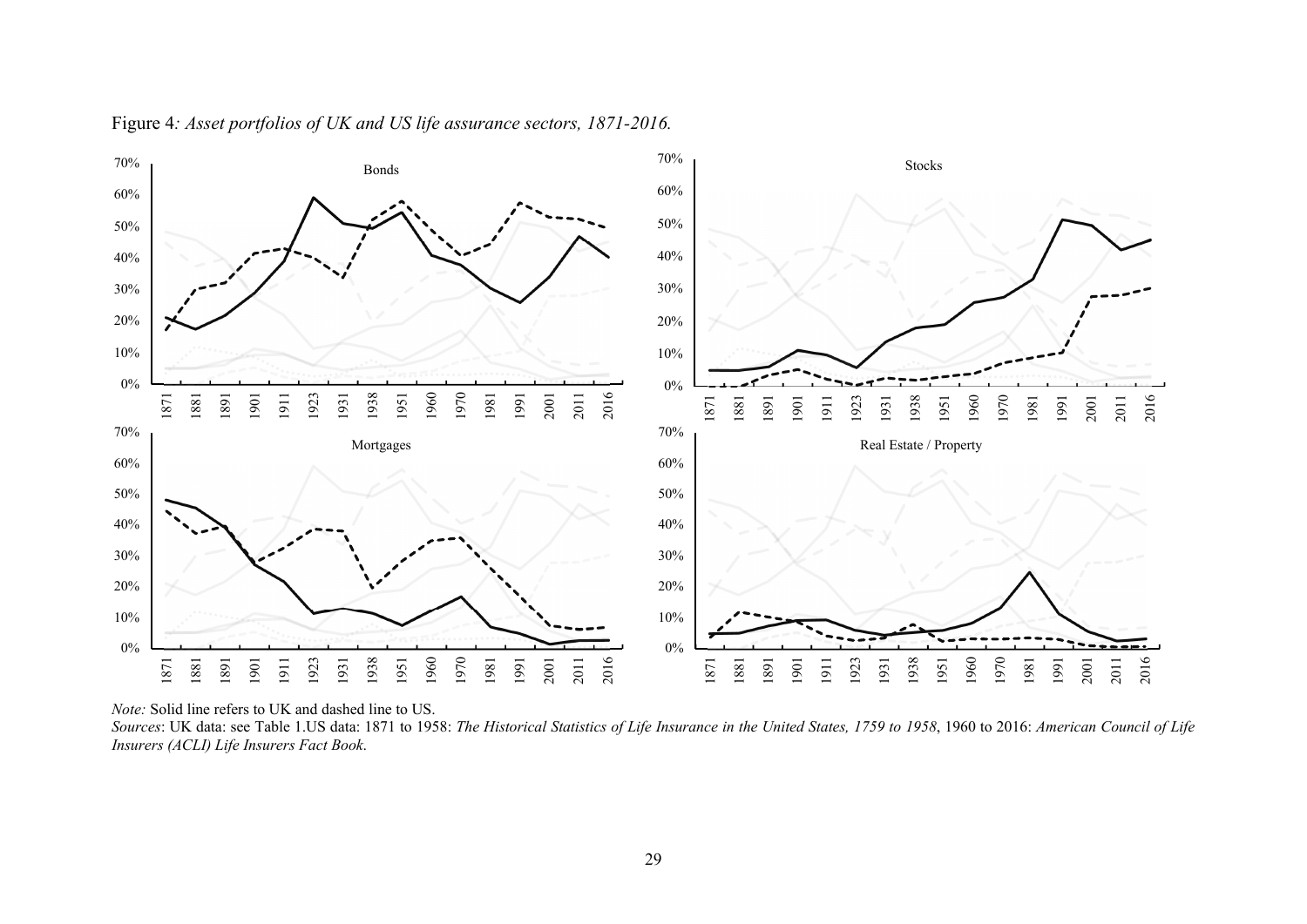| Year(s)                                                          | Sources                                                                                                                                                                                                                                                                                                       |
|------------------------------------------------------------------|---------------------------------------------------------------------------------------------------------------------------------------------------------------------------------------------------------------------------------------------------------------------------------------------------------------|
| 1830 and 1840                                                    | Individual company accounts held at the London Metropolitan Archives<br>(Rock Life, London Life, Equitable Life, Guardian, Mutual Life,<br>Metropolitan Life, National Provident, Legal and General).                                                                                                         |
| 1851                                                             | Assurance Companies: Abstract of Return to an Order of the Honourable<br>House of Commons, 1852, and individual company accounts held at the<br>London Metropolitan Archives (Rock Life, London Life, Equitable Life,<br>Guardian, Mutual Life, Metropolitan Life, National Provident, Legal and<br>General). |
| 1861                                                             | Assurance Companies: Abstract of Return to an Order of the Honourable<br>House of Commons, 1863, and individual company accounts held at the<br>London Metropolitan Archives (Rock Life, London Life, Equitable Life,<br>Guardian, Mutual Life, Metropolitan Life, National Provident, Legal and<br>General). |
| 1871, 1881, 1891, 1901, 1911, 1923,<br>1931, 1938, 1951 and 1960 | Statements and Abstracts of Reports deposited with the Board of Trade,<br>under the Life Assurance Companies Act 1870/Assurance Companies Act<br>1909 during the year ended 31 December.                                                                                                                      |
| 1970 and 1981                                                    | Life Assurance in the United Kingdom, 1966-1970/1977-1981, Life<br>Offices Association.                                                                                                                                                                                                                       |
| 1991                                                             | Insurance Statistics 1987-1991, Association of British Insurers.                                                                                                                                                                                                                                              |
| 2001, 2011 and 2016                                              | <i>Invested Assets 2017</i> , Association of British Insurers.                                                                                                                                                                                                                                                |

Table 1: *Data sources for insurance company asset portfolios, 1830-2016*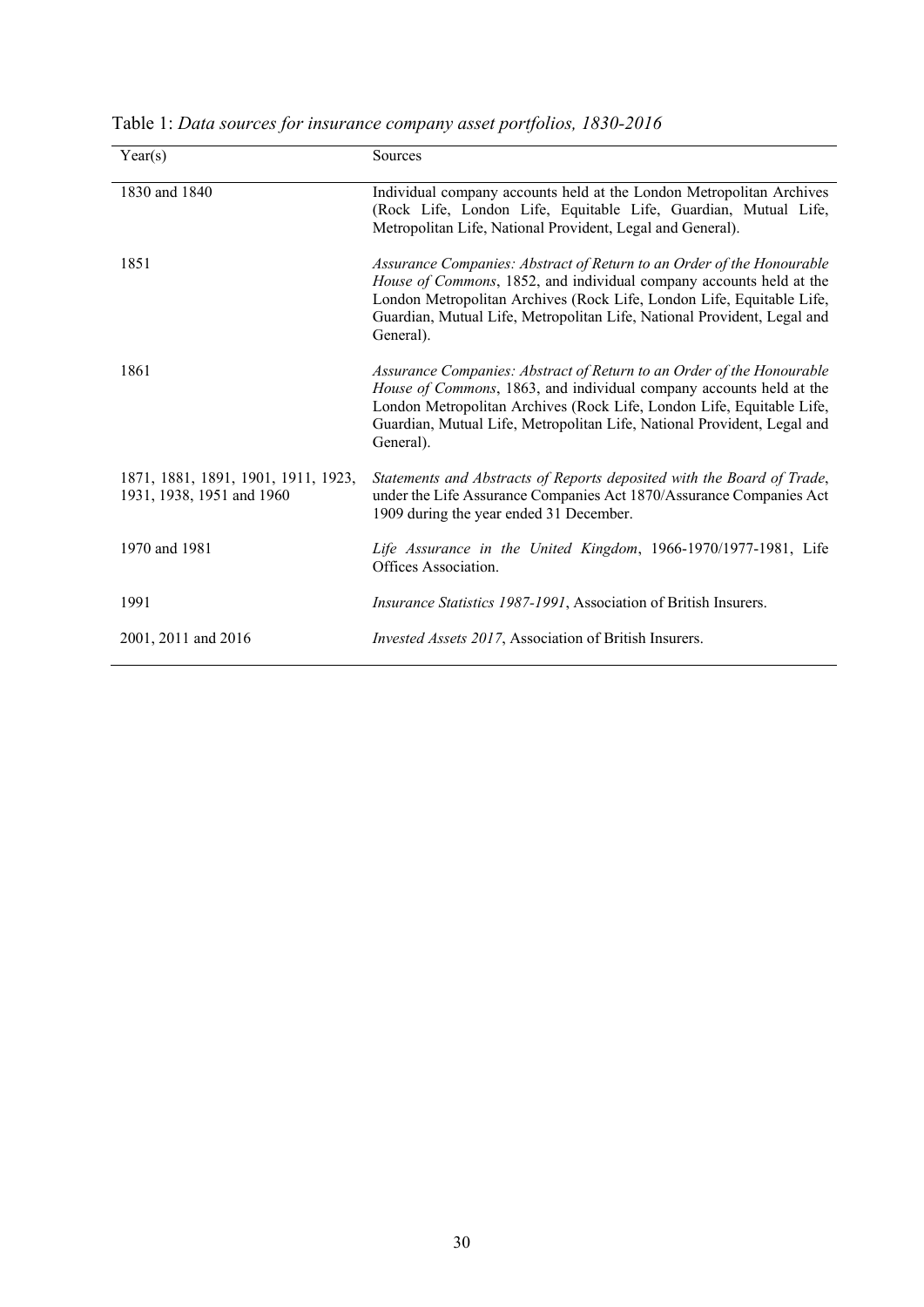| Table 2: Asset class definitions |  |  |
|----------------------------------|--|--|
|----------------------------------|--|--|

| <b>UK Asset Class</b>                | Definition                                                                                                                             | U.S. Asset Class |
|--------------------------------------|----------------------------------------------------------------------------------------------------------------------------------------|------------------|
| Debentures                           | Holdings in corporate bonds.                                                                                                           | <b>Bonds</b>     |
| <b>Stocks and Shares</b>             | Holdings in equities, be they ordinary or<br>preference shares.                                                                        | <b>Stocks</b>    |
| <b>British Government Securities</b> | Securities issued by HM Government, gilt-<br>edged.                                                                                    | <b>Bonds</b>     |
| Foreign Government Securities        | Securities issued by Indian, Colonial or Foreign<br>governments. From 1911, this also included<br>provincial and municipal securities. | Bonds            |
| Mortgages                            | Holdings in mortgages, a form of loan on Mortgages<br>property.                                                                        |                  |
| Loans on Policies                    | Loans issued by life assurance companies to<br>their policyholders, on their own policies, acting<br>as a form of collateral.          | Other            |
| Loans on Rates                       | Loans issued by local authorities, on rates<br>payments and other public works.                                                        | Other            |
| Property                             | Holdings in property, either as an investment or Real Estate<br>offices.                                                               |                  |

*Notes*: Asset classes are taken from the *Board of Trade* reports (UK) and *The Historical Statistics of Life Insurance in the United States* (US). The *Board of Trade* data from 1871 to 1960 does not distinguish between domestic and foreign investment with the exception of government securities.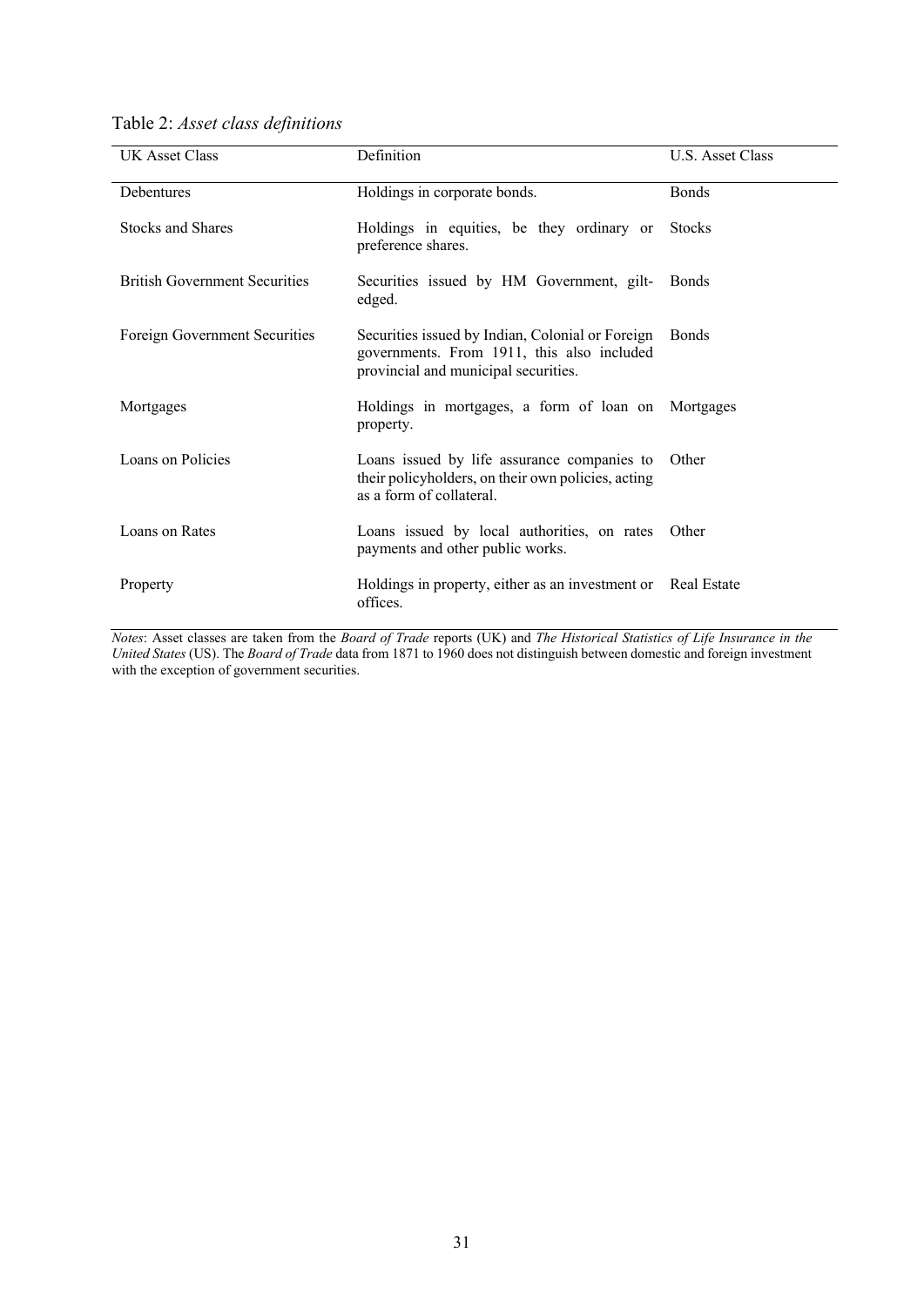| Variable Name      | Definition                                                                             | Data Source                                                                             |
|--------------------|----------------------------------------------------------------------------------------|-----------------------------------------------------------------------------------------|
| FirmSize           | Natural log of the life assurance company's assets.                                    | Board of Trade reports.                                                                 |
| LifeFire           | Dummy variable, set to 1 if the company also<br>offered fire insurance, 0 otherwise.   | Board of Trade reports and The<br>Stock Exchange Yearbook.                              |
| London             | Dummy variable, set to 1 if the company had its<br>head office in London, 0 otherwise. | Board of Trade reports and The<br>Stock Exchange Yearbook.                              |
| Unlimited          | Dummy variable, set to 1 if the company had<br>unlimited liability, 0 otherwise.       | December<br><i>Investor's</i><br>Monthly<br>Manuals and The Stock Exchange<br>Yearbook. |
| Mutual             | Dummy variable, set to 1 if the company was a<br>mutual, 0 otherwise.                  | The Stock Exchange Yearbook.                                                            |
| CalledCapitalRatio | Ratio of called up capital to total capital.                                           | December<br><i>Investor's</i><br>Monthly<br>Manuals and The Stock Exchange<br>Yearbook. |
| Politicians        | Dummy variable, set to 1 if the company had MPs,<br>0 otherwise.                       | The Stock Exchange Yearbook.                                                            |
| PremiumsRatio      | Ratio of premiums to company assets.                                                   | Board of Trade reports.                                                                 |
| ClaimsRatio        | Ratio of claims to company assets.                                                     | <i>Board of Trade reports.</i>                                                          |
| FundsRatio         | Ratio of life and annuity funds to company assets.                                     | <i>Board of Trade reports.</i>                                                          |

Table 3*: Definitions of explanatory variables*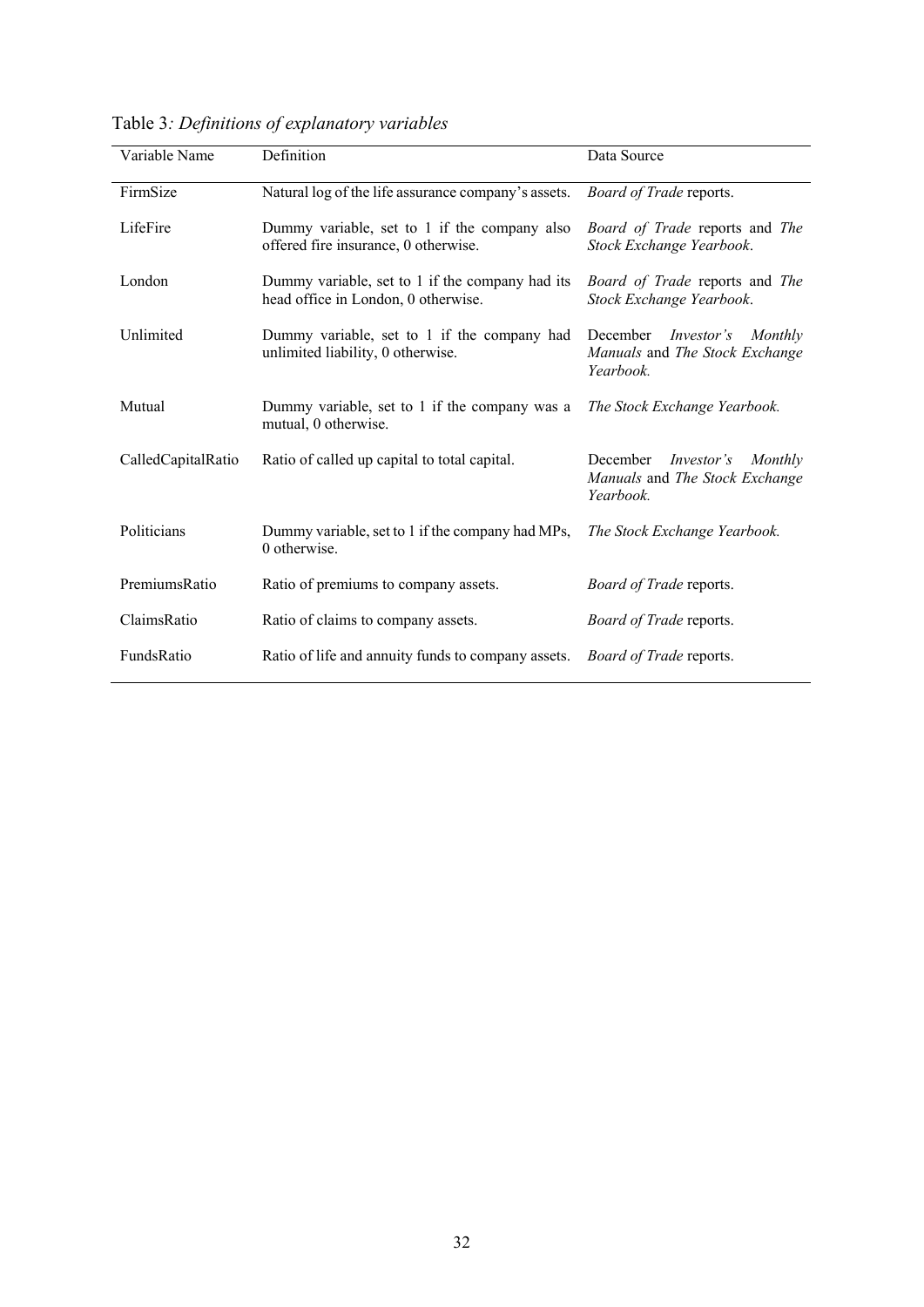|                                                | Minimum      | Maximum | Average | Std. Dev. | of<br>Number<br>Observations |
|------------------------------------------------|--------------|---------|---------|-----------|------------------------------|
| Debentures                                     | $0.00\%$     | 60.43%  | 12.43%  | 10.38%    | 691                          |
| <b>Stocks and Shares</b>                       | $0.00\%$     | 58.18%  | 12.33%  | 11.23%    | 691                          |
| <b>British Government</b>                      | $0.00\%$     | 90.24%  | 12.92%  | 14.87%    | 691                          |
| Securities<br>Foreign Government<br>Securities | $0.00\%$     | 72.14%  | 10.20%  | 8.88%     | 691                          |
| Mortgages                                      | $0.00\%$     | 88.20%  | 22.07%  | 19.67%    | 691                          |
| Loans on Policies                              | $0.00\%$     | 36.14%  | 3.94%   | 4.09%     | 691                          |
| Loans on Rates                                 | $0.00\%$     | 81.35%  | 6.36%   | 9.76%     | 691                          |
| Corporate Securities                           | $0.00\%$     | 81.95%  | 24.77%  | 16.88%    | 691                          |
| <b>Government Securities</b>                   | $0.00\%$     | 92.34%  | 23.12%  | 17.39%    | 691                          |
| Total Assets (£m)                              | $\mathbf{0}$ | 1,035   | 21      | 61        | 691                          |
| FirmSize                                       | 6.88         | 20.76   | 15.14   | 2.01      | 691                          |
| LifeFire                                       | 0.00         | 1.00    | 0.41    | 0.49      | 691                          |
| London                                         | 0.00         | 1.00    | 0.63    | 0.48      | 691                          |
| Unlimited                                      | 0.00         | 1.00    | 0.08    | 0.27      | 691                          |
| Mutual                                         | 0.00         | 1.00    | 0.27    | 0.44      | 691                          |
| Called Capital Ratio                           | 0.00         | 1.00    | 0.34    | 0.37      | 691                          |
| Politicians                                    | 0.00         | 1.00    | 0.56    | 0.50      | 691                          |
| PremiumsRatio                                  | 0.02%        | 220.03% | 13.65%  | 24.57%    | 691                          |
| ClaimsRatio                                    | $0.00\%$     | 137.28% | 7.17%   | 10.42%    | 691                          |
| FundsRatio                                     | $0.00\%$     | 99.84%  | 73.50%  | 27.92%    | 691                          |

# Table 4: *Summary statistics*

*Sources*: *Statements and Abstracts of Reports deposited with the Board of Trade,* under the Life Assurance Companies Act 1870/Assurance Companies Act 1909, *Stock Exchange Yearbooks*, 1881, 1891, 1901, 1911, 1923, 1931, 1938, 1951 and 1960, and *Investors Monthly Manuals*, December 1871, December 1881, December 1891, December 1901 and December 1911.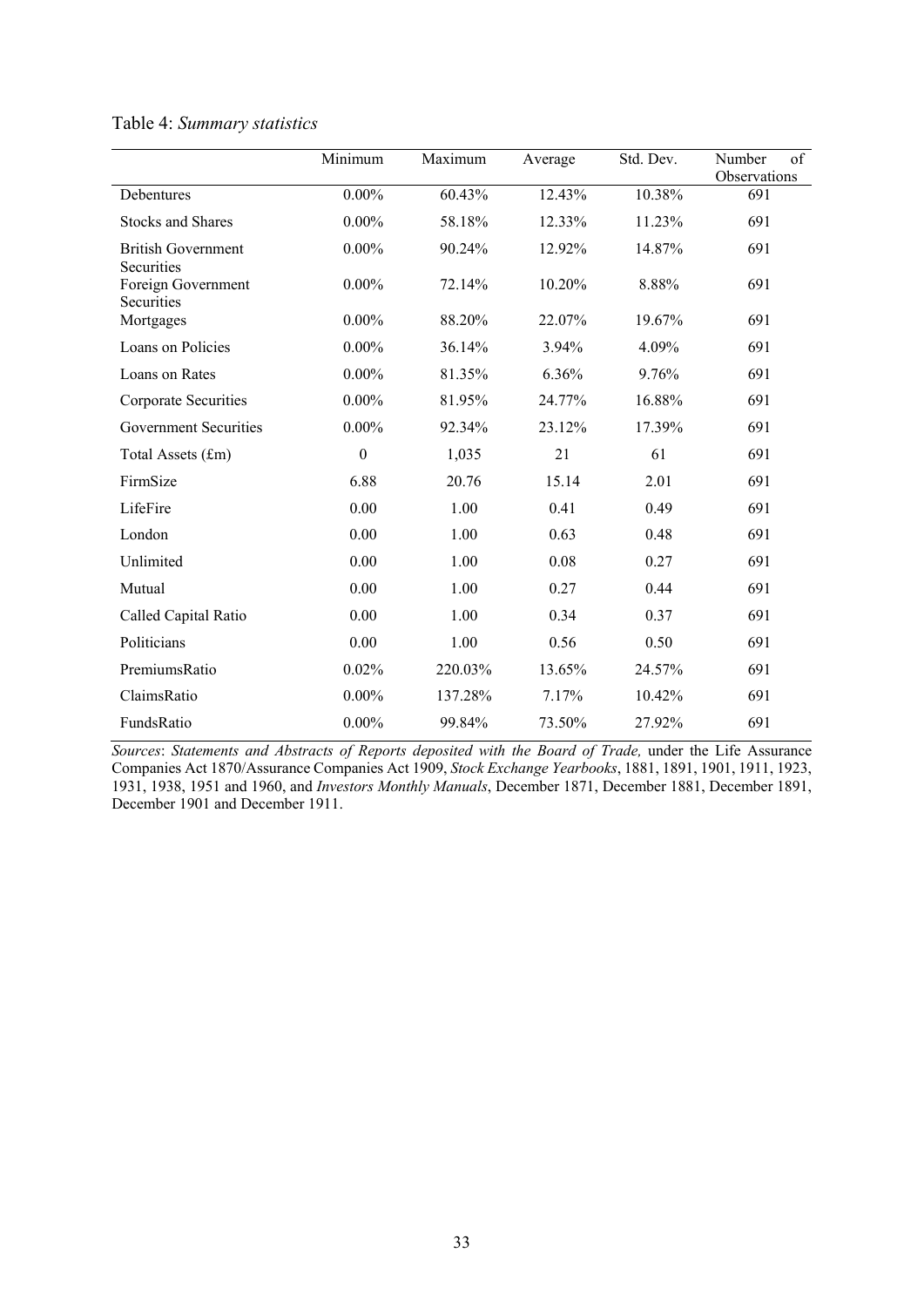|                           | <b>Debentures</b> | <b>Stocks</b><br><b>Shares</b> | Brit. Gov. | Foreign<br>Gov. | <b>Mortgages</b> | Loans on<br><b>Policies</b> | <b>Loans</b> on<br><b>Rates</b> | Corporate   | Government |
|---------------------------|-------------------|--------------------------------|------------|-----------------|------------------|-----------------------------|---------------------------------|-------------|------------|
| <b>FirmSize</b>           | $-0.004$          | $-0.009$                       | $-0.022$   | 0.001           | $0.038**$        | $0.009***$                  | $-0.012$                        | $-0.014$    | $-0.021$   |
|                           | (0.008)           | (0.010)                        | (0.015)    | (0.007)         | (0.018)          | (0.002)                     | (0.011)                         | (0.009)     | (0.015)    |
| <b>LifeFire</b>           | 0.020             | 0.017                          | 0.027      | $-0.025$        | $-0.008$         | $-0.006$                    | 0.007                           | 0.037       | 0.002      |
|                           | (0.016)           | (0.016)                        | (0.019)    | (0.017)         | (0.033)          | (0.006)                     | (0.021)                         | (0.023)     | (0.021)    |
| London                    | $-0.012$          | $0.057**$                      | $-0.001$   | $-0.027$        | 0.047            | $-0.016*$                   | $-0.086*$                       | 0.045       | $-0.026$   |
|                           | (0.022)           | (0.028)                        | (0.032)    | (0.044)         | (0.035)          | (0.009)                     | (0.046)                         | (0.046)     | (0.050)    |
| Unlimited                 | $-0.037$          | $-0.001$                       | 0.005      | 0.011           | $-0.005$         | 0.000                       | $-0.030$                        | $-0.037$    | 0.017      |
|                           | (0.033)           | (0.022)                        | (0.021)    | (0.019)         | (0.036)          | (0.005)                     | (0.029)                         | (0.050)     | (0.028)    |
| Mutual                    | $0.135***$        | $0.124***$                     | $-0.063*$  | 0.011           | $-0.185***$      | $-0.038***$                 | $0.062*$                        | $0.259***$  | $-0.054*$  |
|                           | (0.028)           | (0.017)                        | (0.034)    | (0.012)         | (0.017)          | (0.006)                     | (0.033)                         | (0.029)     | (0.030)    |
| <b>Politicians</b>        | $-0.013$          | 0.011                          | $-0.009$   | 0.011           | 0.011            | $-0.004*$                   | $-0.004$                        | $-0.001$    | 0.002      |
|                           | (0.009)           | (0.012)                        | (0.013)    | (0.008)         | (0.019)          | (0.003)                     | (0.010)                         | (0.014)     | (0.014)    |
| PremiumsRatio             | 0.041             | $0.128**$                      | $-0.097$   | $-0.025$        | $-0.220$         | 0.032                       | $-0.205**$                      | $0.177**$   | $-0.123$   |
|                           | (0.050)           | (0.063)                        | (0.073)    | (0.044)         | (0.163)          | (0.021)                     | (0.097)                         | (0.082)     | (0.096)    |
| <b>ClaimsRatio</b>        | $-0.268*$         | $-0.517**$                     | $-0.151$   | $-0.005$        | 0.708            | $-0.122*$                   | $0.550**$                       | $-0.813***$ | $-0.157$   |
|                           | (0.144)           | (0.212)                        | (0.240)    | (0.135)         | (0.474)          | (0.066)                     | (0.252)                         | (0.253)     | (0.302)    |
| FundsRatio                | 0.039             | 0.038                          | 0.005      | $-0.009$        | $0.107*$         | $0.047***$                  | $0.091**$                       | 0.080       | 0.001      |
|                           | (0.030)           | (0.038)                        | (0.035)    | (0.044)         | (0.061)          | (0.011)                     | (0.044)                         | (0.053)     | (0.051)    |
| Constant                  | 0.076             | 0.090                          | $0.375*$   | 0.087           | $-0.194$         | $-0.084***$                 | 0.238                           | 0.175       | $0.462**$  |
|                           | (0.113)           | (0.128)                        | (0.209)    | (0.087)         | (0.218)          | (0.025)                     | (0.153)                         | (0.112)     | (0.221)    |
|                           |                   |                                |            |                 |                  |                             |                                 |             |            |
| <b>Comp Fixed Effects</b> | Yes               | Yes                            | Yes        | Yes             | Yes              | Yes                         | Yes                             | Yes         | Yes        |
| <b>Time Fixed Effects</b> | Yes               | Yes                            | Yes        | Yes             | Yes              | Yes                         | Yes                             | Yes         | Yes        |
| Obs                       | 691               | 691                            | 691        | 691             | 691              | 691                         | 691                             | 691         | 691        |
| $R^2$ (within)            | 0.380             | 0.510                          | 0.668      | 0.249           | 0.488            | 0.380                       | 0.213                           | 0.534       | 0.660      |

Table 5*: Panel regression on life assurance asset portfolios, excluding called capital* 

\*\*\* - significant at a 1% level, \*\* - significant at a 5% level, \* - significant at a 10% level

*Notes*: This table shows the results of various panel OLS regressions with fixed effects and robust standard errors. The years included in the analysis are 1881, 1891, 1901, 1911, 1923, 1931, 1938, 1951 and 1960. The dependent variables are shown across the top row of the table and percentage holdings in the respective asset class. Please see Table 2 for more information. The explanatory variables used are in the first column of the table, and are defined in Table 3. Mutual companies do not have uncalled capital and so the CalledCapitalRatio variable has been excluded. A Hausman test was conducted and it was determined that company and time fixed effects should be used.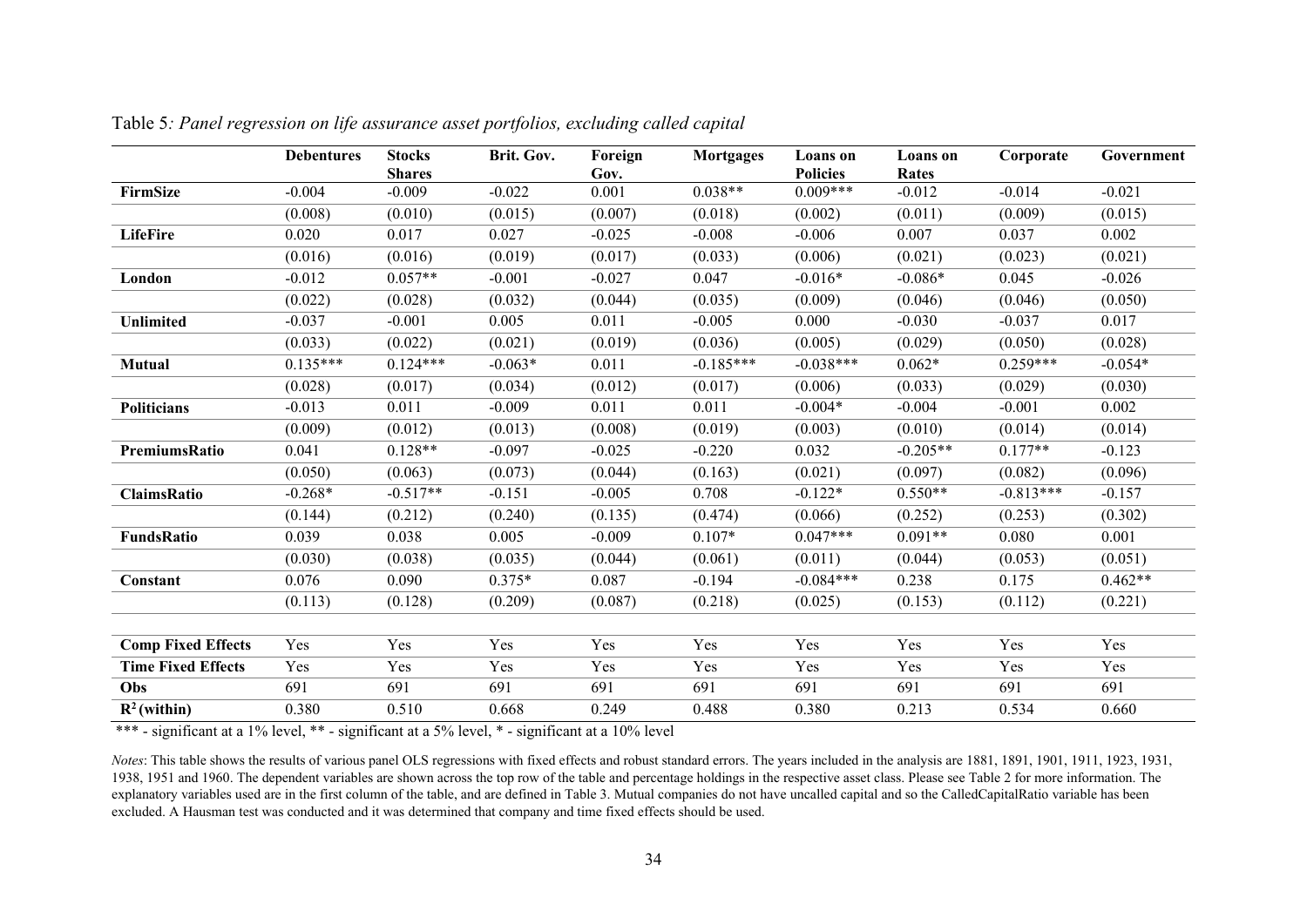|                             | <b>Debentures</b> | <b>Stocks</b><br><b>Shares</b> | Brit. Gov. | Foreign<br>Gov. | <b>Mortgages</b> | <b>Loans</b> on<br><b>Policies</b> | <b>Loans</b> on<br><b>Rates</b> | Corporate   | Government |
|-----------------------------|-------------------|--------------------------------|------------|-----------------|------------------|------------------------------------|---------------------------------|-------------|------------|
| FirmSize                    | $-0.004$          | $-0.002$                       | $-0.020$   | $-0.007$        | $0.045**$        | $0.007***$                         | $-0.020**$                      | $-0.006$    | $-0.027$   |
|                             | (0.011)           | (0.013)                        | (0.018)    | (0.008)         | (0.021)          | (0.002)                            | (0.009)                         | (0.010)     | (0.020)    |
| <b>LifeFire</b>             | 0.026             | 0.029                          | 0.025      | $-0.036*$       | $-0.039$         | $-0.005$                           | 0.029                           | $0.055*$    | $-0.011$   |
|                             | (0.020)           | (0.019)                        | (0.023)    | (0.020)         | (0.037)          | (0.006)                            | (0.022)                         | (0.028)     | (0.024)    |
| London                      | $-0.020$          | 0.053                          | 0.017      | $-0.065$        | 0.040            | $-0.006$                           | $-0.028$                        | 0.034       | $-0.047$   |
|                             | (0.024)           | (0.034)                        | (0.029)    | (0.046)         | (0.044)          | (0.006)                            | (0.035)                         | (0.049)     | (0.053)    |
| Unlimited                   | $-0.037$          | $-0.002$                       | 0.002      | 0.002           | $-0.021$         | 0.003                              | $-0.005$                        | $-0.038$    | 0.006      |
|                             | (0.040)           | (0.024)                        | (0.026)    | (0.021)         | (0.041)          | (0.005)                            | (0.025)                         | (0.057)     | (0.032)    |
| <b>Called Capital Ratio</b> | $-0.004$          | $-0.001$                       | $0.062**$  | 0.039           | $-0.114***$      | 0.003                              | 0.001                           | 0.003       | $0.100***$ |
|                             | (0.026)           | (0.025)                        | (0.030)    | (0.025)         | (0.043)          | (0.006)                            | (0.029)                         | (0.035)     | (0.037)    |
| <b>Politicians</b>          | $-0.012$          | 0.020                          | 0.002      | 0.003           | 0.005            | $-0.006**$                         | $-0.001$                        | 0.008       | 0.005      |
|                             | (0.013)           | (0.014)                        | (0.015)    | (0.010)         | (0.022)          | (0.003)                            | (0.009)                         | (0.016)     | (0.016)    |
| <b>PremiumsRatio</b>        | 0.076             | $0.159**$                      | $-0.038$   | $-0.066$        | $-0.278*$        | $0.032*$                           | $-0.299***$                     | $0.246**$   | $-0.103$   |
|                             | (0.050)           | (0.078)                        | (0.095)    | (0.061)         | (0.147)          | (0.016)                            | (0.085)                         | (0.097)     | (0.128)    |
| <b>ClaimsRatio</b>          | $-0.342**$        | $-0.590**$                     | $-0.276$   | 0.072           | $0.838*$         | $0.101*$                           | $0.754***$                      | $-0.967***$ | $-0.206$   |
|                             | (0.154)           | (0.272)                        | (0.301)    | (0.175)         | (0.472)          | (0.055)                            | (0.274)                         | (0.312)     | (0.379)    |
| <b>FundsRatio</b>           | $0.069**$         | 0.060                          | 0.003      | $-0.018$        | 0.114            | $0.049***$                         | 0.063                           | $0.133**$   | $-0.010$   |
|                             | (0.035)           | (0.041)                        | (0.040)    | (0.055)         | (0.069)          | (0.012)                            | (0.040)                         | (0.053)     | (0.062)    |
| Constant                    | 0.088             | 0.008                          | 0.308      | $0.235**$       | $-0.296$         | $-0.084***$                        | $0.311**$                       | 0.106       | $0.544*$   |
|                             | (0.149)           | (0.165)                        | (0.255)    | (0.116)         | (0.251)          | (0.027)                            | (0.125)                         | (0.128)     | (0.293)    |
|                             |                   |                                |            |                 |                  |                                    |                                 |             |            |
| <b>Comp Fixed Effects</b>   | Yes               | Yes                            | Yes        | Yes             | Yes              | Yes                                | Yes                             | Yes         | Yes        |
| <b>Time Fixed Effects</b>   | Yes               | Yes                            | Yes        | Yes             | Yes              | Yes                                | Yes                             | Yes         | Yes        |
| Obs                         | 505               | 505                            | 505        | 505             | 505              | 505                                | 505                             | 505         | 505        |
| $R^2$ (within)              | 0.344             | 0.443                          | 0.627      | 0.236           | 0.430            | 0.425                              | 0.230                           | 0.464       | 0.637      |

Table 6*: Panel regression on life assurance asset portfolios, excluding mutual companies* 

\*\*\* - significant at a 1% level, \*\* - significant at a 5% level, \* - significant at a 10% level

*Notes*: This table shows the results of various panel OLS regressions with fixed effects and robust standard errors. The years included in the analysis are 1881, 1891, 1901, 1911, 1923, 1931, 1938, 1951 and 1960. The dependent variables are shown across the top row of the table and percentage holdings in the respective asset class. Please see Table 2 for more information. The explanatory variables used are in the first column of the table, and are defined in Table 3. Mutual companies do not have uncalled capital and so mutual companies have been excluded. A Hausman test was conducted and it was determined that company and time fixed effects should be used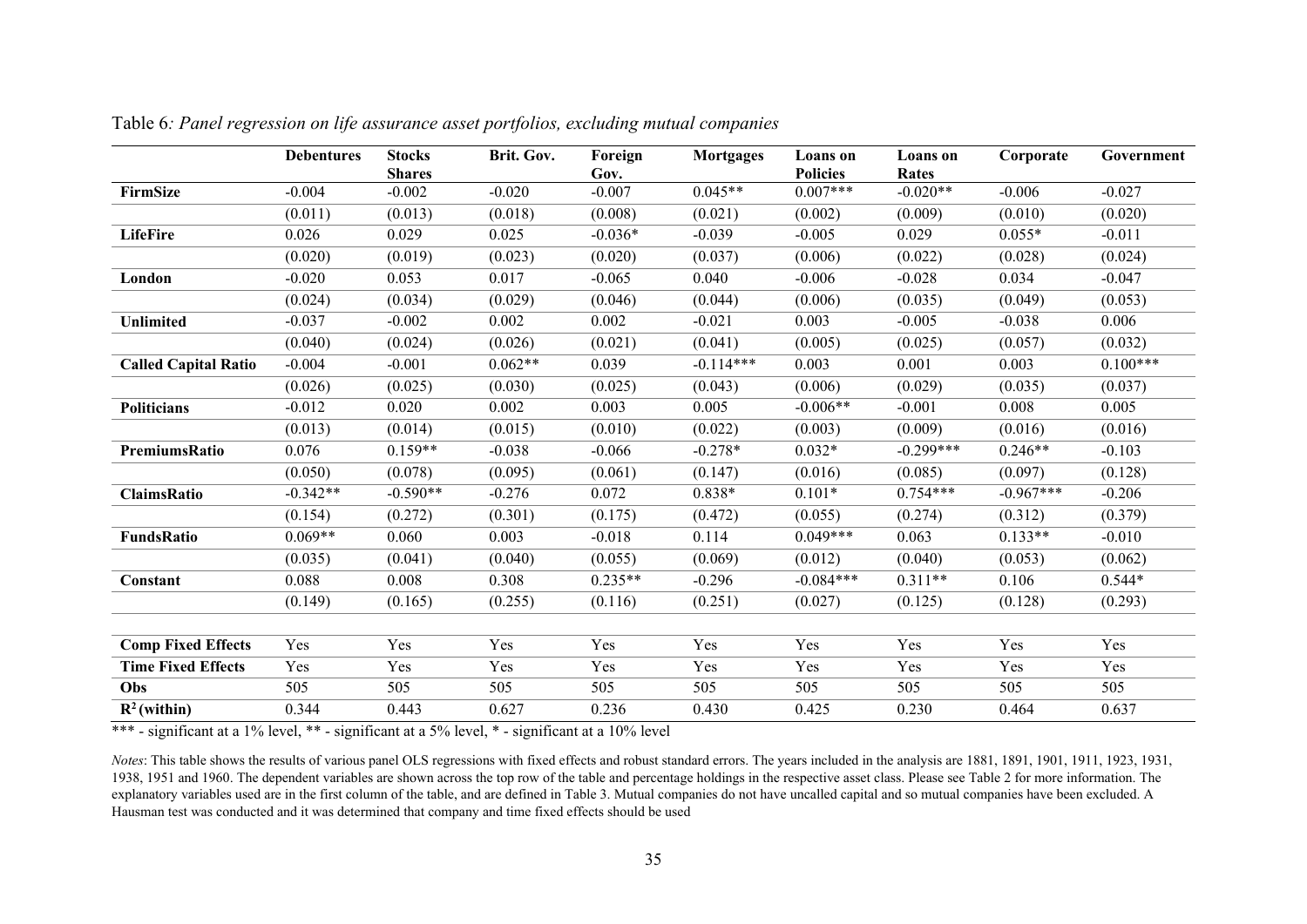|                                                | Average pre-<br>merger | Average<br>post-merger | Std. Dev.<br>pre-merger | Std. Dev.<br>post-merger | Difference in<br>means p<br>value |
|------------------------------------------------|------------------------|------------------------|-------------------------|--------------------------|-----------------------------------|
| <b>Debentures</b>                              | 14.55%                 | 16.47%                 | 10.07%                  | 10.69%                   | 0.4359                            |
| <b>Stocks and Shares</b>                       | 7.62%                  | 7.70%                  | 5.74%                   | 5.87%                    | 0.9558                            |
| <b>British Government</b><br><b>Securities</b> | 3.79%                  | 2.68%                  | 5.65%                   | 4.12%                    | 0.3448                            |
| Foreign Government<br><b>Securities</b>        | $9.64\%$               | 10.26%                 | 7.28%                   | 7.09%                    | 0.7135                            |
| Mortgages                                      | 29.98%                 | 28.64%                 | 12.61%                  | 13.24%                   | 0.6607                            |
| Loans on Policies                              | 3.65%                  | 3.82%                  | $2.11\%$                | 2.06%                    | 0.7198                            |
| Loans on Rates                                 | 5.09%                  | 4.23%                  | 5.63%                   | 3.70%                    | 0.4489                            |

# Table 7: *Summary statistics, pre- and post-merger*

*Sources*: See Table 1*.*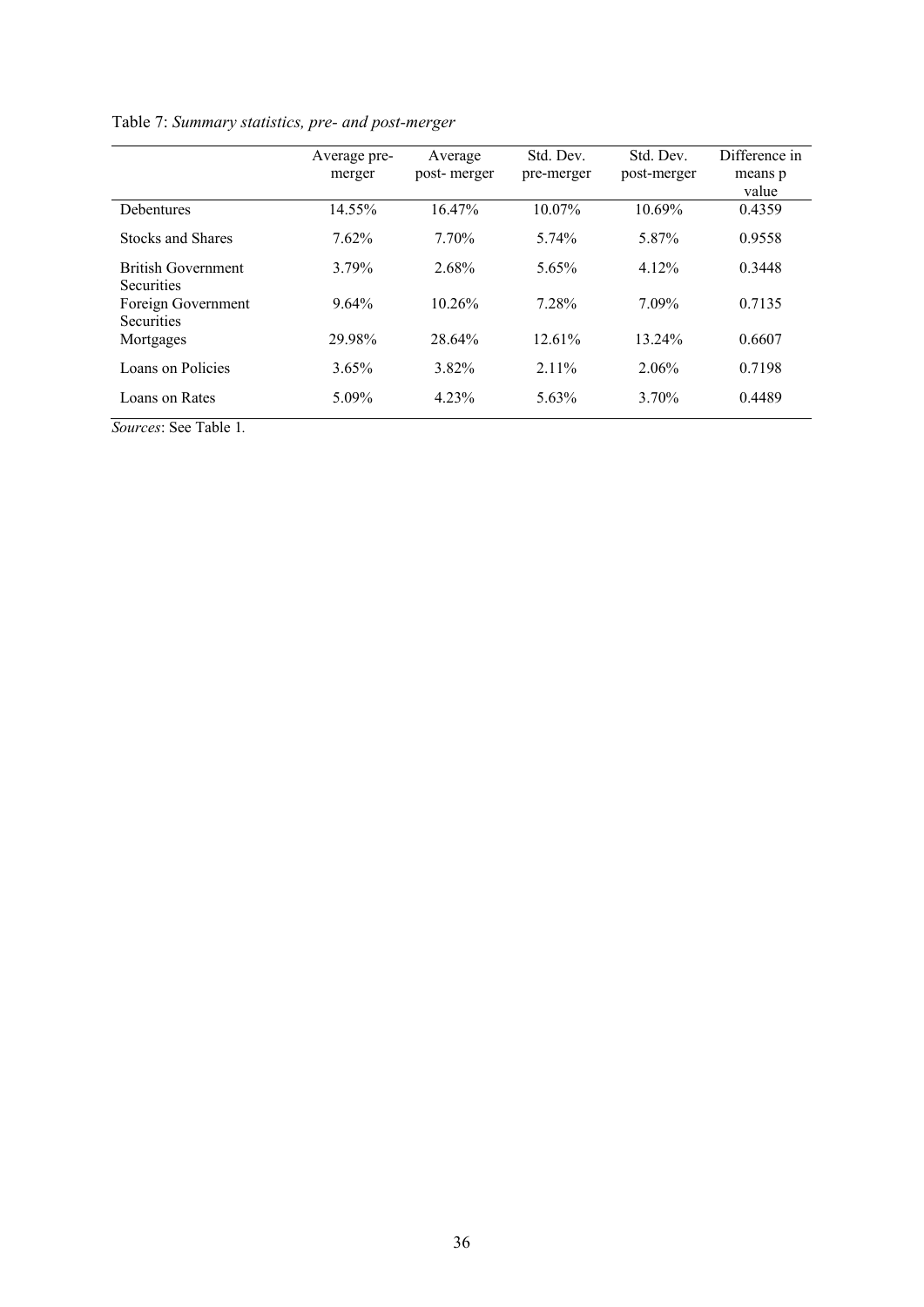#### **REFERENCES**

- Acheson, G. G., Campbell, G., Turner, J. D and Vanteeva, N. (2015). 'Corporate Ownership and Control in Victorian Britain', *Economic History Review*, vol. 68 (3), pp. 911-936.
- Acheson, G. G., Coyle, C., and Turner, J. D (2016). 'Happy Hour Followed by Hangover: Financing the UK Brewery Industry, 1880–1913', *Business History*, vol. 58 (6), pp. 725-751.
- Alborn, T. L. (1998). *Conceiving Companies: Joint-Stock Politics in Victorian England*, London: Routledge.
- Alborn, T. L. (2002). 'The First Fund Managers: Life Insurance Bonuses in Victorian Britain', *Victorian Studies*, vol. 45 (1), pp. 65-92.
- Albuquerque de Sousa, J., Beck, T., van Bergeijk, P., and van Dijk, M. (2016): Nascent markets: understanding the success and failure of new stock markets, CEPR Discussion Paper 11604.

American Council of Life Insurers (2017). *Life Insurers Fact Book*.

Association of British Insurers (1992), *Insurance Statistics 1987-1991, London: Association of British Insurers.* 

Association of British Insurers (2018), *Invested Assets 2017.* 

- Avrahampour, Y. (2015). '"Cult of Equity": Actuaries and the Transformation of Pension Fund Investing, 1948–1960', *Business History Review*, vol. 89 (2), pp. 281 – 304.
- Bailey, A. H. (1862). 'On the Principles on Which the Funds of Life Assurance Societies Should be Invested', *Journal of the Institute of Actuaries*, vol. 10 (3), pp. 142-147.
- Baker, M., and Collins, M. (2003). 'The Asset Portfolio Composition of British Life Insurance Firms, 1900-1965', *Financial History Review*, vol. 10 (2), pp. 137-164.
- Baker, M., Eadesforth, C., and Collins, M. (2009). 'Avoiding Toxic Assets and Ensuring Bank Stability: English Commercial Bank Investments, 1880–1910', *Business History*, vol. 51 (6), pp. 854- 874.

#### *Barclays Equity Gilt Study*

- Barras, R. (1994). 'Property and the Economic Cycle: Building Cycles Revisited', *Journal of Property Research*, vol. 11 (3), pp. 183-197
- Bennet, I. R., Barclay, K. J, Blakeley, A. G., Crayton, F. A., Darvell, J. N., Gilmour, I., McGregor, R. J. W. and Stenlake, R. W. (1984). 'Life Assurance in Four European Countries', *Transactions of the Faculty of Actuaries*, vol. 39 (1), pp. 170-250.
- Board of Trade (1871-1918, 1923, 1931, 1938, 1951, 1960). *Annual Reports Regarding Statements of Accounts*.
- Braggion, F. and Moore, L. (2013). 'The Economic Benefits of Political Connections in Late Victorian Britain', *Journal of Economic History*, vol. 73 (1), pp. 142-176.
- Campbell, G., and Turner, J. D. (2011). 'Substitutes for Legal Protection: Corporate Governance and Dividends in Victorian Britain', *The Economic History Review*, vol. 64 (2), pp. 571-597.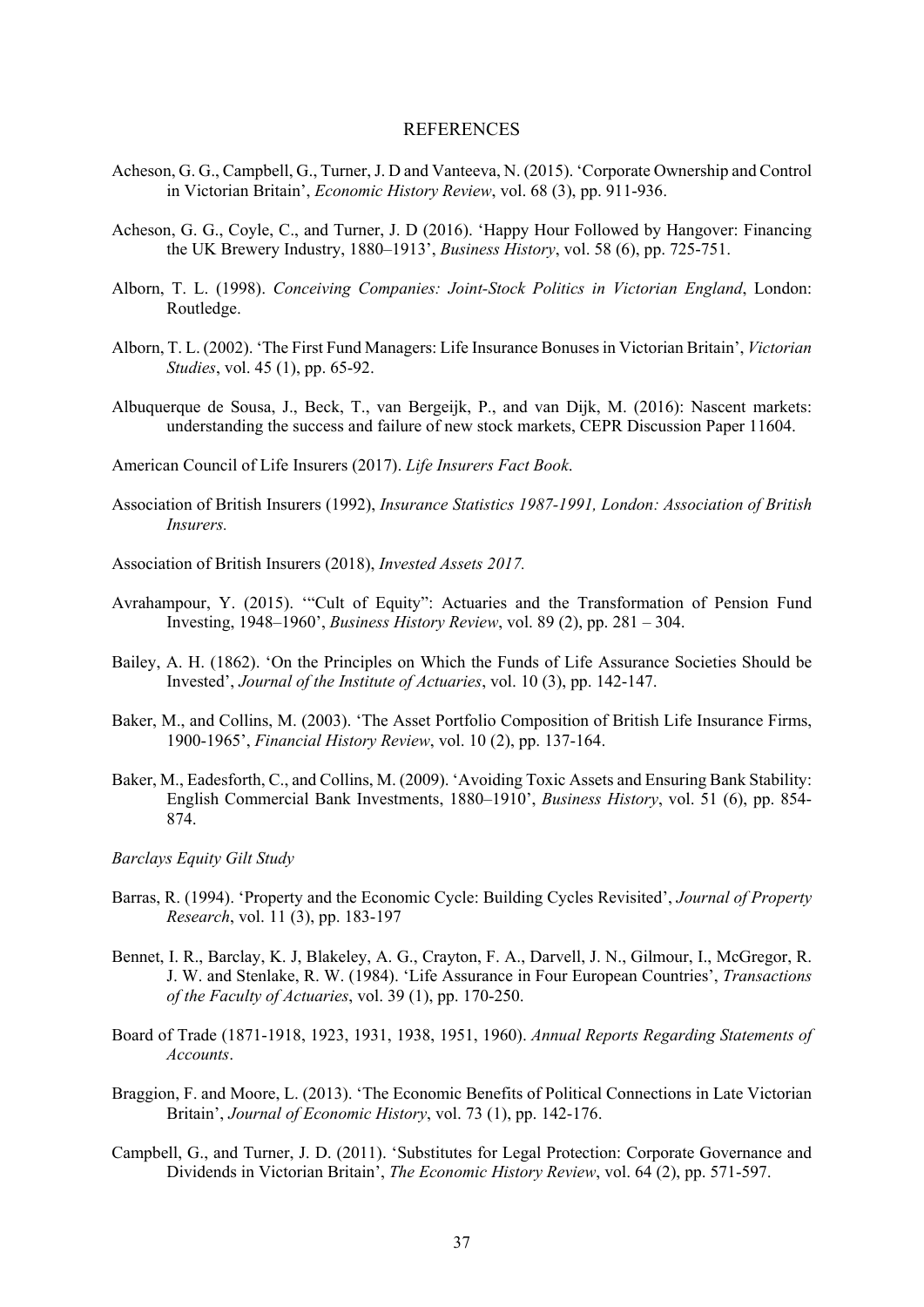- Carson, J. (2009). *The Importance of Legislation in the Emergence of British Insurance Giants, Queen's University Belfast*
- Casu, B. and Gall, A. (2016). *Building Societies in the Financial Services Industry*, London: Palgrave Macmillan.
- Chambers, D., and Dimson, E. (2013). 'Retrospectives: John Maynard Keynes, Investment Innovator', *Journal of Economic Perspectives*, vol. 27 (3), pp. 213-228.
- Chambers, D., Dimson, E, and Foo, J. (2015). 'Keynes the Stock Market Investor: A Quantitative Analysis', *Journal of Financial and Quantitative Analysis*, vol. 50 (4), pp. 843-868.
- Chambers, D. and Esteves, R. (2014). 'The First Global Emerging Markets Investor: Foreign & Colonial Investment Trust 1880–1913', *Explorations in Economic History,* vol. 52 (1), pp. 1- 21.
- Cheffins, B. R. (2008). *Corporate Ownership and Control*, Oxford: Oxford University Press.
- Chester, N. (1975). *The Nationalisation of British Industry 1945-51*, London: HMSO.
- Collins, M. and Baker, M. (2003). *Commercial Banks and Industrial Finance in England and Wales, 1860-1913*, Oxford: Oxford University Press.
- Cottrell, P. L. (1980). *Industrial Finance, 1830-1914: The Finance and Organization of English Manufacturing Industry*, London: Methuen and Co.
- Coyle, C. and Turner, J. D. (2013). 'Law, Politics, and Financial Development: The Great Reversal of the U.K. Corporate Debt Market', *Journal of Economic History*, vol. 73 (3), pp. 810-846.
- Cummins, J. D. and Sommer, D. W. (1996). 'Capital and Risk in Property-Liability Insurance Markets', *Journal of Banking & Finance*, vol. 20 (6), pp. 1069-1092.
- Dimson, E., Marsh, P., and Staunton, M. (2011). *Credit Suisse Global Investment Sourcebook 2010*. Zurich: Credit Suisse.
- *Financial Times* Insurance Supplement 1915.
- Foreman-Peck, J. and Hannah, L. (2012). 'Extreme Divorce: The Managerial revolution in UK Companies Before 1914', *Economic History Review*, vol. 65 (4), pp. 1217-1238.
- Grossman, R. S. (2002). "New Indices of British Equity Prices, 1870-1913", Journal of Economic History vol. 62 (1) pp. 121-146.
- Harding, H. R. (1894). *Investments within British Possessions Outside the United Kingdom, with a Plea for Enterprise and Co-operation,* London: C & E Layton*.*
- House of Commons (1852). *Assurance Companies: Abstract of Return to an Order of the Honourable House of Commons, dated 5 February 1852.*
- House of Commons (1863). *Assurance Companies: Abstract of Return to an Order of the Honourable House of Commons, dated 20 March 1863.*
- Huston, E. (2005). 'The Early Managed Fund Industry: Investment Trusts in 19th century Britain', *International Review of Financial Analysis*, vol. 14 (4), pp. 439-454.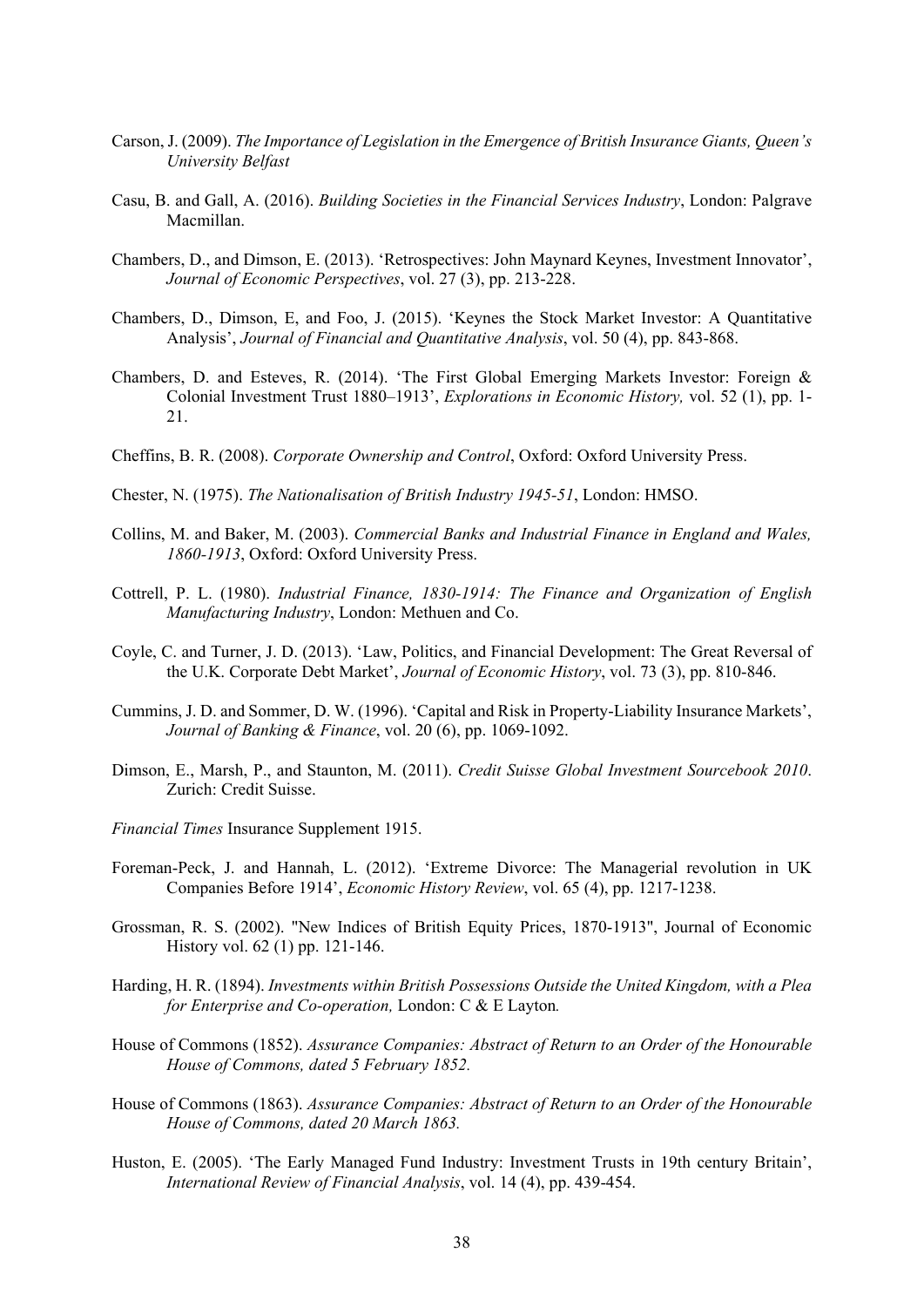- Institute of Life Insurance (1960*). The Historical Statistics of Life Insurance in the United States, 1759 to 1958*, New York: Institute of Life Insurance.
- *Investor's Monthly Manual (1864 1929)*
- Jefferys, J. B. (1977). *Business Organisation in Great Britain, 1856-1914*, New York: Arno Press.
- Johnston, J., and Murphy, G.W. (1957). 'The Growth of Life Assurance in U.K. Since 1880', *The Manchester School*, vol. 25 (2), pp. 107-182.
- Kamen, H.P. and Toppeta, W. J. (1989). *The Life Insurance Law of New York,* New York: The Association of Life Insurance Council.
- Keneley, M. J. (2006). 'Mortgages and Bonds: the Asset Management Practices of Australian Life Insurers to 1960', *Accounting, Business & Financial History*, vol. 16 (1), pp. 99–119.
- Keneley, M. J. (2012). 'Development of the Institutional Investor', Australian Economic History Review, vol. 52 (3), pp. 270-292.
- Keynes, J. M. (1927), 'Life Office Investments', *The Economist*, 28 October 1927.
- Klovland, J. T. (1994), 'Pitfalls in the Estimation of the Yield on British Consols, 1850-1914', *The Journal of Economic History,* vol. 54 (1), pp. 164-187.
- Knight, J. R. (1978). *Register of Defunct and Other Companies,* London: Thomas Skinner and Co.
- La Porta, R., Lopez-De-Silanes, F., Shleifer, A., and Vishny, R. W. (1998). 'Law and Finance', *Journal of Political Economy*, vol. 106, pp. 1113-1155.
- La Porta, R., Lopez-De-Silanes, F., and Shleifer, A. (2008). 'The Economic Consequences of Legal Origins', *Journal of Economic Literature*, vol. 46, pp.285-332.
- Life Offices Association. *Life Assurance in the United Kingdom,* London: Life Offices Association.
- Mahoney, P. G. (2001). 'The Common Law and Economic Growth', *Journal of Legal Studies*, vol. 30, pp. 503-525.
- McIntosh, A. P. J., and Sykes, S. G. (1985). *A Guide to Institutional Property Investment*, Basingstoke: Macmillan.
- Michie, R. C. (1999). *The London Stock Exchange: A History*, Oxford: Oxford University Press.
- Moody, P. E. (1964). 'Life Funds and Equity Investment', *Journal of the Institute of Actuaries*, vol. 90  $(2)$ , pp.  $175 - 210$ .
- Morecroft, N. E. (2017). *The Origins of Asset Management from 1700 to 1960: Towering Investors*, London: Palgrave Macmillan.
- Morecroft, N. E. and Turnbull, C. (2019). 'Institutional Equity Investing in Britain from 1900 to 2000', *Financial History Review*, vol. 26 (1), pp. 1-19.
- Morgan, E. V. and Thomas, W. A. (1969), *The Stock Exchange: Its History and Functions*, London: Elek Books Ltd.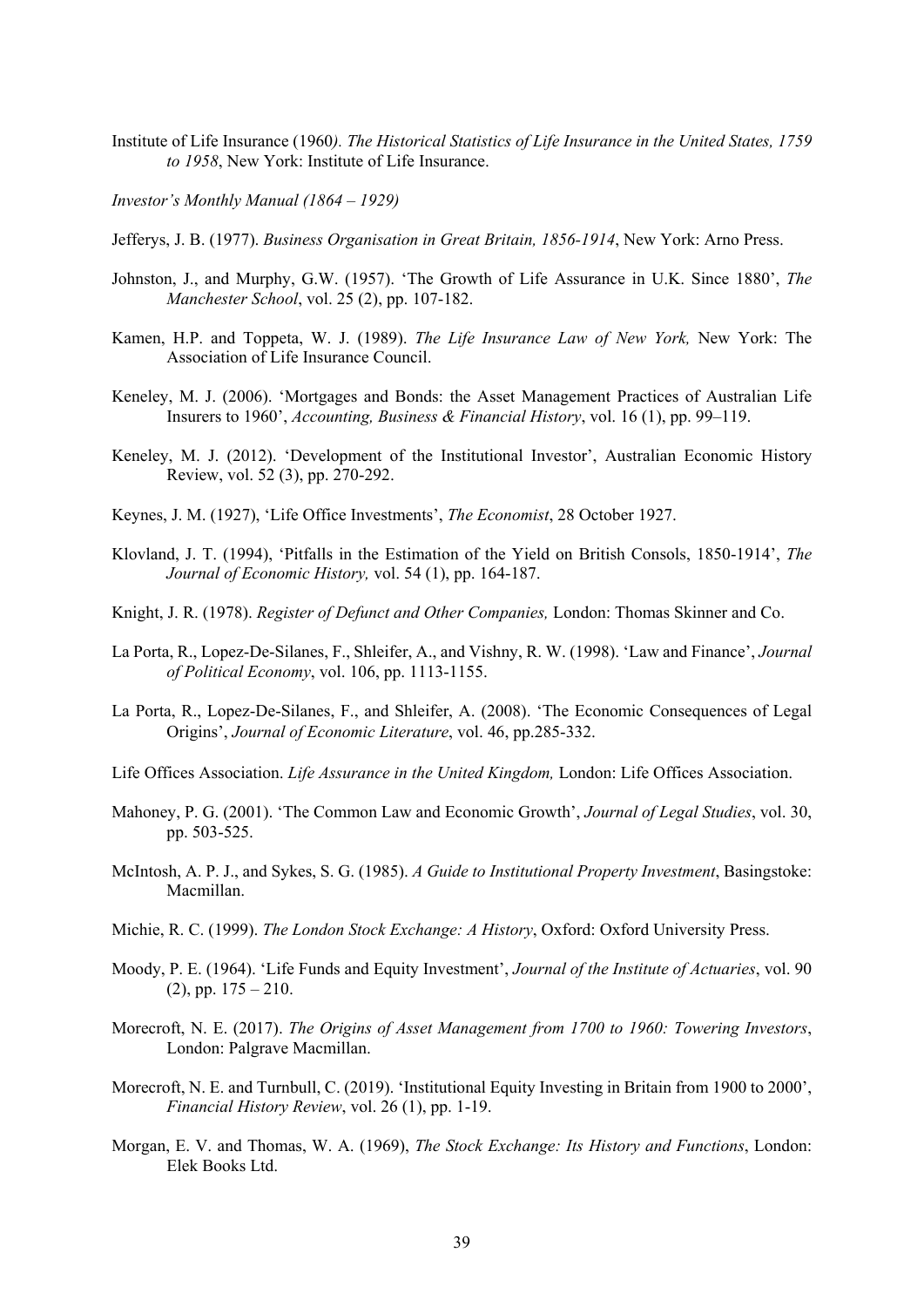- Musacchio, A. (2008). 'Can Civil Law Countries Get Good Institutions? Lessons from the History of Creditor Rights and Bond Markets in Brazil', *Journal of Economic History*, vol. 68, pp.80-108.
- Pearson, R. (2013). 'Mergers and Concentration in the UK Insurance Industry', *Entreprises et Histoire*, vol. 72 (1), pp. 7-20.
- Office of National Statistics (2020). *Ownership of UK quoted shares: 2018,*  https://www.ons.gov.uk/economy/investmentspensionsandtrusts/datasets/ownershipofukshares
- Plender, J. (1982). *That's the Way the Money Goes: The Financial Institutions and the Nation's Savings*, London: A. Deutsch.
- Pottier, S. W. and Sommer, D. W. (1998). 'Regulatory Stringency and New York Licensed Life Insurers', *The Journal of Risk and Insurance*, vol. 65 (3), pp. 485-502.
- Quinn, W. (2019). 'Technological Revolutions and Speculative Finance: Evidence from the British Bicycle Mania', *Cambridge Journal of Economics,* vol. 43 (2), pp. 271-294.
- Raynes, H. E. (1928). 'The Place of Ordinary Stocks and Shares (As Distinct from Fixed Interest bearing Securities) in the Investment of Life Assurance Funds', *Journal of the Institute of Actuaries*, vol. 59 (1), pp. 21-50.
- Raynes, H. E. (1964). *A History of British Insurance* (2nd ed.), London: Sir Issac Pitman & Sons Ltd.
- Redington, F. M. (1952). 'Review of the Principles of Life-office Valuations', *Journal of the Institute of Actuaries*, vol. 78 (3), pp.286 – 340.
- Roe, M. J. (2006). 'Legal Origins and Modern Stock Markets', *Harvard Law Review*, vol. 120, pp.460- 527.
- Rutterford, J. (2009). 'Learning From One Another's Mistakes: Investment Trusts in the UK and the US, 1868–1940', *Financial History Review,* vol. 16 (2), pp. 157-181.
- Rutterford, J. and Hannah, L. (2016). 'The Rise in Institutional Investors' in Chambers, D. and Dimson, E. (editors), *Financial Market History: Reflections on the Past for Investors Today,* Cambridge: CFA Institute Research Foundation, pp. 242-264.
- Rutterford, J. and Sotiropoulos, D. P. (2016). 'Financial Diversification Before Modern Portfolio Theory: UK Financial Advice Documents in the Late Nineteenth and the Beginning of the Twentieth Century', *The European Journal of the History of Economic Thought*, vol. 23 (6) pp. 919–945.
- Rutterford, J. and Sotiropoulos, D. P. (2017). 'The Rise of the Small Investor in the US and the UK, 1895 to 1970', *Enterprise & Society*, vol. 18 (3) pp. 485–535.
- Ryan, T. M. (1973). 'The Demand for Financial Assets by the British Life Funds', *Oxford Bulletin of Economics and Statistics*, vol. 35 (1), pp. 61-67.
- Scott, P. (2002). 'Towards the 'Cult of the Equity'? Insurance Companies and the Interwar Capital Market', *Economic History Review*, vol. 55 (1): pp. 78-104.
- Sheppard, D. K. (1971). *The Growth and Role of UK Financial Institutions 1880-1962*, London: Methuen and Co.
- Smith, E. L. (1924). *Common Stocks as Long Term Investments*, New York: Macmillan.